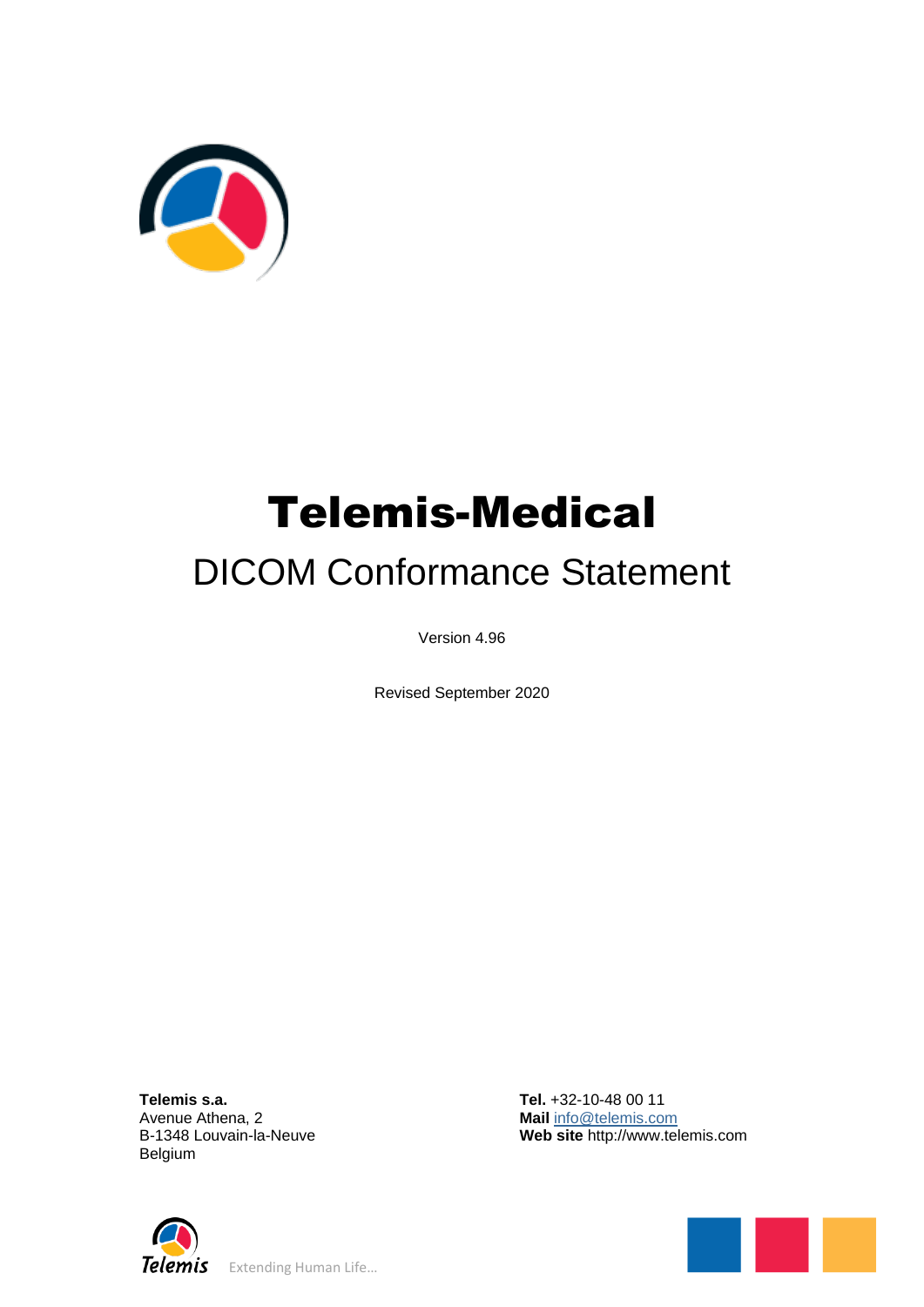## <span id="page-1-0"></span>**About this document**

Copyright © 1999 - 2020 Telemis s.a., All rights reserved.

#### **Disclaimer**

Telemis believes that the information in this document is accurate at the release date but shall not be liable for errors contained herein or for any loss or damages in connection with this document.

Telemis reserves the right to revise and to make changes to this document at any time, without any obligation to notify of such revisions and changes. The latest up-to-date version is always available at [www.telemis.com/dicom.](http://www.telemis.com/dicom)

### **Contact information**

Telemis s.a. Avenue Athena, 2 B-1348 Louvain-la-Neuve Belgium

**Tel.** +32-10-48 00 11 **Mail** [info@telemis.com](mailto:info@telemis.com) **Web site** [http://www.telemis.com](http://www.telemis.com/)



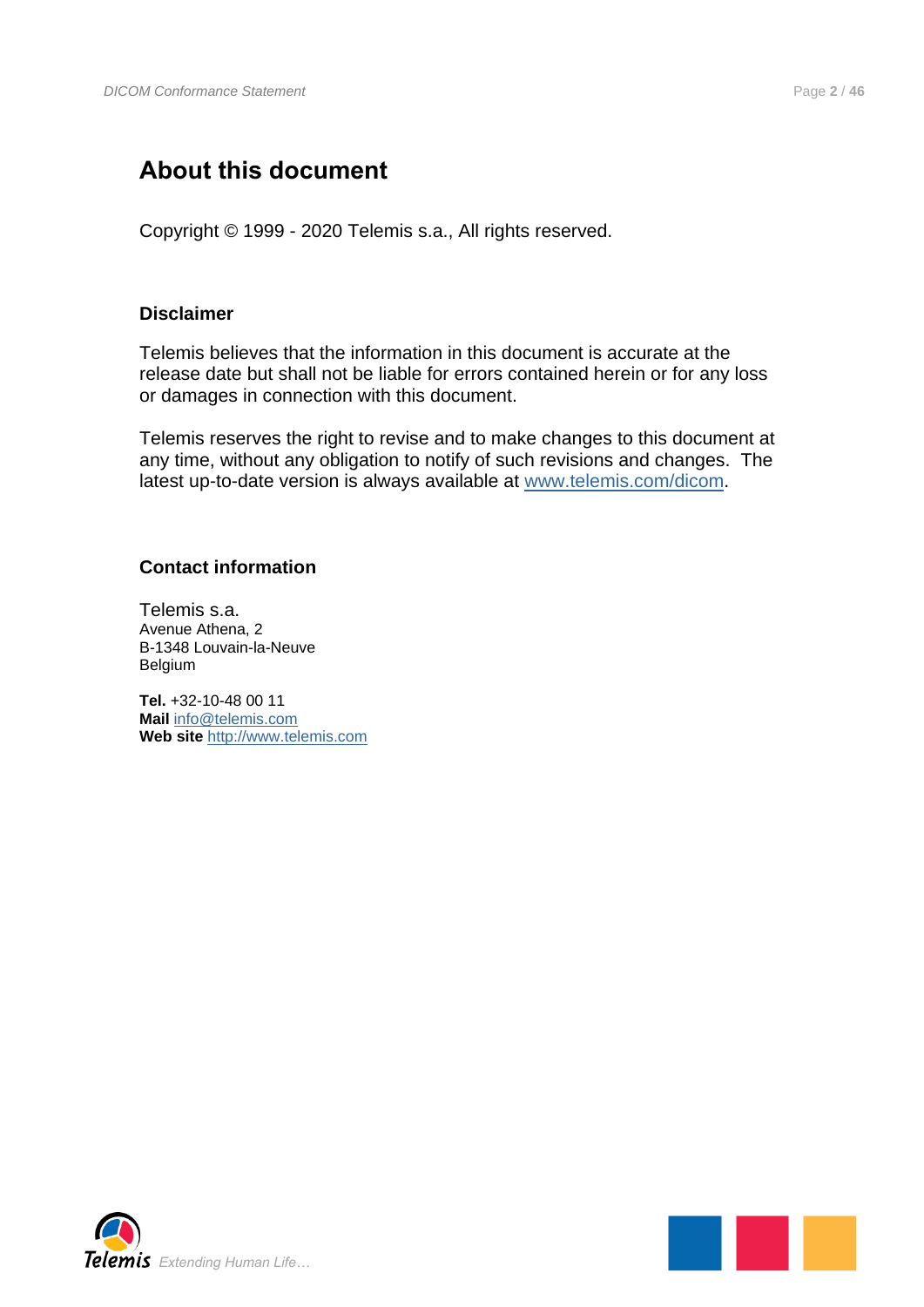## **TABLE OF CONTENTS**

| 1             |                                                                                               |  |
|---------------|-----------------------------------------------------------------------------------------------|--|
| 1.1           |                                                                                               |  |
| 1.2           |                                                                                               |  |
| 1.3           |                                                                                               |  |
| 1.4           |                                                                                               |  |
| 1.5           |                                                                                               |  |
|               |                                                                                               |  |
| $\mathbf{2}$  |                                                                                               |  |
| 2.1           |                                                                                               |  |
| 2.2           |                                                                                               |  |
| 2.2.1         |                                                                                               |  |
| 2.2.2         |                                                                                               |  |
| 2.2.3         |                                                                                               |  |
| 2.2.4         |                                                                                               |  |
| 2.2.5         |                                                                                               |  |
| 2.2.6         |                                                                                               |  |
| 2.2.7         |                                                                                               |  |
| 2.2.8         |                                                                                               |  |
| 2.2.9         |                                                                                               |  |
| 2.2.10        |                                                                                               |  |
|               |                                                                                               |  |
| $2.3^{\circ}$ |                                                                                               |  |
| 3             |                                                                                               |  |
| 3.1           |                                                                                               |  |
| 3.1.1         |                                                                                               |  |
|               | 3.1.1.1                                                                                       |  |
|               | 3.1.1.2                                                                                       |  |
|               | 3.1.1.3                                                                                       |  |
|               | 3.1.1.4                                                                                       |  |
| 3.1.2         |                                                                                               |  |
| 3.1.3         |                                                                                               |  |
|               | 3.1.3.1                                                                                       |  |
|               | 3.1.3.1.1                                                                                     |  |
|               | 3.1.3.1.2                                                                                     |  |
|               | 3.1.3.1.3                                                                                     |  |
|               | 3.1.3.1.4                                                                                     |  |
|               | 3.1.3.1.5                                                                                     |  |
|               | 3.1.3.2                                                                                       |  |
|               | 3.1.3.2.1                                                                                     |  |
|               | 3.1.3.2.2                                                                                     |  |
|               | SOP Specific Conformance to Storage SOP Class - Image reception 18<br>3.1.3.2.3               |  |
|               | 3.1.3.2.4<br>3.1.3.2.5                                                                        |  |
| 3.2           |                                                                                               |  |
|               |                                                                                               |  |
| 3.2.1         | 3.2.1.1                                                                                       |  |
|               | 3.2.1.2                                                                                       |  |
|               | 3.2.1.3                                                                                       |  |
|               | 3.2.1.4                                                                                       |  |
| 3.2.2         |                                                                                               |  |
|               | 3.2.2.1                                                                                       |  |
|               | 3.2.2.1.1                                                                                     |  |
|               | 3.2.2.1.2                                                                                     |  |
|               | SOP Specific Conformance Statement for Storage Commitment Push model SOP Class20<br>3.2.2.1.3 |  |
| 3.2.3         |                                                                                               |  |
|               | 3.2.3.1                                                                                       |  |
|               | 3.2.3.1.1                                                                                     |  |
|               | 3.2.3.1.2                                                                                     |  |

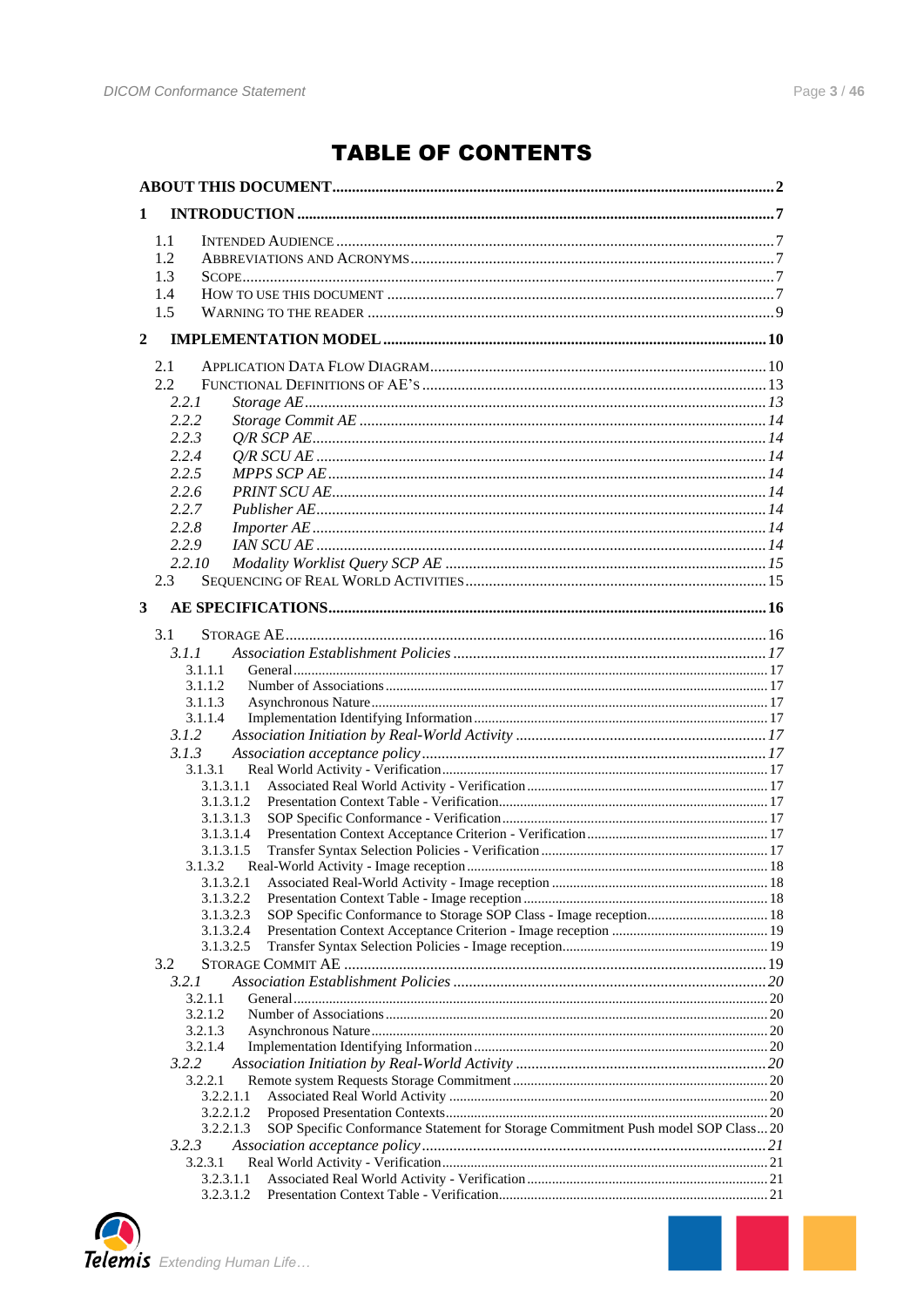| 3.2.3.1.3                                                                         |  |
|-----------------------------------------------------------------------------------|--|
| 3.2.3.1.4                                                                         |  |
| 3.2.3.1.5                                                                         |  |
| 3.2.3.2                                                                           |  |
| 3.2.3.2.1                                                                         |  |
| 3.2.3.2.2                                                                         |  |
| 3.2.3.2.3                                                                         |  |
| 3.2.3.2.3.1<br>3.2.3.2.4                                                          |  |
| 3.2.3.2.5                                                                         |  |
| 3.3                                                                               |  |
| 3.3.1                                                                             |  |
| 3.3.1.1                                                                           |  |
| 3.3.1.2                                                                           |  |
| 3.3.1.3                                                                           |  |
| 3.3.1.4                                                                           |  |
| 3.3.2                                                                             |  |
| 3.3.2.1                                                                           |  |
| 3.3.2.1.1                                                                         |  |
| 3.3.2.1.2                                                                         |  |
| 3.3.2.1.3                                                                         |  |
| 3.3.3                                                                             |  |
| 3.3.3.1<br>3.3.3.1.1                                                              |  |
| 3.3.3.1.2                                                                         |  |
| 3.3.3.1.3                                                                         |  |
| 3.3.3.1.4                                                                         |  |
| 3.3.3.1.5                                                                         |  |
| 3.3.3.2                                                                           |  |
| 3.3.3.2.1                                                                         |  |
| 3.3.3.2.2                                                                         |  |
| 3.3.3.2.3                                                                         |  |
| 3.3.3.2.4<br>3.3.3.2.5                                                            |  |
| 3.3.3.3                                                                           |  |
| 3.3.3.3.1                                                                         |  |
| 3.3.3.3.2                                                                         |  |
| 3.3.3.3.3                                                                         |  |
| 3.3.3.3.4                                                                         |  |
| 3.3.3.3.5                                                                         |  |
| 3.4                                                                               |  |
| 3.4.1                                                                             |  |
| 3.4.1.1 General                                                                   |  |
| 3.4.1.2                                                                           |  |
| 3.4.1.3                                                                           |  |
| 3.4.1.4<br>3.4.2                                                                  |  |
| 3.4.2.1                                                                           |  |
| 3.4.2.1.1                                                                         |  |
| 3.4.2.1.2                                                                         |  |
| SOP Specific Conformance Statement for SOP Class Study Root FIND  29<br>3.4.2.1.3 |  |
| 3.4.2.2                                                                           |  |
| 3.4.2.2.1                                                                         |  |
| 3.4.2.2.2                                                                         |  |
| 3.4.2.2.3<br>SOP Specific Conformance Statement for SOP Class Study Root MOVE 30  |  |
| 3.4.3                                                                             |  |
| 3.5                                                                               |  |
| 3.5.1                                                                             |  |
| 3.5.1.1<br>3.5.1.2                                                                |  |
| 3.5.1.3                                                                           |  |
| 3.5.1.4                                                                           |  |
| 3.5.2                                                                             |  |
| 3.5.3                                                                             |  |
| 3.5.3.1                                                                           |  |
|                                                                                   |  |
|                                                                                   |  |
|                                                                                   |  |
| Extending Human Life                                                              |  |

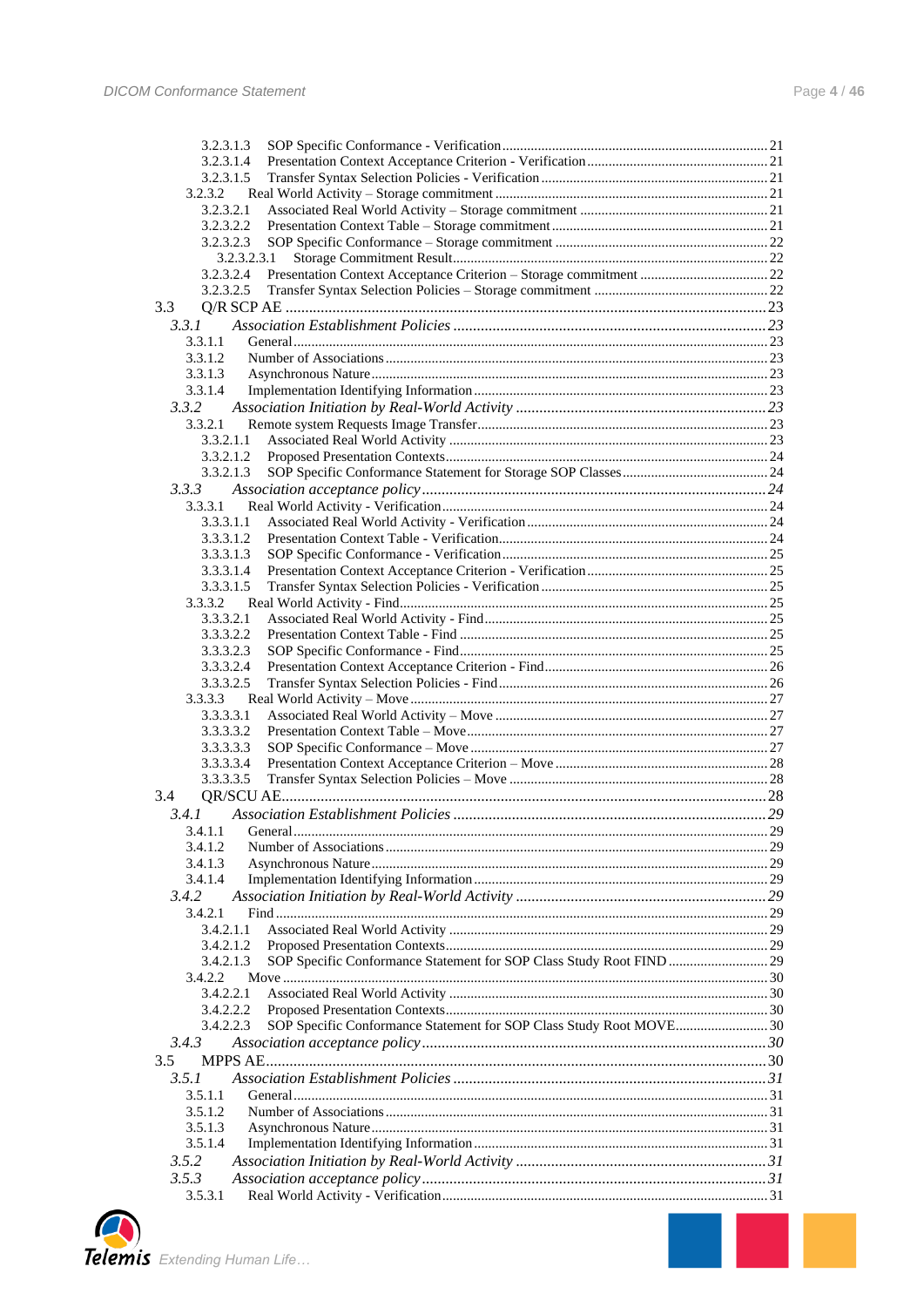| 3.5.3.1.1                                                                                                         |  |
|-------------------------------------------------------------------------------------------------------------------|--|
| 3.5.3.1.2                                                                                                         |  |
| 3.5.3.1.3                                                                                                         |  |
| 3.5.3.1.4                                                                                                         |  |
| 3.5.3.1.5<br>3.5.3.2                                                                                              |  |
| 3.5.3.2.1                                                                                                         |  |
| 3.5.3.2.2                                                                                                         |  |
| 3.5.3.2.3                                                                                                         |  |
| 3.5.3.2.4                                                                                                         |  |
| 3.5.3.2.5                                                                                                         |  |
| 3.6                                                                                                               |  |
| 3.6.1                                                                                                             |  |
| 3.6.1.1                                                                                                           |  |
| 3.6.1.2                                                                                                           |  |
| 3.6.1.3                                                                                                           |  |
| 3.6.1.4                                                                                                           |  |
| 3.6.2                                                                                                             |  |
| 3.6.2.1<br>3.6.2.2                                                                                                |  |
| 3.6.2.3                                                                                                           |  |
| 3.6.2.4                                                                                                           |  |
| 3.6.2.5                                                                                                           |  |
| 3.6.2.6                                                                                                           |  |
| 3.6.3                                                                                                             |  |
| 3.7                                                                                                               |  |
| 3.8                                                                                                               |  |
| 3.9                                                                                                               |  |
| 3.9.1                                                                                                             |  |
| 3.9.1.1                                                                                                           |  |
| 3.9.1.2                                                                                                           |  |
| 3.9.1.3                                                                                                           |  |
| 3.9.1.4                                                                                                           |  |
| 3.9.2                                                                                                             |  |
| 3.9.2.1                                                                                                           |  |
| 3.9.2.1.1                                                                                                         |  |
| 3.9.2.1.2<br>SOP Specific Conformance Statement for Instance Availability Notification SOP Class  37<br>3.9.2.1.3 |  |
| 3.9.3                                                                                                             |  |
| 3.10                                                                                                              |  |
| 3.10.1                                                                                                            |  |
| 3.10.1.1                                                                                                          |  |
| 3.10.1.2                                                                                                          |  |
| 3.10.1.3                                                                                                          |  |
| 3.10.1.4                                                                                                          |  |
| 3.10.2                                                                                                            |  |
| 3.10.3                                                                                                            |  |
| 3.10.3.1                                                                                                          |  |
| 3.10.3.1.1                                                                                                        |  |
| 3.10.3.1.2                                                                                                        |  |
| 3.10.3.1.3                                                                                                        |  |
| 3.10.3.1.4<br>3.10.3.1.5                                                                                          |  |
| 3.10.3.2                                                                                                          |  |
| 3.10.3.2.1                                                                                                        |  |
| 3.10.3.2.2                                                                                                        |  |
| 3.10.3.2.3                                                                                                        |  |
| 3.10.3.2.4                                                                                                        |  |
| 3.10.3.2.5                                                                                                        |  |
| 4                                                                                                                 |  |
| 4.1                                                                                                               |  |
| 4.2                                                                                                               |  |
| 4.2.1                                                                                                             |  |
|                                                                                                                   |  |

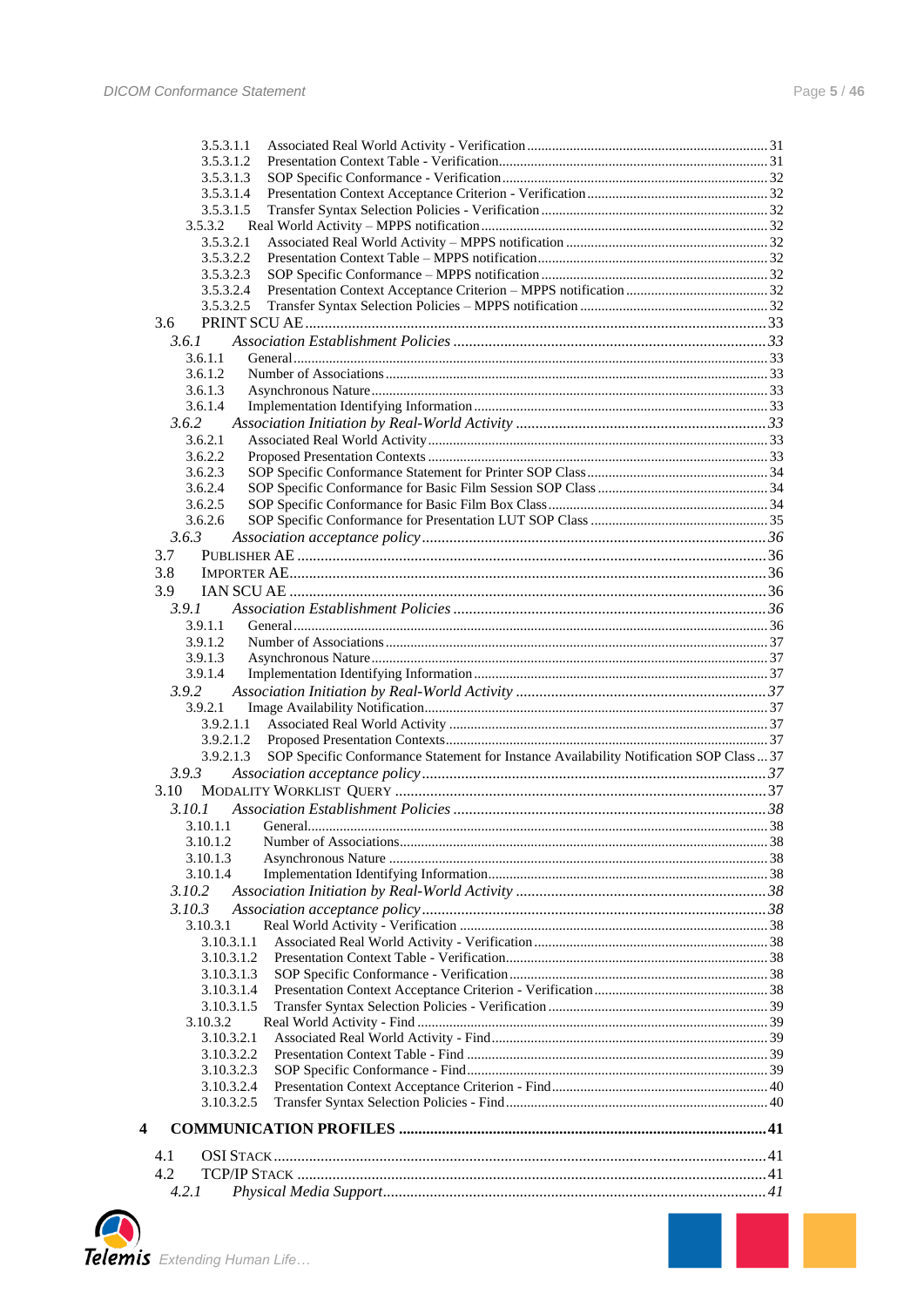

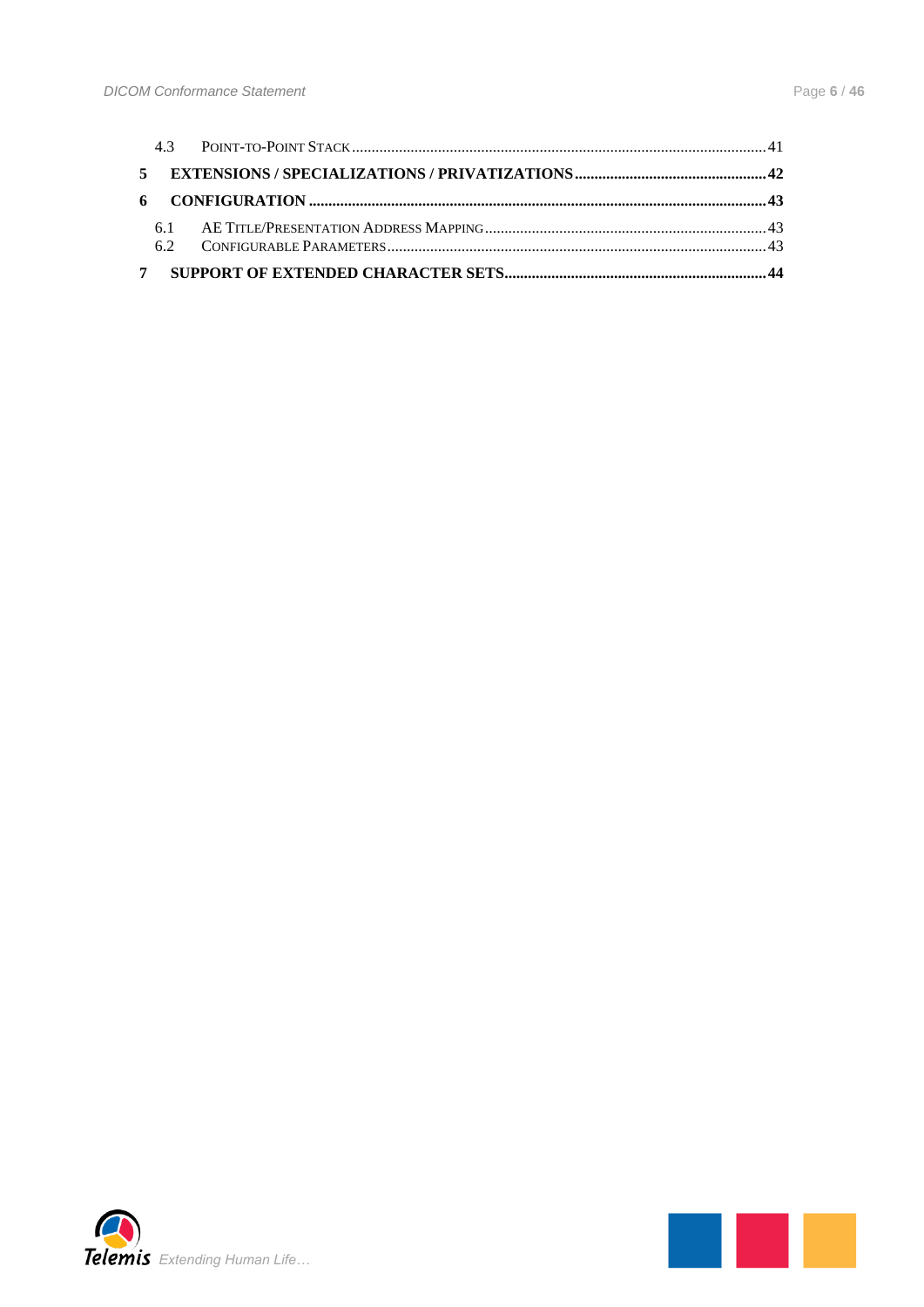## <span id="page-6-0"></span>**1 INTRODUCTION**

## <span id="page-6-1"></span>**1.1 Intended Audience**

The user of this document is involved with system integration and/or software design. We assume that the reader is familiar with the terminology and concepts that are used in the DICOM 3.0 standard.

Readers not familiar with DICOM 3.0 terminology should first read the appropriate parts of the DICOM standard itself, prior to reading this conformance statement.

## <span id="page-6-2"></span>**1.2 Abbreviations and Acronyms**

- ASCII American Standard Code for Information Interchange
- AE Application Entity
- ANSI American National Standards Institute
- CR Computed Radiography
- CT Computed Tomography
- ECR European Congress of Radiology
- IE Information Entity
- IOD Information Object Definition
- ISO International Standards Organization
- NEMA National Electrical Manufacturers Association
- OSI Open Systems Interconnection
- PDU Protocol Data Unit
- SCP Service Class Provider
- SCU Service Class User
- SOP Service Object Pair
- SR Structured Reporting

TCP/IP Transmission Control Protocol / Internet Protocol

- TLS Transport Layer Security
- UID Unique Identifier
- VM Value Multiplicity
- VR Value Representation

## <span id="page-6-3"></span>**1.3 Scope**

This DICOM Conformance Statement documents the conformance of the Telemis-Medical software with the Digital Imaging and Communications in Medicine (DICOM) standard. This document is essential in order to evaluate whether or not another DICOM compliant device can communicate with this software product. This statement is conformant with the recommended format as described in PS 3.2 of the DICOM standard.

## <span id="page-6-4"></span>**1.4 How to use this document**

This Conformance Statement consists of the following sections:

**2 Implementation model:** The first section describes the Implementation Model. It explains the functional relation between the device and the DICOM services. A DICOM service is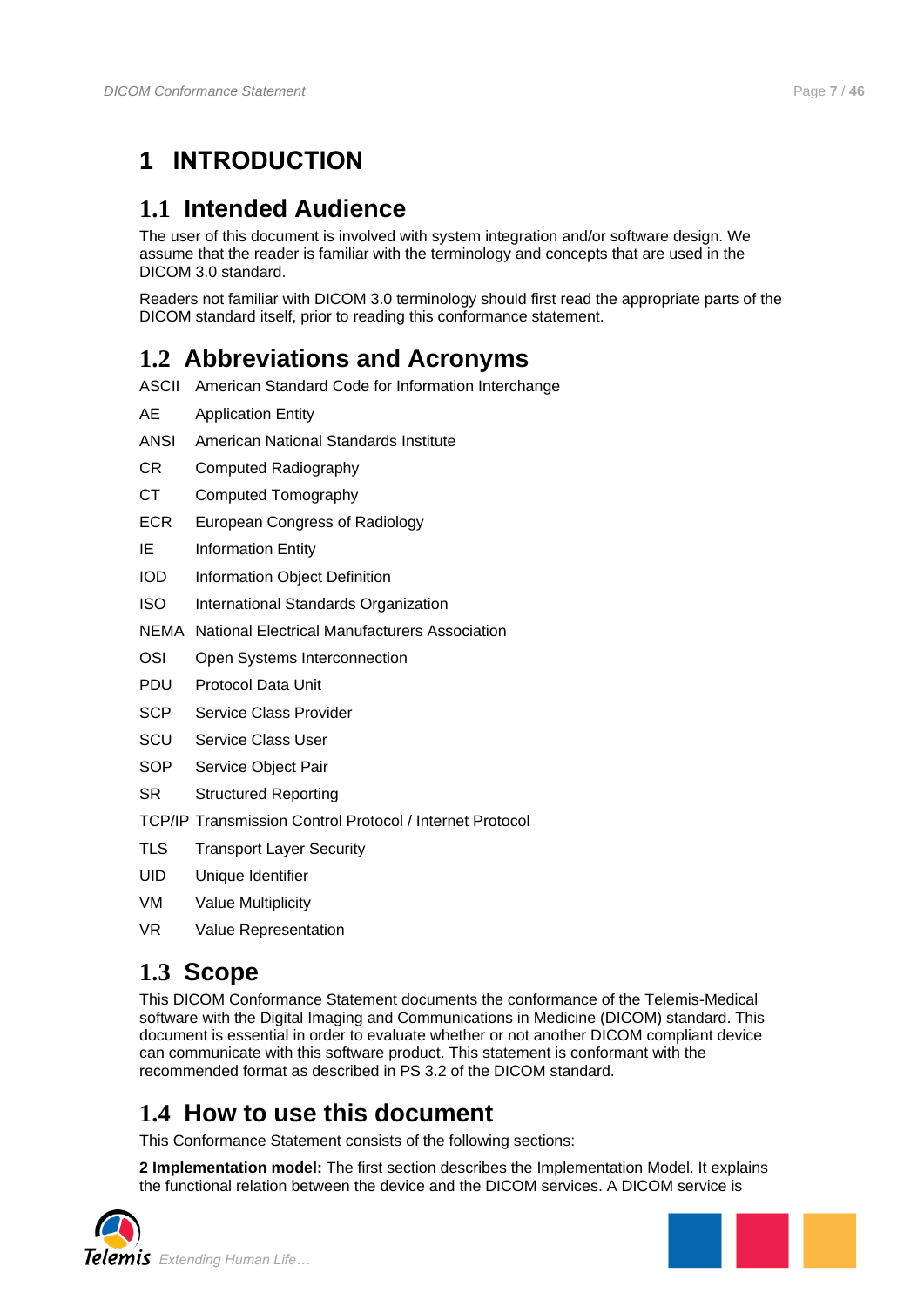implemented on a device by a software process, which is called an "Application Entity" (AE). Each AE has a unique name called the "AE Title" which is used to identify it to other AEs. The AE Title is configurable to avoid two devices with the same name on a network. The "bubble diagram" (Application Data Flow Diagram) shows the interaction of the AE with the outside world across the dashed line, i.e. the DICOM interface. This Application Data Flow Diagram depicts graphically the relationship of the DICOM AE with local functions at the workstation as well as the relationship with external activities.

One should compare this implementation model and its description with the model of the other devices that the Telemis-Medical software will connect to in order to determine connectivity.

**3 AE Specifications:** Each AE supports one or more Service Object Pair (SOP) classes. A SOP class consists of a combination of an object or information model with specific DICOM services. An example of such a SOP class is the CT Image Storage Class, which consists of the combination of the DICOM C\_STORE command with the CT image object. Each of these classes is uniquely identified by an Identification number (UID), which is issued by the NEMA. The role of the AE is specified, which can be a client or server (compare with a speaker or listener). In DICOM terms, this is called a Service Class User or Service Class Provider (SCU or SCP).

In order to interconnect with another device, the SOP classes as well as their role (SCU or SCP) have to be matched, i.e. a SCU has to match a SCP at another device with an identical SOP class. Make sure to compare the UID itself, not the description because there are SOP classes which have the same name, but support a different (newer) object. Each SOP class supports a particular presentation context which is the combination of the SOP Class and the transfer syntax. The transfer syntax defines the encoding of the DICOM basic elements, i.e. its attributes and how the data is represented. The encoding of the data type, or Value Representation (VR), can be done in two ways – implicitly or explicitly. Explicit VR means that the transmitted data will include the VR information along with data and attribute tags. Implicit VR means the VR information will not be included, and the receiving application must determine the VR type from the Attribute Tag.

In addition, the data can be communicated in the Little Endian (Intel) or Big Endian (Motorola, Sparc, MIPS) byte ordering. This means that for certain 16 bit words, the two 8 bit bytes might have to be swapped to be able to interpret the information by a different device. The transfer syntaxes of two devices have to match in order to communicate.

**4 Communication Profiles:** This section specifies the communication options. There are two levels that have to be compared. The first one is the supported communication stack that the device supports, which usually is the OSI or TCP/IP stack. In addition, the physical media has to match. Note that in general, matching physical media can be achieved by standard off-theshelf devices. For example, if one device supports standard Ethernet 10BaseT, it can be bridged to a Fast Ethernet, ATM, or whatever is supported.

**5 Extensions/Specializations/Privatizations:** This section specifies implementation specific extensions to the Standard SOP classes as well as so-called specialized and private SOP classes, which are essentially proprietary services that make use of the underlying DICOM infrastructure such as DICOM network communication and association negotiation.

**6 Configuration:** This section specifies how the system configuration of an implementation affects its behavior at the DICOM network interface. DICOM implementations often support a multitude of configuration options which might be helpful in solving communication or interoperability problems.

**7 Support of Extended Character Sets:** DICOM supports a large number of character sets, including ASCII (the default), some of the ISO 8859 character sets for use with most European languages and a number of character sets for use in the Far East. This section of the conformance statement specifies the character sets that an implementation actually supports. The supported character sets should be compared carefully if extended character sets are to be used, since the inability of a system to handle extended characters might affect the way names and identifiers can be entered, displayed, queried etc.



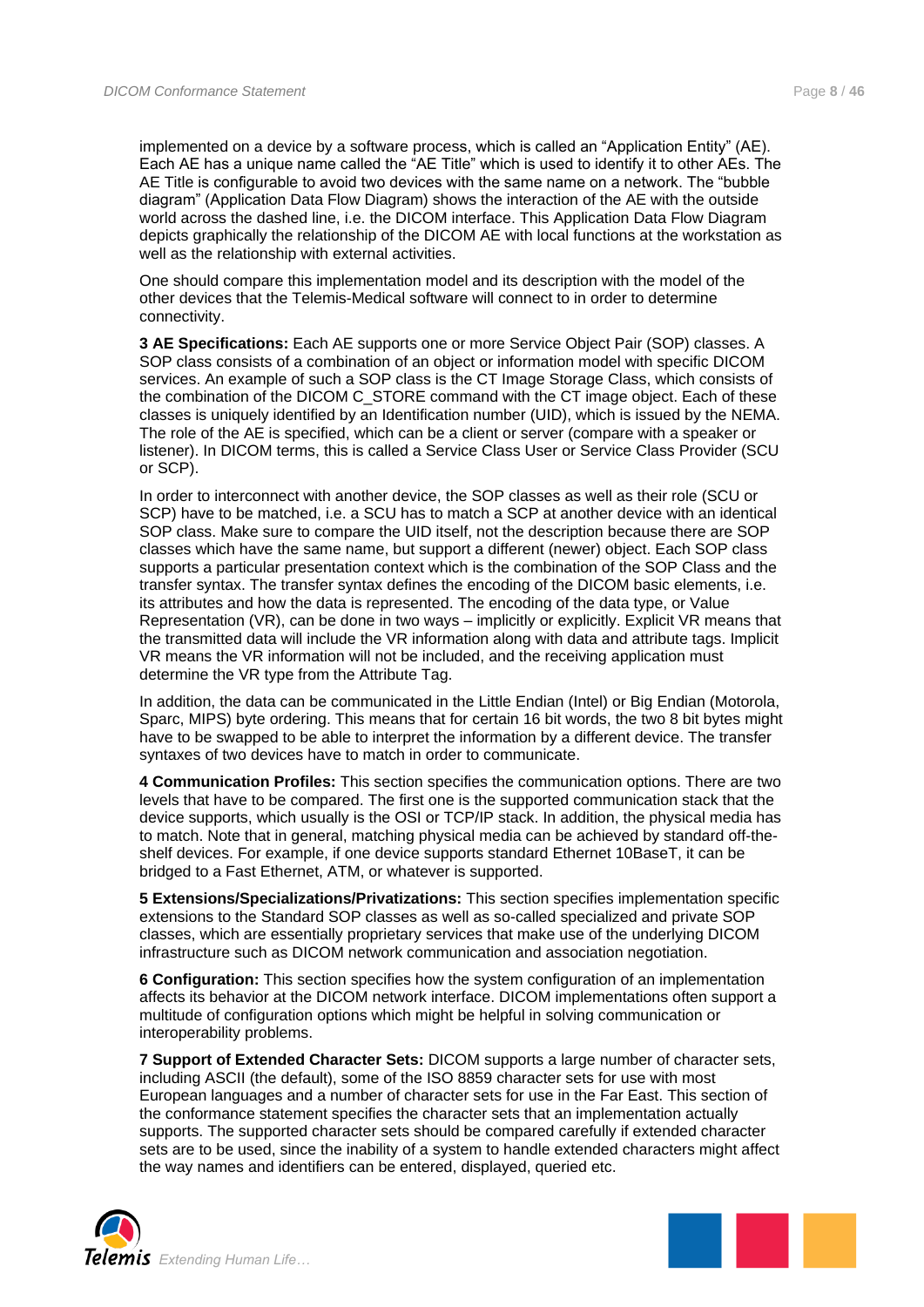## <span id="page-8-0"></span>**1.5 Warning to the reader**

If another device matches this Conformance Statement based on the comparison with its own Conformance Statement, there is a chance, but no guarantee that they interoperate. DICOM only deals with communication; it is not a standard which specifies what is needed for certain applications to run on a device.



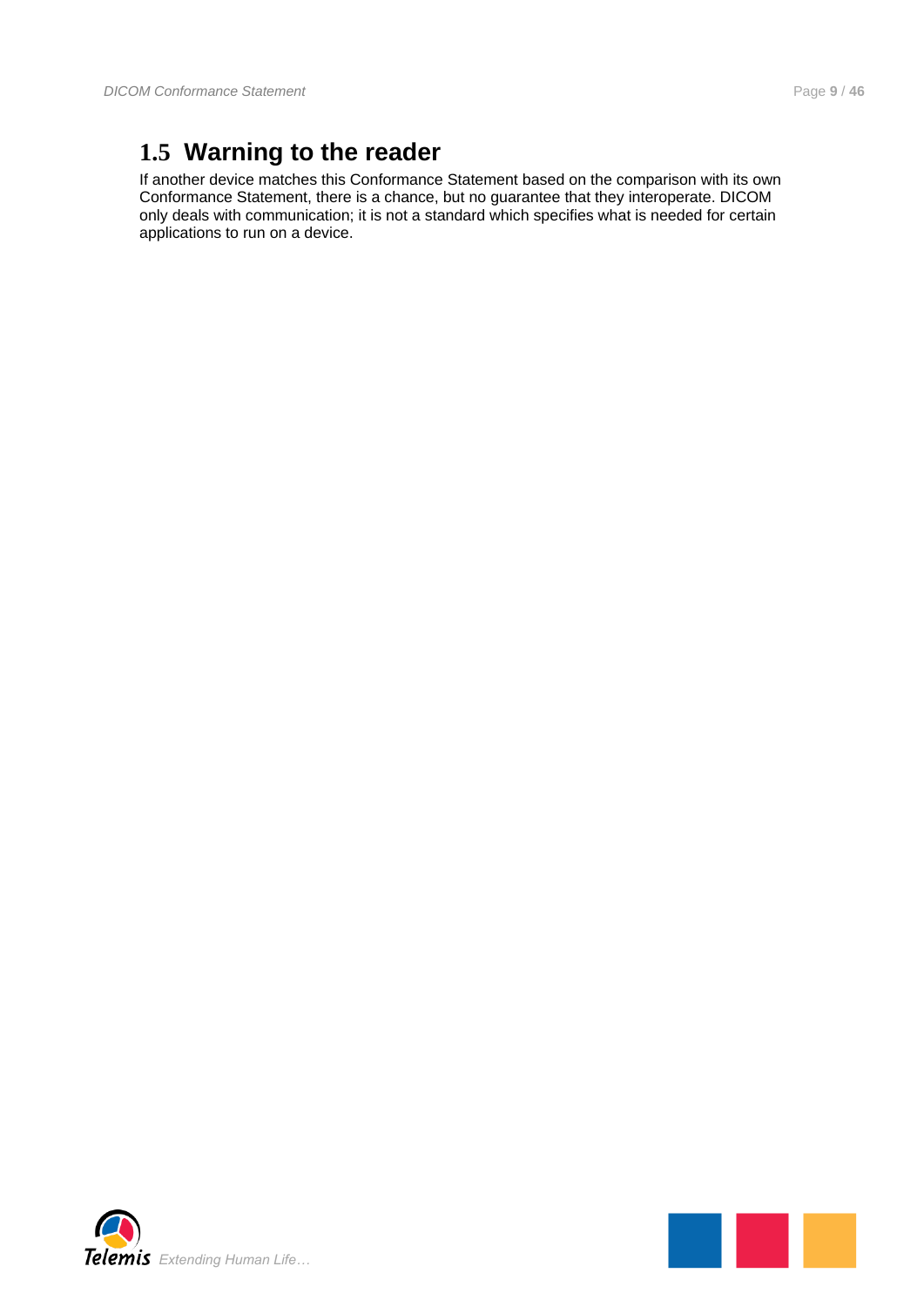## <span id="page-9-0"></span>**2 Implementation model**

The *Telemis-Medical* system uses the protocol to enable the following functions:

- Receiving of images for storage in its archive
- Retrieving images from its archive
- Answering to queries on data stored in its archive
- Querying other systems on data stored
- Retrieving images from other systems to store them in its archive.
- Receiving Modality Performed Procedure Step information
- Send print images to a DICOM-compatible printer/laser camera

The system provides a number of DICOM Standard with separate DICOM Application Entities (AEs):

- SOP Instance Storage Application Entity (Storage SCP AE)
- SOP Instance Commitment Application Entity (Storage Commit SCP AE)
- Information Query and Data Retrieve Application Entity as an SCU (Q/R SCU AE)
- Information Query and Data Retrieve Application Entity as an SCP (Q/R SCP AE)
- Modality Procedure Step Application Entity as an SCP (MPPS SCP AE)
- Dicom Print Entity as an SCU ( PRINT SCU AE)
- Dicom Image Availability Notification SCU (IAN SCU AE)

## <span id="page-9-1"></span>**2.1 Application Data Flow Diagram**

Storage AE



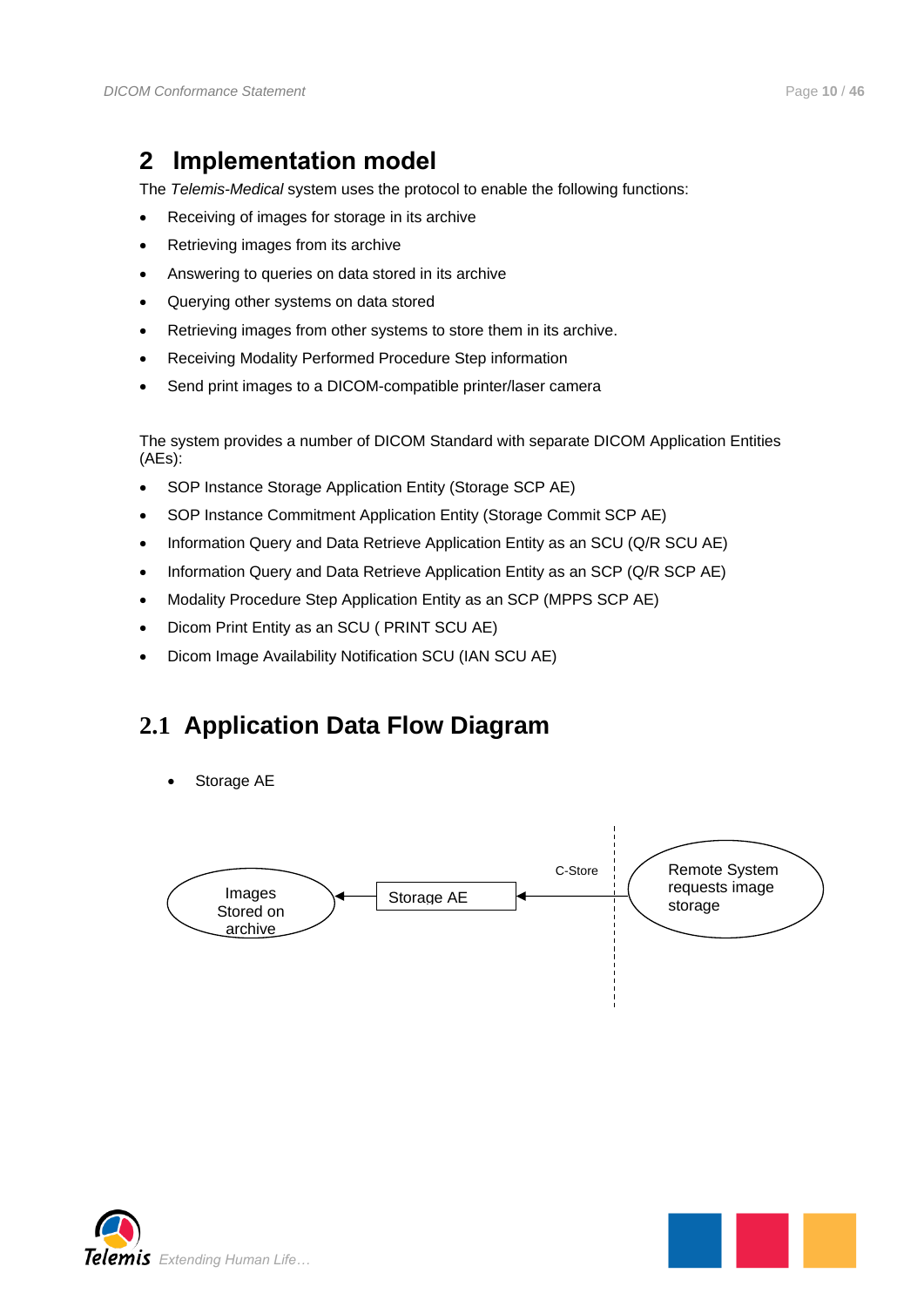Storage commit AE



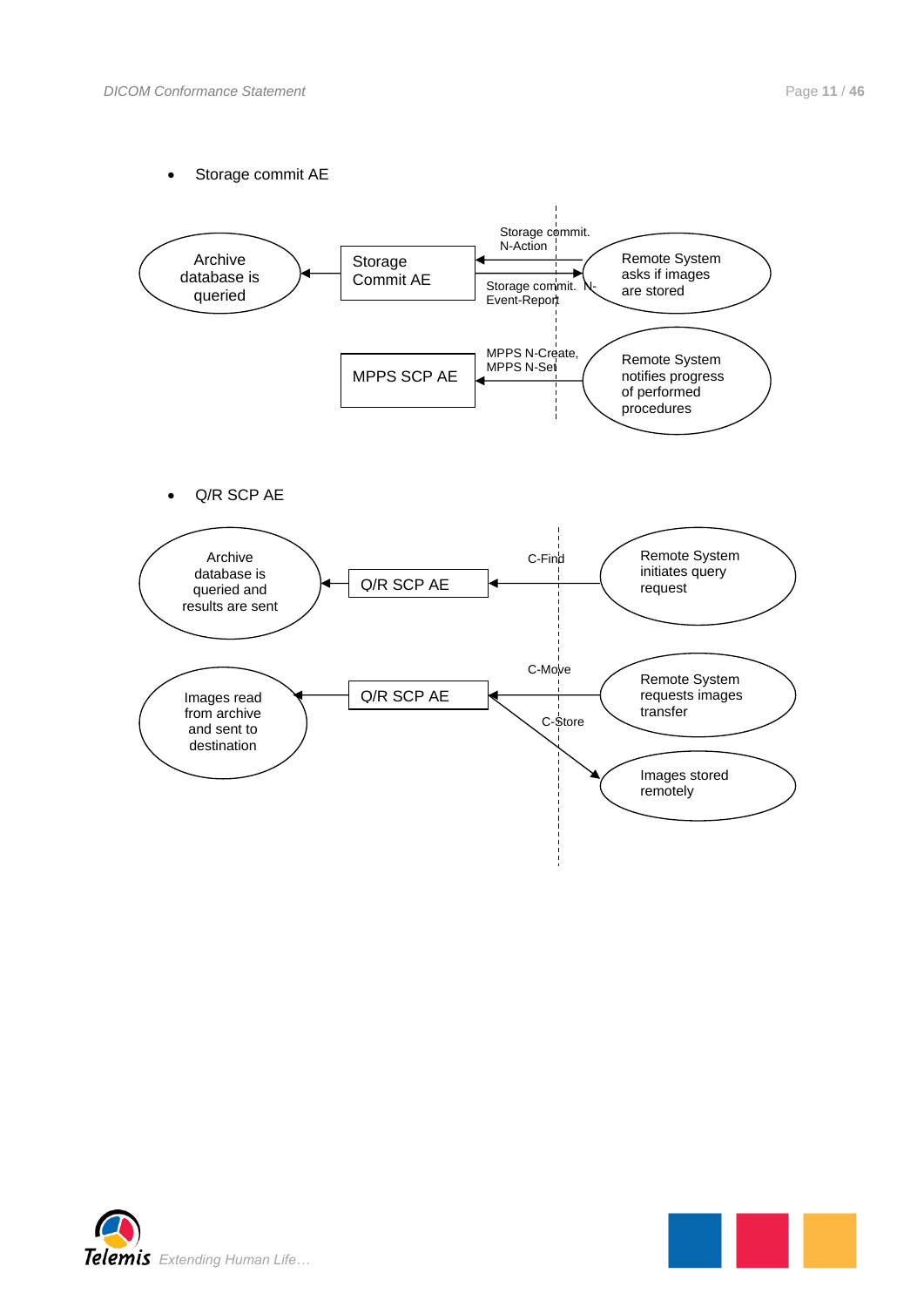Q/R SCP AE



Print AE



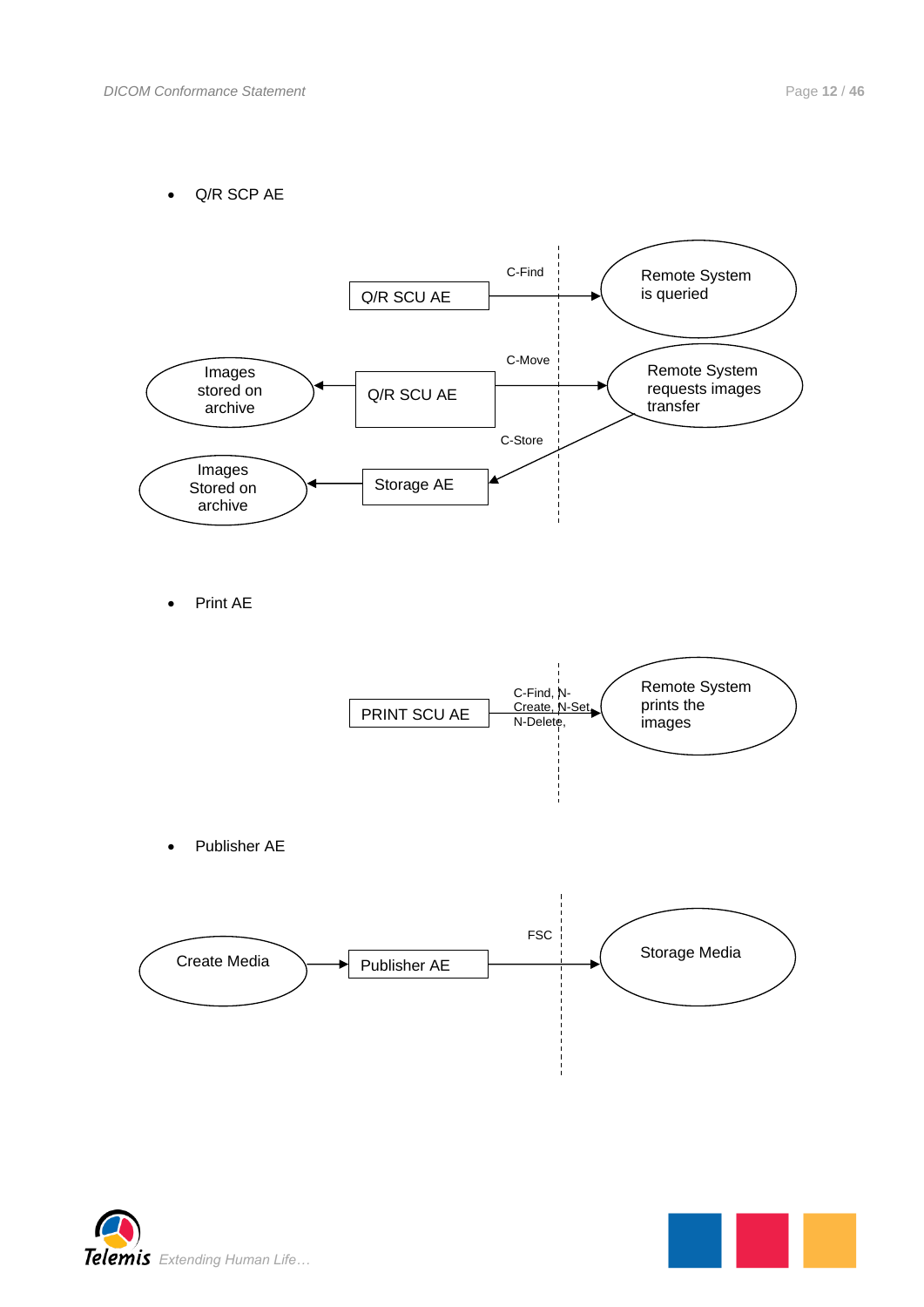Importer AE



## <span id="page-12-0"></span>**2.2 Functional Definitions of AE's**

### <span id="page-12-1"></span>**2.2.1 Storage AE**

Storage AE waits another application to connect at the presentation address configured for its AE title. It will accept associations with Presentation Contexts for Service Object Pair (SOP) classes of the Storage and Verification Service Classes. The Storage AE will receive images and store them into its archive.



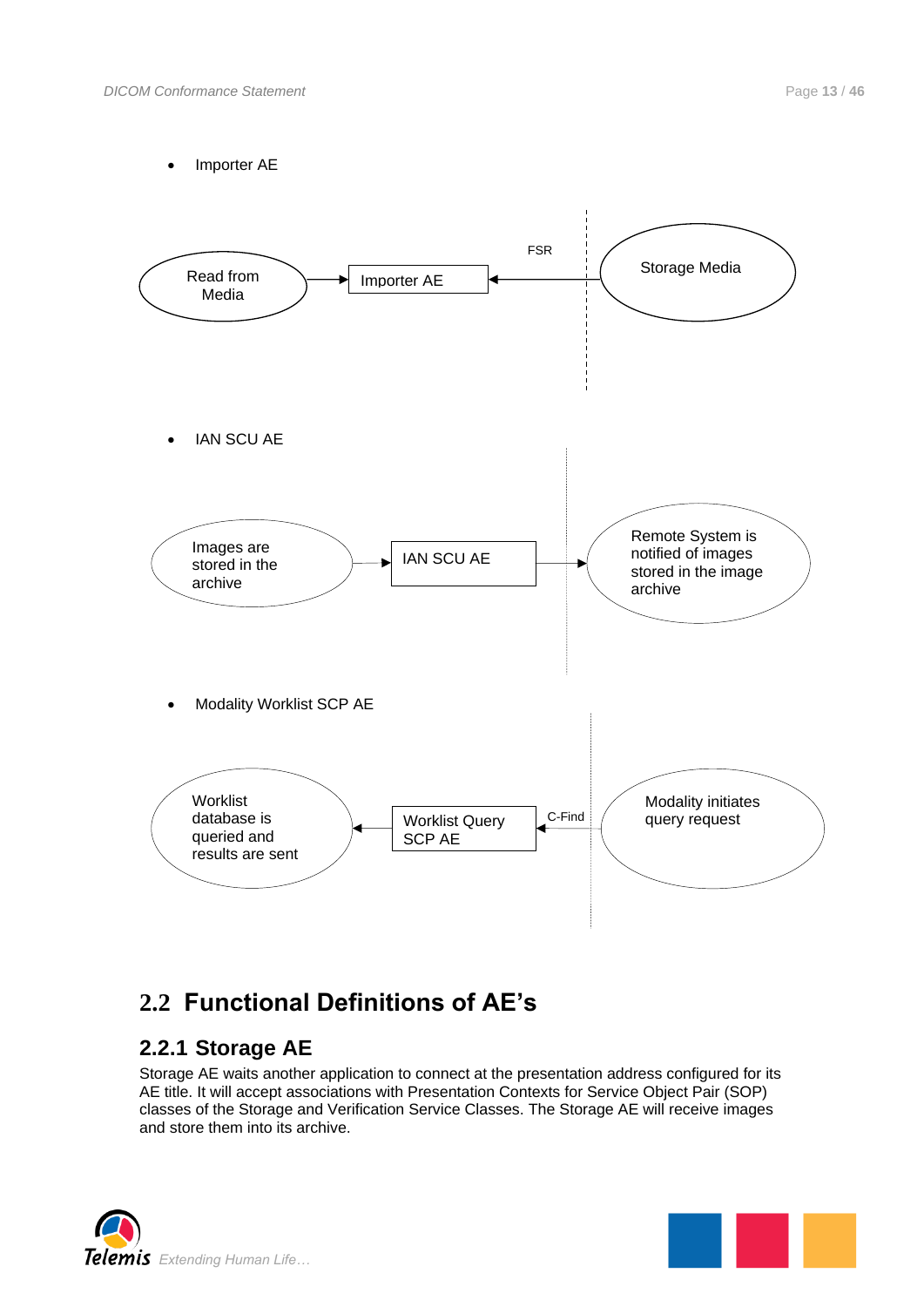## <span id="page-13-0"></span>**2.2.2 Storage Commit AE**

Storage Commit AE waits another application to connect at the presentation address configured for its AE title. It will accept associations with Presentation Contexts for Service Object Pair (SOP) classes of the Storage Commitment and Verification Service Classes. The Storage AE will receive images and store them into its archive. The Storage Commit AE will answer to the request by returning the corresponding list of documents stored in its archive

## <span id="page-13-1"></span>**2.2.3 Q/R SCP AE**

Q/R SCP AE waits for another application to connect at the presentation address configured for its AE title. It will accept associations with Presentation Contexts for Service Object Pair (SOP) classes of the Query-Retrieve and Verification Service Classes. It will query its archive database according to the request's parameters, and will send the results to the issuer. When performing Query-Retrieve Service Class (C-MOVE), it will issue a C-STORE (to the target AE) for every image in the request.

## <span id="page-13-2"></span>**2.2.4 Q/R SCU AE**

Q/R SCU AE can initiate Query-Retrieve Service Class as an SCU. It first queries information with a C-FIND and initiates a store of the corresponding images with a C-MOVE.

## <span id="page-13-3"></span>**2.2.5 MPPS SCP AE**

MPPS SCP AE waits for another application to connect at the presentation address configured for its AE title. It will accept associations with Presentation Contexts for Service Object Pair (SOP) classes of the Storage Commitment and Verification Service Classes.

When performing Study Management Service class (N-CREATE and N-SET), MPPS SCP AE will receive information on the Procedure Steps performed by a modality and will update its internal state, taking this information into account.

## <span id="page-13-4"></span>**2.2.6 PRINT SCU AE**

PRINT SCU AE is started when a user requests printing of images to a remote DICOM printer.

The Print SCU prints a single Film Box at the time as part of a print job over a single association. When the printing of the image is complete, the association is released and the PRINT SCU AE terminates. If the transmission to the printer fails for any reason, the association is aborted and the Print SCU terminates.

### <span id="page-13-5"></span>**2.2.7 Publisher AE**

The Publisher AE initializes a Removable Media (CD or DVD) and creates a new DICOM Fileset onto this Removable Media. This can be initiated manually by the user or automatically according to user defined rules.

## <span id="page-13-6"></span>**2.2.8 Importer AE**

The Importer AE reads from Removable Media (CD or DVD) acting as an **FSR** to read in SOP instances as selected by the user when the "Read DICOM CD" command is used. The Importer AE application will only display files that match the supported SOP Classes in the supported Application Profiles.

## <span id="page-13-7"></span>**2.2.9 IAN SCU AE**

The IAN SCU AE is started when images are stored in the image archive and a DICOM MPPS has been received for these images. A DICOM Image Availability Notification will be sent containing references to each of the images stored.



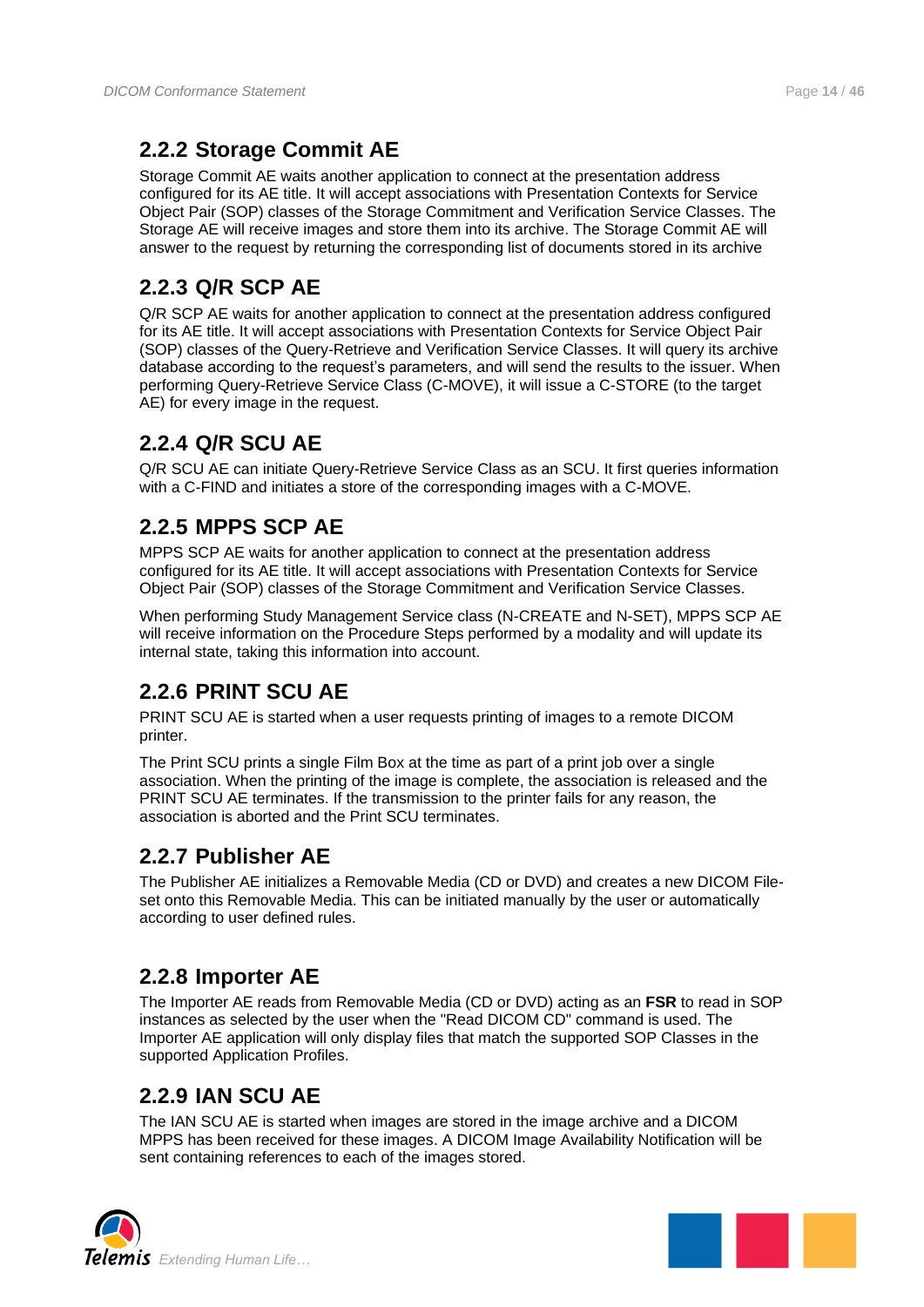## <span id="page-14-0"></span>**2.2.10 Modality Worklist Query SCP AE**

Modality Worklist Query SCP AE waits for another application to connect at the presentation address configured for its AE title. It will accept associations with Presentation Contexts for Service Object Pair (SOP) classes of the Query-Retrieve and Verification Service Classes. It will query its Worklist database according to the request's parameters, and will send the results to the issuer.

## <span id="page-14-1"></span>**2.3 Sequencing of Real World Activities**

Not applicable.



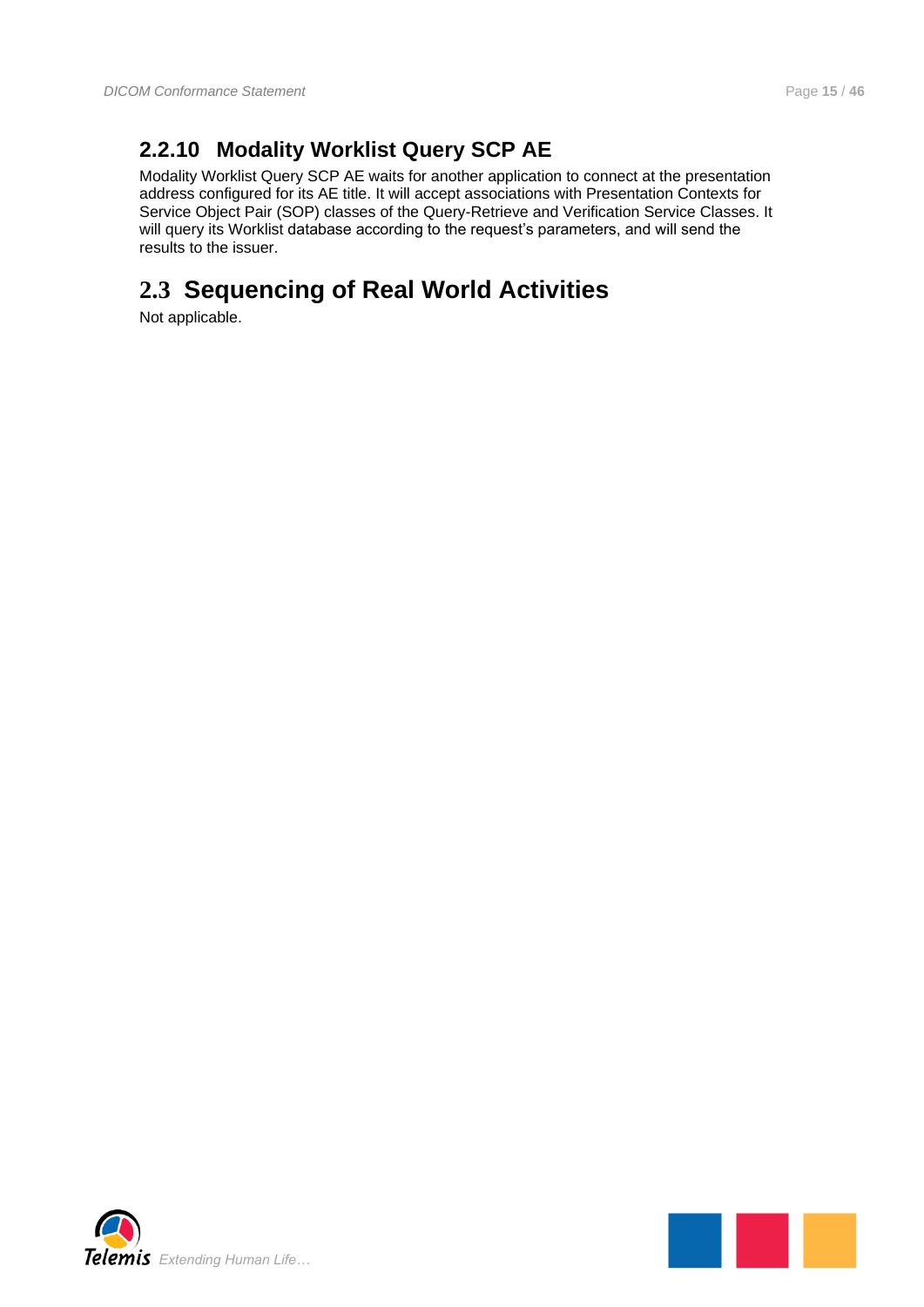## <span id="page-15-0"></span>**3 AE SPECIFICATIONS**

## <span id="page-15-1"></span>**3.1 Storage AE**

#### **Verification**

This Application Entity provides Standard Conformance to the following DICOM V3.0 SOP Class(es) as an SCP:

| <b>Name</b><br><b>SOP Class</b> | <b>SOP Class UID</b> |
|---------------------------------|----------------------|
| $\cdot$<br>. .<br>Verification  | 1.2.840.10008.1.1    |

#### **Storage**

This Application Entity provides Standard Conformance to the following DICOM V3.0 SOP Class(es) as an SCP:

| <b>SOP Class Name</b>                                   | <b>SOP Class UID</b>             |
|---------------------------------------------------------|----------------------------------|
| CT Image Storage                                        | 1.2.840.10008.5.1.4.1.1.2        |
| Computed Radiography Image Storage                      | 1.2.840.10008.5.1.4.1.1.1        |
| Digital X-ray Image Storage For Presentation            | 1.2.840.10008.5.1.4.1.1.1.1      |
| Digital X-ray Image Storage For Processing              | 1.2.840.10008.5.1.4.1.1.1.1.1    |
| Digital Mammography X-ray Image Storage For Present.    | 1.2.840.10008.5.1.4.1.1.1.2      |
| Digital Mammography X-ray Image Storage For Processing  | 1.2.840.10008.5.1.4.1.1.1.2.1    |
| Digital Intra Oral X-ray Image Storage For Presentation | 1.2.840.10008.5.1.4.1.1.1.3      |
| Digital Intra Oral X-ray Image Storage For Processing   | 1.2.840.10008.5.1.4.1.1.1.3.1    |
| <b>MR Image Storage</b>                                 | 1.2.840.10008.5.1.4.1.1.4        |
| Nuclear Medicine Image Storage                          | 1.2.840.10008.5.1.4.1.1.20       |
| Positron Emission Tomography Image Storage              | 1.2.840.10008.5.1.4.1.1.128      |
| Nuclear Medicine Image Storage (Retired)                | 1.2.840.10008.5.1.4.1.1.5        |
| Ultrasound Image Storage (Retired)                      | 1.2.840.10008.5.1.4.1.1.6        |
| Ultrasound Multi-frame Image Storage (Retired)          | 1.2.840.10008.5.1.4.1.1.3        |
| RT Dose Storage                                         | 1.2.840.10008.5.1.4.1.1.481.2    |
| RT Image Storage                                        | 1.2.840.10008.5.1.4.1.1.481.1    |
| RT Plan Storage                                         | 1.2.840.10008.5.1.4.1.1.481.5    |
| <b>RT Structure Set Storage</b>                         | 1.2.840.10008.5.1.4.1.1.481.3    |
| Secondary Capture Image Storage                         | 1.2.840.10008.5.1.4.1.1.7        |
| <b>Ultrasound Image Storage</b>                         | 1.2.840.10008.5.1.4.1.1.6.1      |
| Ultrasound Multi-frame Image Storage                    | 1.2.840.10008.5.1.4.1.1.3.1      |
| Visible Light Photographic Image Storage                | 1.2.840.10008.5.1.4.1.1.77.1.4   |
| X-ray Angiographic Image Storage                        | 1.2.840.10008.5.1.4.1.1.12.1     |
| X-ray Radiofluoroscopic Image Storage                   | 1.2.840.10008.5.1.4.1.1.12.2     |
| <b>Basic Text SR Storage</b>                            | 1.2.840.10008.5.1.4.1.1.88.11    |
| <b>Enhanced SR Storage</b>                              | 1.2.840.10008.5.1.4.1.1.88.22    |
| Comprehensive SR Storage                                | 1.2.840.10008.5.1.4.1.1.88.33    |
| Mammography CAD SR                                      | 1.2.840.10008.5.1.4.1.1.88.50    |
| X-Ray Radiation Dose SR Storage                         | 1.2.840.10008.5.1.4.1.1.88.67    |
| Multiframe Single Bit Secondary Capture Image Storage   | 1.2.840.10008.5.1.4.1.1.7.1      |
| Multiframe Grayscale Byte Secondary Capture Image St.   | 1.2.840.10008.5.1.4.1.1.7.2      |
| Multiframe Grayscale Word Secondary Capture Image St.   | 1.2.840.10008.5.1.4.1.1.7.3      |
| Multiframe True Color Secondary Capture Image Storage   | 1.2.840.10008.5.1.4.1.1.7.4      |
| <b>Key Object Selection Document</b>                    | 1.2.840.10008.5.1.4.1.1.88.59    |
| Video Endoscopic Image Storage                          | 1.2.840.10008.5.1.4.1.1.77.1.1.1 |
| Video Photographic Image Storage                        | 1.2.840.10008.5.1.4.1.1.77.1.4.1 |
| <b>Breast Tomosynthesis Image Storage</b>               | 1.2.840.10008.5.1.4.1.1.13.1.3   |
| <b>Spatial Registration Storage</b>                     | 1.2.840.10008.5.1.4.1.1.66.1     |
| <b>Segmentation Storage</b>                             | 1.2.840.10008.5.1.4.1.1.66.4     |
| MR Spectroscopy Storage                                 | 1.2.840.10008.5.1.4.1.1.4.2      |
| <b>Encapsulated PDF Storage</b>                         | 1.2.840.10008.5.1.4.1.1.104.1    |
| 12-lead ECG Waveform Storage                            | 1.2.840.10008.5.1.4.1.1.9.1.1    |
| General ECG Waveform Storage                            | 1.2.840.10008.5.1.4.1.1.9.1.2    |

For the Mammography CAD SR Class, the system will not display the modifiers set to "Presentation Optional".



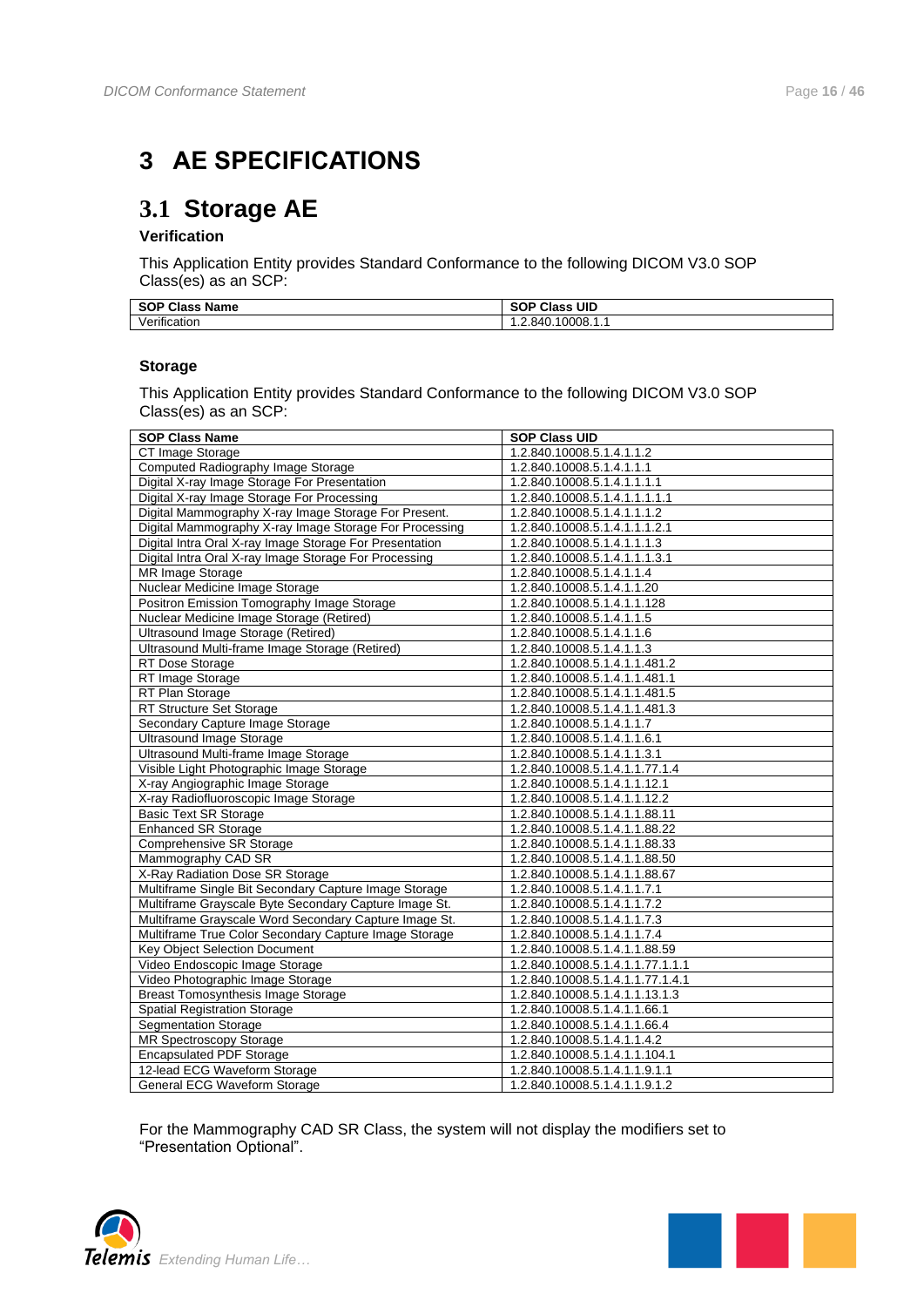## <span id="page-16-0"></span>**3.1.1 Association Establishment Policies**

### <span id="page-16-1"></span>**3.1.1.1 General**

The maximum PDU length can be configured at installation time in the range 4096...131072 bytes.

The default is 16384 bytes.

SOP Class extended negotiation is not supported.

### <span id="page-16-2"></span>**3.1.1.2 Number of Associations**

The maximum number of simultaneous associations accepted is configurable at run time.

### <span id="page-16-3"></span>**3.1.1.3 Asynchronous Nature**

The system will only allow a single outstanding operation on an association. Therefore, system will not perform asynchronous operations window negotiation.

### <span id="page-16-4"></span>**3.1.1.4 Implementation Identifying Information**

The system will respond with the following implementation identifying parameters:

- Implementation Class UID 2.16.56.465769650.1.4
- Implementation Name tmdcm-4.0.1

### <span id="page-16-5"></span>**3.1.2 Association Initiation by Real-World Activity**

This AE does never initiate any association.

### <span id="page-16-6"></span>**3.1.3 Association acceptance policy**

### <span id="page-16-7"></span>**3.1.3.1 Real World Activity - Verification**

#### <span id="page-16-8"></span>*3.1.3.1.1 Associated Real World Activity - Verification*

The system will respond to **Verification** requests to provide an SCU with the ability to determine if the system is receiving DICOM requests.

### <span id="page-16-9"></span>*3.1.3.1.2 Presentation Context Table - Verification*

The system will accept any of the Presentation Contexts listed in table below for Verification.

| <b>Abstract Syntax</b>  |                   | <b>Presentation Context Table</b> |                     | Role       | Ext. |
|-------------------------|-------------------|-----------------------------------|---------------------|------------|------|
| Name                    | uid               | Name List                         | <b>UID List</b>     |            | Neg. |
| <b>Verification SOP</b> | 1.2.840.10008.1.1 | DICOM Explicit VR Little Endian   | 1.2.840.10008.1.2.1 | <b>SCP</b> | None |
| class                   |                   | DICOM Explicit VR Big Endian      | 1.2.840.10008.1.2.2 |            |      |
|                         |                   | DICOM Implicit VR Little Endian   | 1.2.840.10008.1.2   |            |      |

### <span id="page-16-10"></span>*3.1.3.1.3 SOP Specific Conformance - Verification*

The system provides standard conformance to the DICOM **Verification** *Service Class.* The system returns one of the following status codes

0000 Success Success Success Superation performed properly.

### <span id="page-16-11"></span>*3.1.3.1.4 Presentation Context Acceptance Criterion - Verification*

The system will always accept a Presentation Context for the Verification SOP Class with the default DICOM transfer syntax listed in table above.

### <span id="page-16-12"></span>*3.1.3.1.5 Transfer Syntax Selection Policies - Verification*



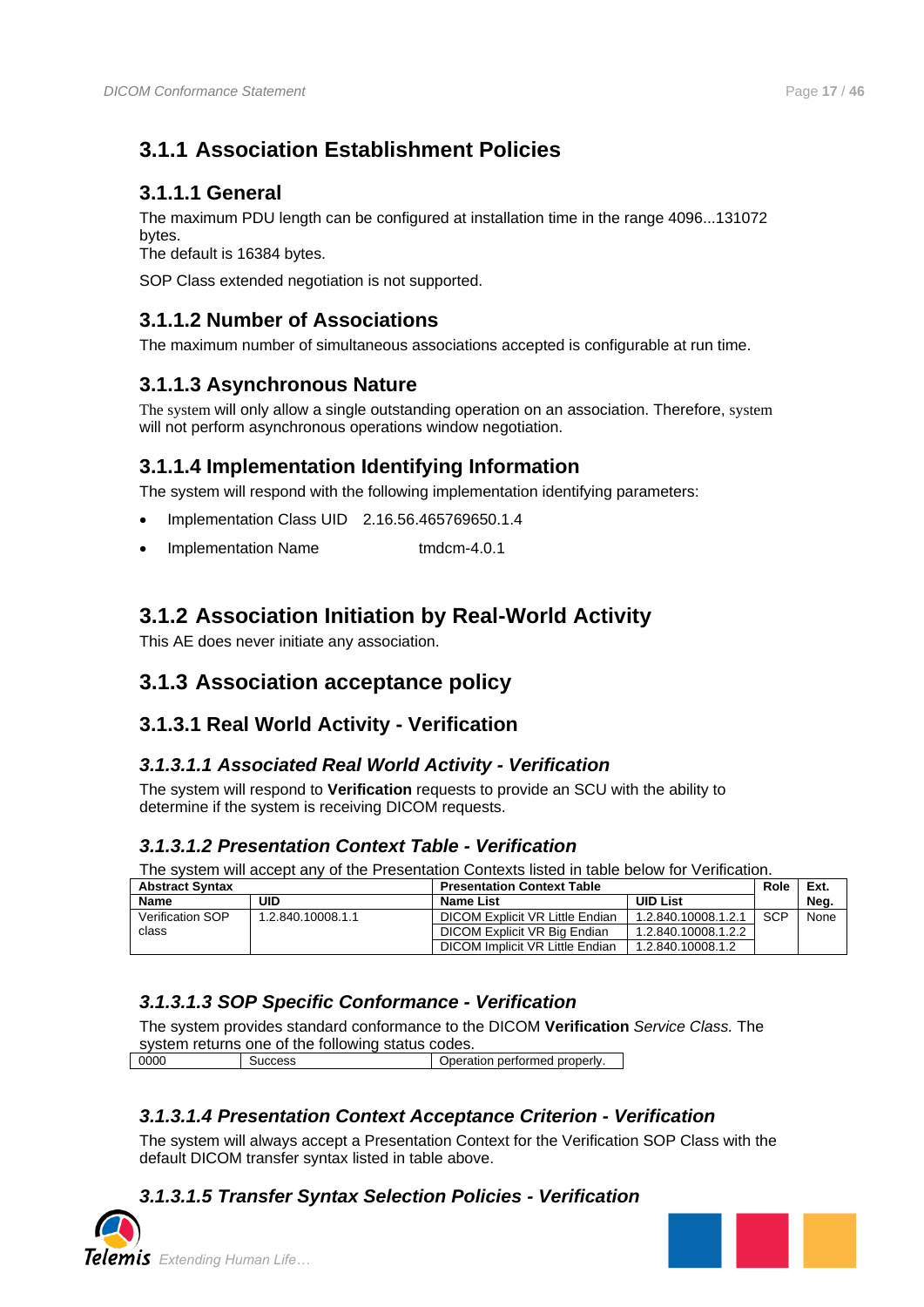Since no DICOM data object is associated with a **Verification** command, only the default DICOM transfer syntax is required/supported.

### <span id="page-17-0"></span>**3.1.3.2 Real-World Activity - Image reception**

The application entity accepts an association when it receives an association request from a remote DICOM Storage or Verification SCU.

#### <span id="page-17-1"></span>*3.1.3.2.1 Associated Real-World Activity - Image reception*

The application entity waits for incoming associations. No operator action is required to receive DICOM data.

#### <span id="page-17-2"></span>*3.1.3.2.2 Presentation Context Table - Image reception*

| <b>Presentation Context Table</b> |            |                                                |                        |                 |                    |
|-----------------------------------|------------|------------------------------------------------|------------------------|-----------------|--------------------|
| <b>Abstract Syntax</b>            |            | <b>Transfer Syntax</b>                         | <b>Role</b>            | <b>Extended</b> |                    |
| <b>Name</b>                       | <b>UID</b> | <b>Name List</b>                               | <b>UID List</b>        |                 | <b>Negociation</b> |
| All SOP classes listed in         |            | <b>Explicit Little Endian</b>                  | 1.2.840.10008.1.2.1    | <b>SCP</b>      | None               |
| 3.1                               |            | <b>Explicit Big Endian</b>                     | 1.2.840.10008.1.2.2    | <b>SCP</b>      | None               |
|                                   |            | Implicit Little Endian                         | 1.2.840.10008.1.2      | <b>SCP</b>      | <b>None</b>        |
|                                   |            | <b>RLE Lossless</b>                            | 1.2.840.10008.1.5      | <b>SCP</b>      | None               |
|                                   |            | JPEG lossy 8 bit                               | 1.2.840.10008.1.2.4.50 | <b>SCP</b>      | None               |
|                                   |            | JPEG extended lossy<br>12 bit                  | 1.2.840.10008.1.2.4.51 | <b>SCP</b>      | None               |
|                                   |            | <b>JPEG</b> lossless                           | 1.2.840.10008.1.2.4.5  | <b>SCP</b>      | None               |
|                                   |            | <b>JPEG</b> lossless first<br>order prediction | 1.2.840.10008.1.2.4.70 | <b>SCP</b>      | None               |
|                                   |            | JPEG 2000 lossless                             | 1.2.840.10008.1.2.4.90 | <b>SCP</b>      | None               |
|                                   |            | JPEG 2000 lossy                                | 1.2.840.10008.1.2.4.91 | <b>SCP</b>      | None               |

#### **Notes:**

- 1. For non-imaging objects, only Explicit Little Endian, Explicit Big Endian, and Implicit Little Endian are supported.
- 2. For Video Endoscopic Image Storage SOP class, the following transfer syntaxes are supported:
	- 1.2.840.10008.1.2.4.100: MPEG2 MP@ML
	- 1.2.840.10008.1.2.4.101: MPEG2 MP@HL
	- 1.2.840.10008.1.2.4.102: MPEG-4 AVC/H.264 High Profile / Level 4.1
	- 1.2.840.10008.1.2.4.103: MPEG-4 AVC/H.264 BD-compatible High Profile / Level 4.1
- 3. For Video Photographic Image Storage SOP class, the following transfer syntax is supported:
	- 1.2.840.10008.1.2.4.101: MPEG2 MP@HL

#### <span id="page-17-3"></span>*3.1.3.2.3 SOP Specific Conformance to Storage SOP Class - Image reception*



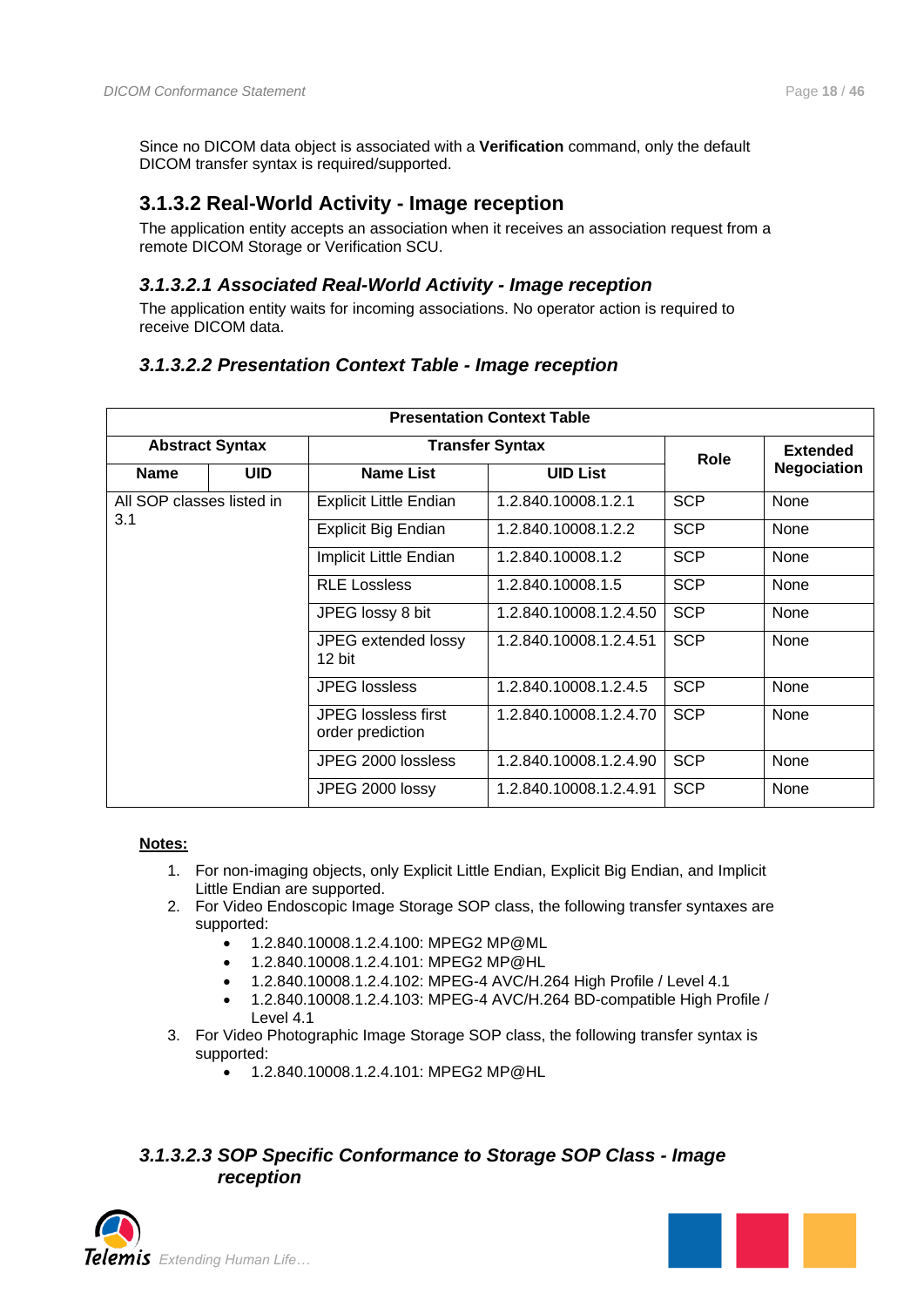The application provides standard conformance to the DICOM V3.0 Storage Service Class as an SCP for the SOP Classes listed in the table above

The system conforms to the SOPs of the Storage Service Class at Level 2 (Full) with a Digital Signature support at level 1. Extended negotiation is not supported.

In case of a successful C-STORE, the stored image may be accessed by the system and viewed in the viewer.

The duration of the storage is depended on user-configuration. The system component periodically cleans the on-line storage layer. Implicitly, it removes from the on-line storage those studies which are least likely to be needed. This mechanism is triggered regularly on condition that the available free on-line space has reached a lower limit. It will clean up the on-line storage until the free space on it reaches another limit. This mechanism is controlled by user configurable parameters.

The following error/warning status codes can be sent by the Store SCP in the context of a C-STORE-RSP message:

| Code             | <b>Name</b>          | <b>Severity</b> | <b>Description</b>                             |
|------------------|----------------------|-----------------|------------------------------------------------|
| a700             | refused: out of      | failure         | Application out of memory, file system or      |
|                  | resources            |                 | database write error (e. g. full)              |
| a800             | refused: SOP class   | failure         | Received C-STORE-RQ for non-supported SOP      |
|                  | not supported        |                 | class                                          |
| a900             | error: data set does | failure         | SOP class or instance UID in C-STORE-RQ        |
|                  | not match SOP class  |                 | does not match UIDs in the received dataset    |
| c <sub>000</sub> | error: cannot        | failure         | Received dataset without SOP class or instance |
|                  | understand           |                 | UID; received Presentation State that failed   |
|                  |                      |                 | syntax check; internal application error       |

#### <span id="page-18-0"></span>*3.1.3.2.4 Presentation Context Acceptance Criterion - Image reception*

The system will accept all presentation contexts which contain one of the supported SOP classes and one of the supported transfer syntaxes.

The application entity accepts incoming association requests on several port numbers defined in the configuration. The calling and called application entity titles are ignored. The responding application entity name can be configured in the configuration. Association requests can be rejected with the following status codes and reasons:

| Result             | <b>Source</b>              | Reason                             | <b>Description</b>                              |
|--------------------|----------------------------|------------------------------------|-------------------------------------------------|
| Rejected permanent | provider, present, related | Temporary congestion               | Resource limitation:<br>process creation Failed |
| Rejected transient | user                       | app. context name not<br>supported | Incorrect application<br>context name           |
| Rejected permanent | user                       | no reason                          | Private shutdown<br>mechanism initiated.        |

#### <span id="page-18-1"></span>*3.1.3.2.5 Transfer Syntax Selection Policies - Image reception*

The default behavior is to select for each presentation context containing a supported SOP class the explicit VR transfer syntax with the byte order matching the local machine byte order. If this transfer syntax is not available, the explicit VR transfer syntax with opposite byte order is selected. If this is also unavailable, Implicit VR little endian is selected if available, otherwise the presentation context is rejected.

## <span id="page-18-2"></span>**3.2 Storage Commit AE**

#### **Verification**

This Application Entity provides Standard Conformance to the following DICOM V3.0 SOP Class(es) as an SCP:

| <b>SOP Class</b><br><b>Name</b> | <b>UID</b><br>0.00001<br>Class<br>ov. |
|---------------------------------|---------------------------------------|
| $\cdot$                         | 40.10008.1.1                          |
| $\cdot$ $\cdot$                 | -840                                  |
| Verification                    | .                                     |

a na katika na katika na katika na katika na katika na katika na katika na katika na katika na katika na katik<br>Manazarta

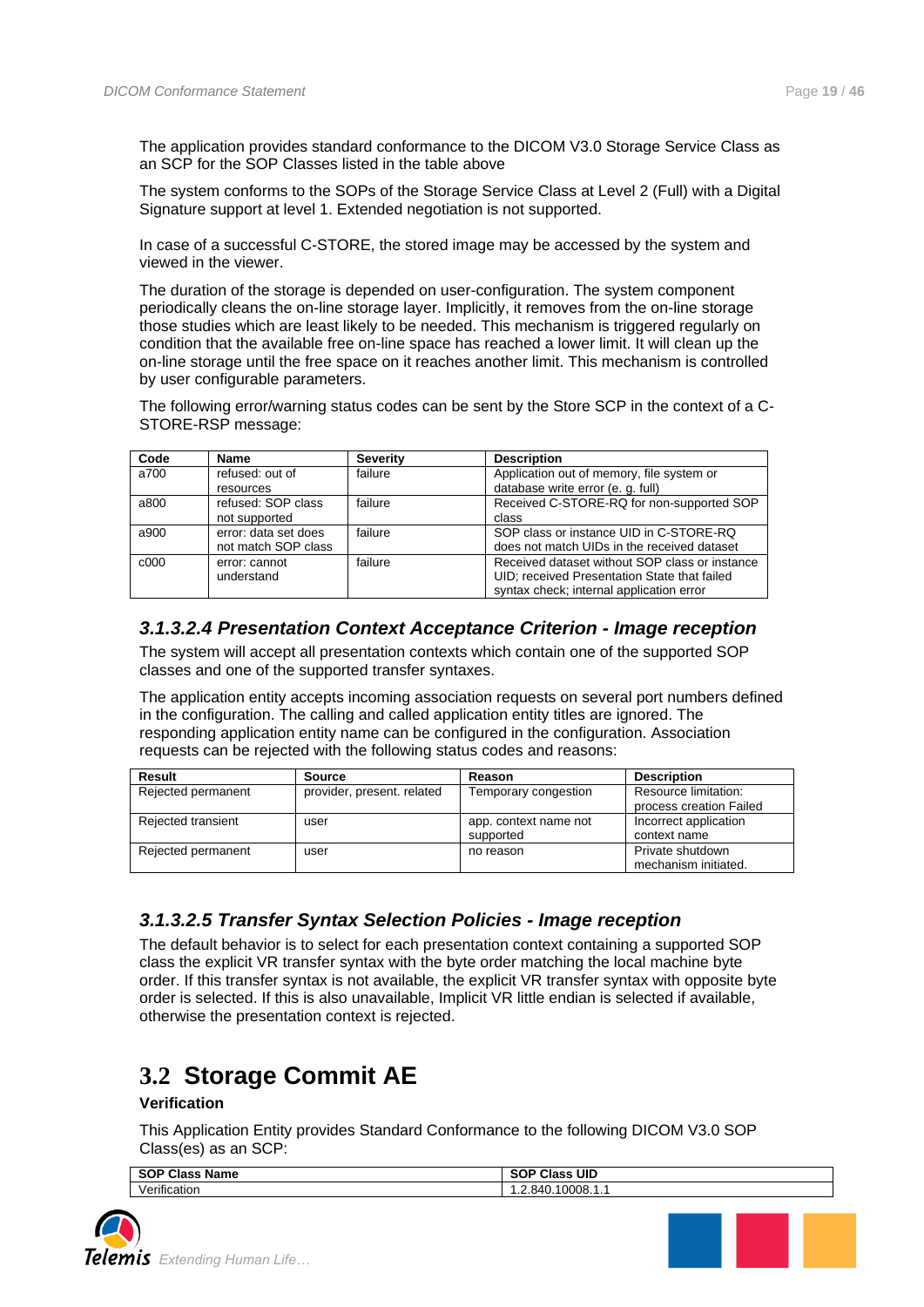#### **Storage Commitment**

This Application Entity provides Standard Conformance to the following DICOM V3.0 SOP Class(es) as an SCP:

| SOP<br>SOP CI<br>Clas:<br>5U           | UID<br><b>Class</b>               |  |
|----------------------------------------|-----------------------------------|--|
| Storage<br>Model<br>Commitment<br>Push | 1.20.1<br>0008.7<br>×дı<br>$\sim$ |  |

## <span id="page-19-0"></span>**3.2.1 Association Establishment Policies**

### <span id="page-19-1"></span>**3.2.1.1 General**

The maximum PDU length can be configured at installation time in the range 4096...131072 bytes.

The default is 16384 bytes.

SOP Class extended negotiation is not supported.

### <span id="page-19-2"></span>**3.2.1.2 Number of Associations**

The maximum number of simultaneous associations accepted is configurable at run time.

### <span id="page-19-3"></span>**3.2.1.3 Asynchronous Nature**

The system will only allow a single outstanding operation on an association. Therefore system will not perform asynchronous operations window negotiation.

### <span id="page-19-4"></span>**3.2.1.4 Implementation Identifying Information**

The system will respond with the following implementation identifying parameters:

Implementation Class UID 1.2.276.0.7230010.3.0.3.6.0

### <span id="page-19-5"></span>**3.2.2 Association Initiation by Real-World Activity**

### <span id="page-19-6"></span>**3.2.2.1 Remote system Requests Storage Commitment**

A remote system requests confirmation for storage commitment from the system by sending a Storage Commitment N-ACTION Command.

### <span id="page-19-7"></span>*3.2.2.1.1 Associated Real World Activity*

The Real World activity associated with the N-ACTION command is retrieval of image information from the archive and sending this information to a remote system using an N-EVENT-REPORT command over another association.

#### <span id="page-19-8"></span>*3.2.2.1.2 Proposed Presentation Contexts*

| <b>Abstract Syntax</b>                               |                      | <b>Presentation Context Table</b>      |                     | Role | Ext.<br>Neg. |
|------------------------------------------------------|----------------------|----------------------------------------|---------------------|------|--------------|
| <b>Name</b>                                          | UID                  | <b>Name List</b>                       | <b>UID List</b>     |      |              |
| <b>Storage Commitment</b><br>Push Model SOP<br>Class | 1.2.840.10008.1.20.1 | DICOM Explicit VR Little Endian        | 1.2.840.10008.1.2.1 | SCU  | None         |
|                                                      |                      | DICOM Explicit VR Big Endian           | 1.2.840.10008.1.2.2 |      |              |
|                                                      |                      | <b>DICOM Implicit VR Little Endian</b> | 1.2.840.10008.1.2   |      |              |

### <span id="page-19-9"></span>*3.2.2.1.3 SOP Specific Conformance Statement for Storage Commitment Push model SOP Class*



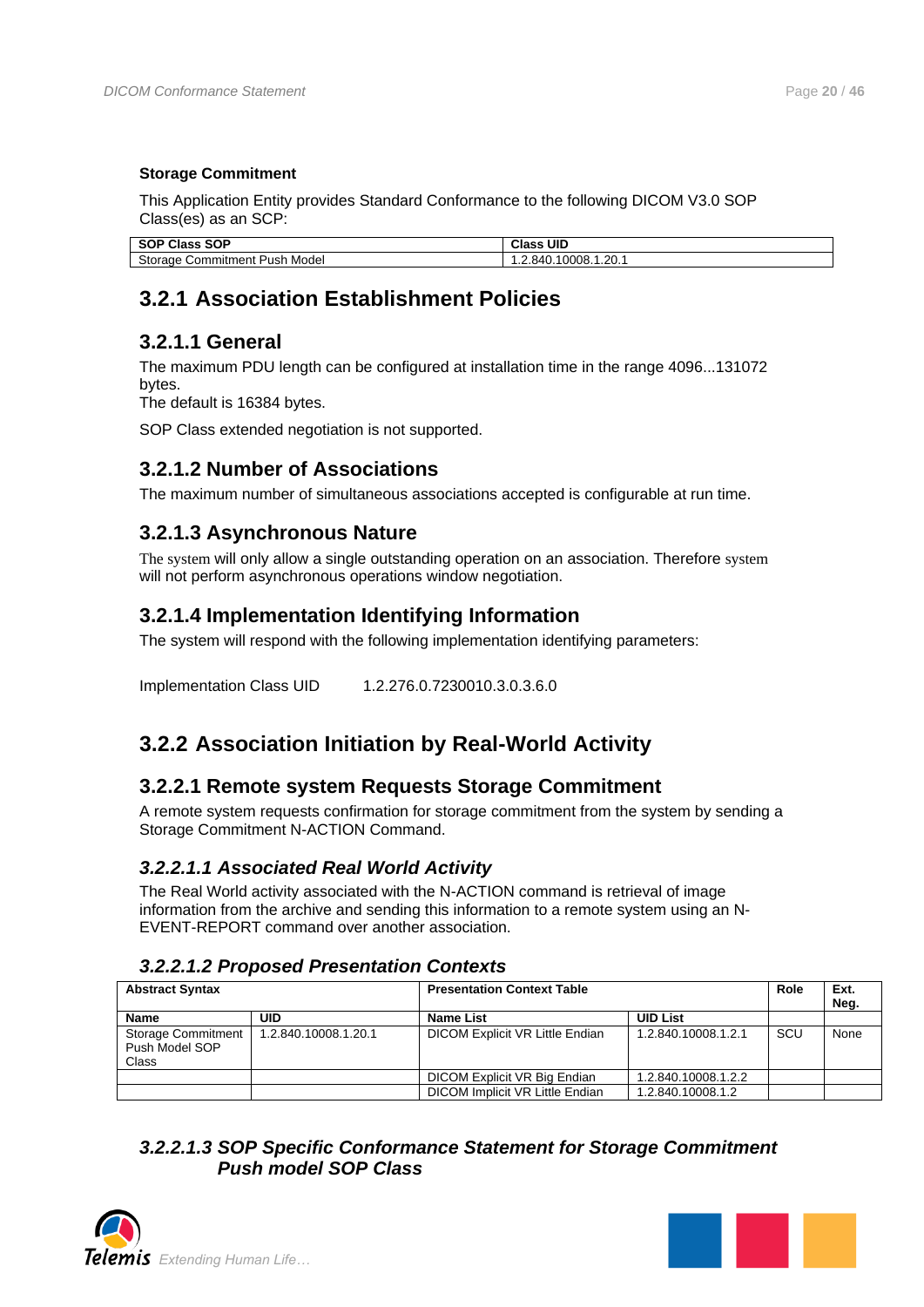The system provides standard conformance to the DICOM V3.0 Storage Commitment Class as an SCU for the SOP Classes listed in the previous section.

The system does not support the optional Storage Media File-Set ID & UID.

The system supports the optional Retrieve AE Title (0008,0054) Attribute in the N-EVENT-REPORT. It returns the AE title of the corresponding Storage Application Entity where the instances can be retrieved.

### <span id="page-20-0"></span>**3.2.3 Association acceptance policy**

### <span id="page-20-1"></span>**3.2.3.1 Real World Activity - Verification**

#### <span id="page-20-2"></span>*3.2.3.1.1 Associated Real World Activity - Verification*

The system will respond to **Verification** requests to provide an SCU with the ability to determine if the system is receiving DICOM requests.

#### <span id="page-20-3"></span>*3.2.3.1.2 Presentation Context Table - Verification*

The system will accept any of the Presentation Contexts listed in table below for Verification.

| <b>Abstract Syntax</b>  |                   | <b>Presentation Context Table</b> |                     | Role       | Ext. |
|-------------------------|-------------------|-----------------------------------|---------------------|------------|------|
| Name                    | UID               | <b>Name List</b>                  | <b>UID List</b>     |            | Neg. |
| <b>Verification SOP</b> | 1.2.840.10008.1.1 | DICOM Explicit VR Little Endian   | 1.2.840.10008.1.2.1 | <b>SCP</b> | None |
| class                   |                   | DICOM Explicit VR Big Endian      | 1.2.840.10008.1.2.2 |            |      |
|                         |                   | DICOM Implicit VR Little Endian   | 1.2.840.10008.1.2   |            |      |

#### <span id="page-20-4"></span>*3.2.3.1.3 SOP Specific Conformance - Verification*

The system provides standard conformance to the DICOM **Verification** *Service Class.* The system returns one of the following status codes.

0000 Success Contact Success Superation performed properly.

#### <span id="page-20-5"></span>*3.2.3.1.4 Presentation Context Acceptance Criterion - Verification*

The system will always accept a Presentation Context for the Verification SOP Class with the default DICOM transfer syntax listed in table above.

#### <span id="page-20-6"></span>*3.2.3.1.5 Transfer Syntax Selection Policies - Verification*

Since no DICOM data object is associated with a **Verification** command, only the default DICOM transfer syntax is required/supported.

### <span id="page-20-7"></span>**3.2.3.2 Real World Activity – Storage commitment**

#### <span id="page-20-8"></span>*3.2.3.2.1 Associated Real World Activity – Storage commitment*

The system stores images that are sent to it from an *SC*U. The request for storage commitment may then be transmitted to the system together with a list of references to one or more SOP instances. The system will receive and respond to DIMSE N-ACTION.

#### <span id="page-20-9"></span>*3.2.3.2.2 Presentation Context Table – Storage commitment*

| <b>Abstract Syntax</b> |                      | <b>Presentation Context Table</b> |                     | Role       | Ext.<br>Neg. |
|------------------------|----------------------|-----------------------------------|---------------------|------------|--------------|
| Name                   | UID                  | Name List                         | <b>UID List</b>     |            |              |
| Storage                | 1.2.840.10008.1.20.1 | DICOM Explicit VR Little Endian   | 1.2.840.10008.1.2.1 | <b>SCP</b> | None         |
| commitment             |                      | DICOM Explicit VR Big Endian      | 1.2.840.10008.1.2.2 |            |              |
|                        |                      | DICOM Implicit VR Little Endian   | 1.2.840.10008.1.2   |            |              |



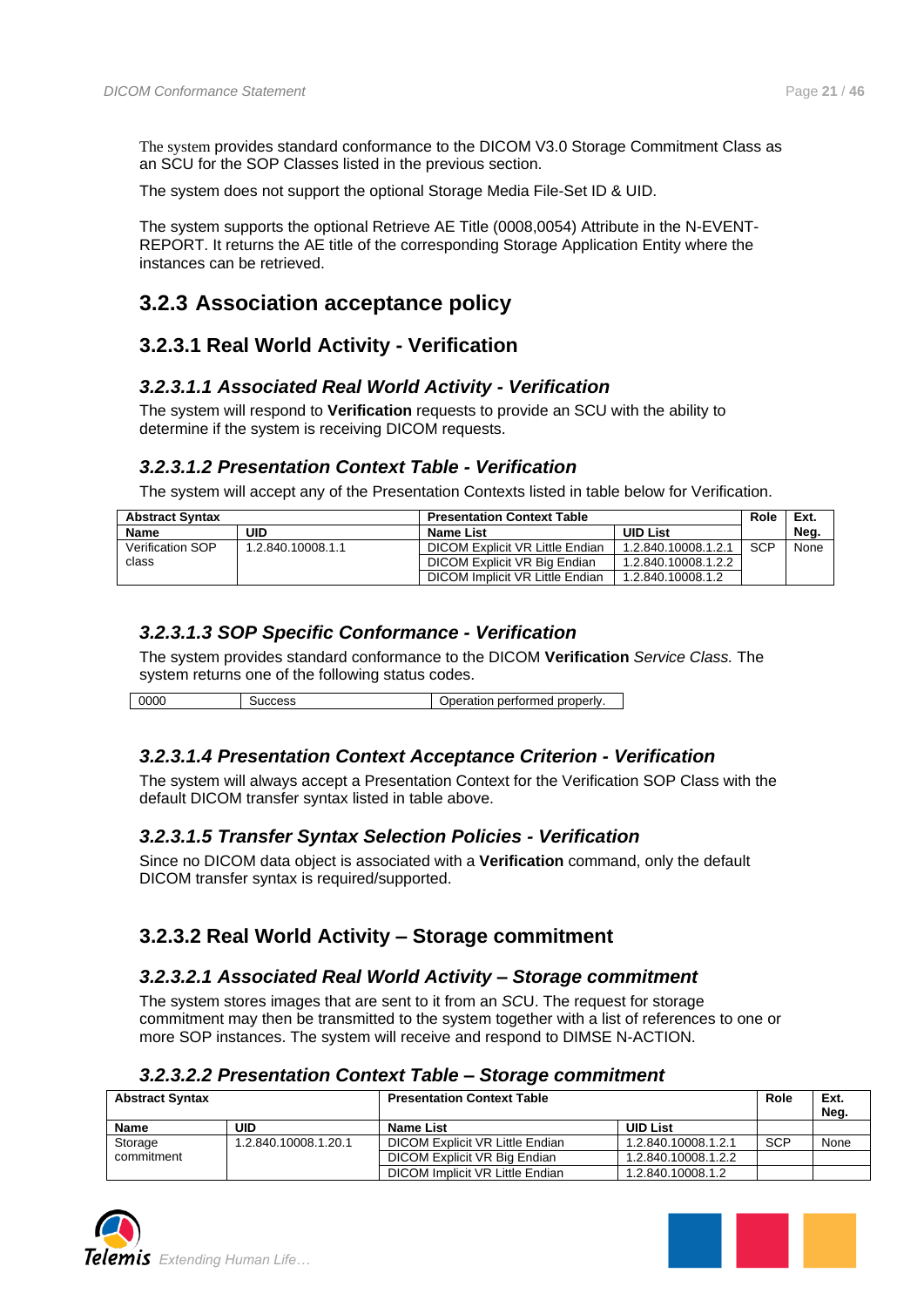### <span id="page-21-0"></span>*3.2.3.2.3 SOP Specific Conformance – Storage commitment*

The system supports the following elements for this SOP class as an SCP:

| <b>Action Type Name</b>              | <b>Action Type ID</b> | <b>Attribute Name</b>                                | Taq          |
|--------------------------------------|-----------------------|------------------------------------------------------|--------------|
| <b>Request Storage</b><br>Commitment |                       | <b>Transaction UID</b>                               | (0008, 1195) |
|                                      |                       | Referenced SOP<br>Sequence                           | (0008, 1199) |
|                                      |                       | >Referenced SOP Class<br>UID                         | (0008, 1150) |
|                                      |                       | >Referenced SOP<br>Instance UID                      | (0008, 1155) |
|                                      |                       | <b>Referenced Study</b><br><b>Component Sequence</b> | (0008, 1111) |
|                                      |                       | >Referenced SOP Class<br>UID                         | (0008, 1150) |

#### <span id="page-21-1"></span>**3.2.3.2.3.1 Storage Commitment Result**

If the system determines that it has successfully completed storage commitment, it issues an N-EVENT-REPORT to the SCU including references to the successfully stored SOP Instances contained in the N-ACTION.

In the event that the system cannot commit to storing SOP Instances, it issues an N-EVENT-REPORT to the SCU including references to the failed SOP Instances contained in the N-ACTION. The N-EVENT-REPORT contains the Transaction UID value contained in the initiating N-ACTION. The N-EVENT-REPORT is sent on a separate association from the N-ACTION operation.

The Storage AE may delete some instances based on available resources (e.g. available disk space). This check is performed regularly. The choice of the instances to delete is made by the Storage Application Entity: the instances that will most probably no more be used will be deleted first.

The capacity of the archive depends on the available hardware on which the system is based.

The instances can be retrieved with the Query/retrieve service class on the corresponding Q/R SCP Application Entity. Instances will be retrieved immediately and automatically if they are available without human aid on the system. Some instances will be retrieved with some delay if some human aid is required to retrieve these instances.

The SCP does not support the optional Storage Media File-Set ID & UID Attribute N-ACTION.

#### <span id="page-21-2"></span>*3.2.3.2.4 Presentation Context Acceptance Criterion – Storage commitment*

The system will accept all presentation contexts which contain one of the supported SOP classes and one of the supported transfer syntaxes.

The application entity accepts incoming association requests on several port numbers defined in the configuration. The calling and called application entity titles are ignored. The responding application entity name can be configured in the configuration. Association requests can be rejected with the following status codes and reasons:

| Result             | <b>Source</b>              | Reason                             | <b>Description</b>                              |
|--------------------|----------------------------|------------------------------------|-------------------------------------------------|
| Rejected permanent | provider, present, related | Temporary congestion               | Resource limitation:<br>process creation Failed |
| Rejected transient | user                       | app. context name not<br>supported | Incorrect application<br>context name           |
| Rejected permanent | user                       | no reason                          | Private shutdown<br>mechanism initiated.        |

<span id="page-21-3"></span>*3.2.3.2.5 Transfer Syntax Selection Policies – Storage commitment*



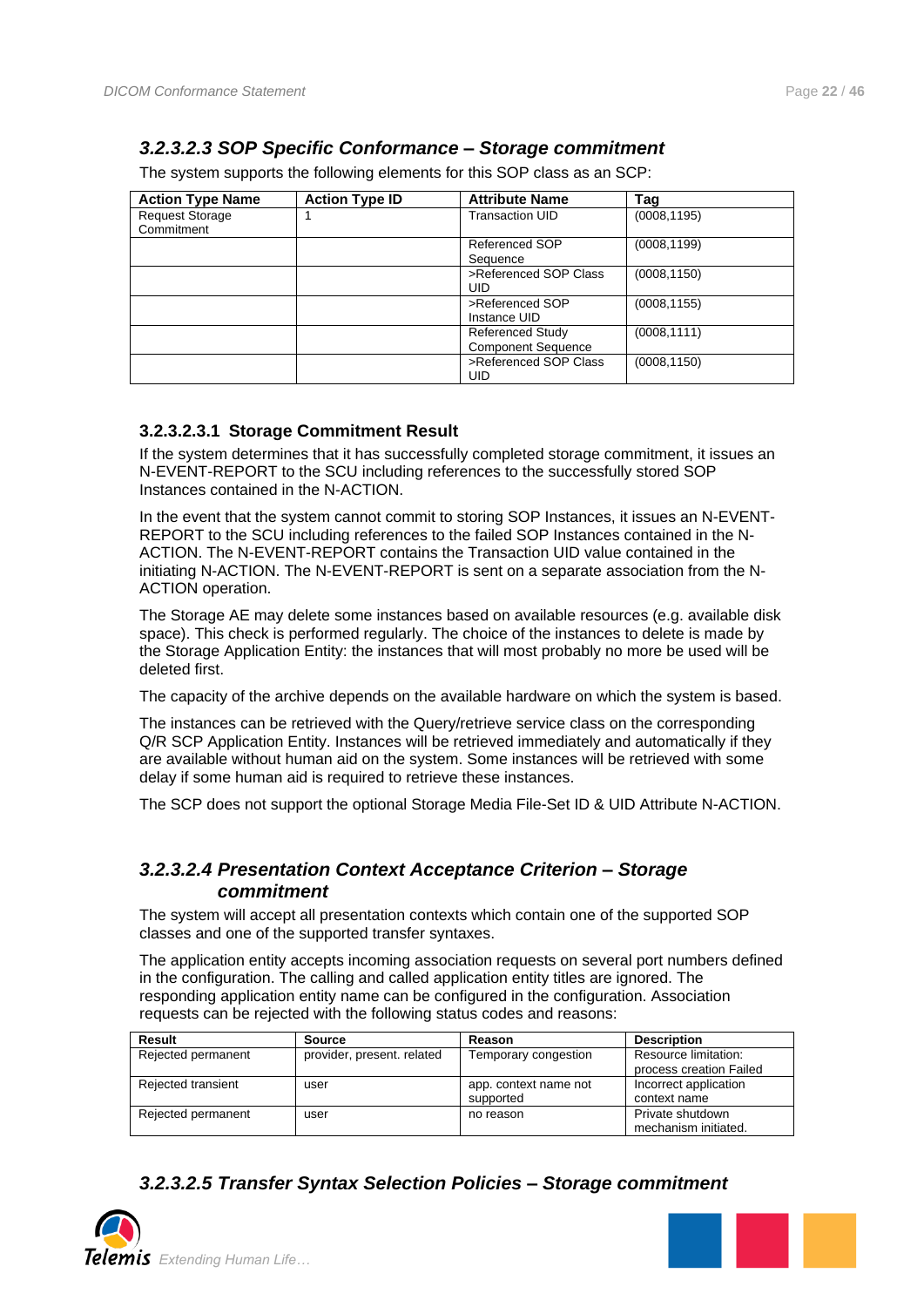The default behavior is to select for each presentation context containing a supported SOP class the explicit VR transfer syntax with the byte order matching the local machine byte order. If this transfer syntax is not available, the explicit VR transfer syntax with opposite byte order is selected. If this is also unavailable, Implicit VR little endian is selected if available, otherwise the presentation context is rejected.

## <span id="page-22-0"></span>**3.3 Q/R SCP AE**

#### **Verification**

This Application Entity provides Standard Conformance to the following DICOM V3.0 SOP Class(es) as an SCP:

| <b>SOP Class</b><br><b>Name</b> | <b>SOP Class UID</b> |
|---------------------------------|----------------------|
| Verification                    | 1.2.840.10008.1.1    |

#### **Query/Retrieve**

This Application Entity provides Standard Conformance to the following DICOM V3.0 SOP Class(es) as an SCP:

| <b>SOP Class</b>                  | <b>SOP Class UID</b>        |
|-----------------------------------|-----------------------------|
| Study Root Query/Retrieve IM Find | 1.2.840.10008.5.1.4.1.2.2.1 |
| Study Root Query/Retrieve IM Move | 1.2.840.10008.5.1.4.1.2.2.2 |

The Query/Retrieve of Structured Reporting SOP Instances does not support the Optional Keys Concept Name Code Sequence or the Content Template Sequence.

### <span id="page-22-1"></span>**3.3.1 Association Establishment Policies**

### <span id="page-22-2"></span>**3.3.1.1 General**

The maximum PDU length can be configured at installation time in the range 4096...131072 bytes.

The default is 16384 bytes.

SOP Class extended negotiation is not supported.

### <span id="page-22-3"></span>**3.3.1.2 Number of Associations**

The maximum number of simultaneous associations accepted is configurable at run time.

### <span id="page-22-4"></span>**3.3.1.3 Asynchronous Nature**

The system will only allow a single outstanding operation on an association. Therefore system will not perform asynchronous operations window negotiation.

### <span id="page-22-5"></span>**3.3.1.4 Implementation Identifying Information**

The system will respond with the following implementation identifying parameters:

Implementation Class UID 2.16.56.465769650.1.4 Implementation Name tmdcm-4.0.1

### <span id="page-22-6"></span>**3.3.2 Association Initiation by Real-World Activity**

### <span id="page-22-7"></span>**3.3.2.1 Remote system Requests Image Transfer**

A remote system requests image transfer from the system by sending C-MOVE Command.

### <span id="page-22-8"></span>*3.3.2.1.1 Associated Real World Activity*



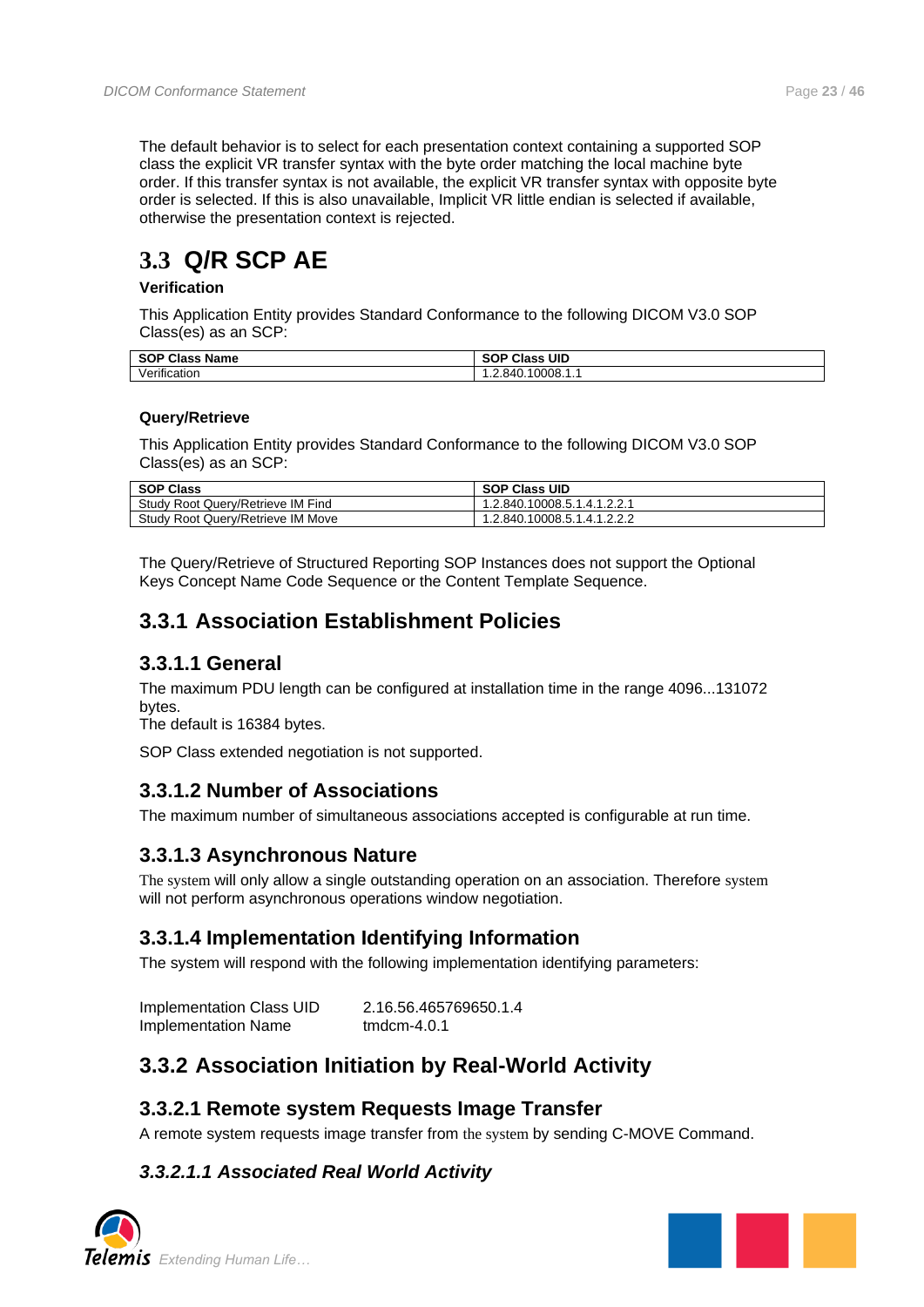The Real World activity associated with the C-MOVE command is retrieval of images from the disk and storage of the images to a remote system using a C-STORE command over one association.

|                           | <b>Presentation Context Table</b> |                               |                     |     |                    |  |  |
|---------------------------|-----------------------------------|-------------------------------|---------------------|-----|--------------------|--|--|
|                           | <b>Abstract Syntax</b>            | Role                          | <b>Extended</b>     |     |                    |  |  |
| <b>Name</b>               | <b>UID</b>                        | <b>Name List</b>              | <b>UID List</b>     |     | <b>Negociation</b> |  |  |
| All SOP classes listed in |                                   | <b>Explicit Little Endian</b> | 1.2.840.10008.1.2.1 | SCU | None               |  |  |
| 3.1                       |                                   | <b>Explicit Big Endian</b>    | 1.2.840.10008.1.2.2 | SCU | None               |  |  |
|                           |                                   | Implicit Little Endian        | 1.2.840.10008.1.2   | SCU | None               |  |  |

### <span id="page-23-0"></span>*3.3.2.1.2 Proposed Presentation Contexts*

#### **Notes:**

- 1. For non-imaging objects, only Explicit Little Endian, Explicit Big Endian, and Implicit Little Endian are supported.
- 2. For Video Endoscopic Image Storage SOP class, the following transfer syntaxes are supported:
	- 1.2.840.10008.1.2.4.100: MPEG2 MP@ML
	- 1.2.840.10008.1.2.4.101: MPEG2 MP@HL
	- 1.2.840.10008.1.2.4.102: MPEG-4 AVC/H.264 High Profile / Level 4.1
	- 1.2.840.10008.1.2.4.103: MPEG-4 AVC/H.264 BD-compatible High Profile / Level 4.1

3. For Video Photographic Image Storage SOP class, the following transfer syntax is supported:

• 1.2.840.10008.1.2.4.101: MPEG2 MP@HL

#### <span id="page-23-1"></span>*3.3.2.1.3 SOP Specific Conformance Statement for Storage SOP Classes*

The system provides standard conformance to the DICOM V3.0 Storage Service Class as an SCU for the SOP Classes listed in the previous section.

Multiple C-STORE operations can be performed over a single association.

Upon receiving a C-STORE confirmation containing a successful status, this implementation will perform the next C-STORE operation. The association will be maintained if possible.

Any premature termination of the C-STORE association will result the ending of the C-MOVE operation

### <span id="page-23-2"></span>**3.3.3 Association acceptance policy**

### <span id="page-23-3"></span>**3.3.3.1 Real World Activity - Verification**

#### <span id="page-23-4"></span>*3.3.3.1.1 Associated Real World Activity - Verification*

The system will respond to **Verification** requests to provide an SCU with the ability to determine if the system is receiving DICOM requests.

#### <span id="page-23-5"></span>*3.3.3.1.2 Presentation Context Table - Verification*

The system will accept any of the Presentation Contexts listed in table below for Verification.



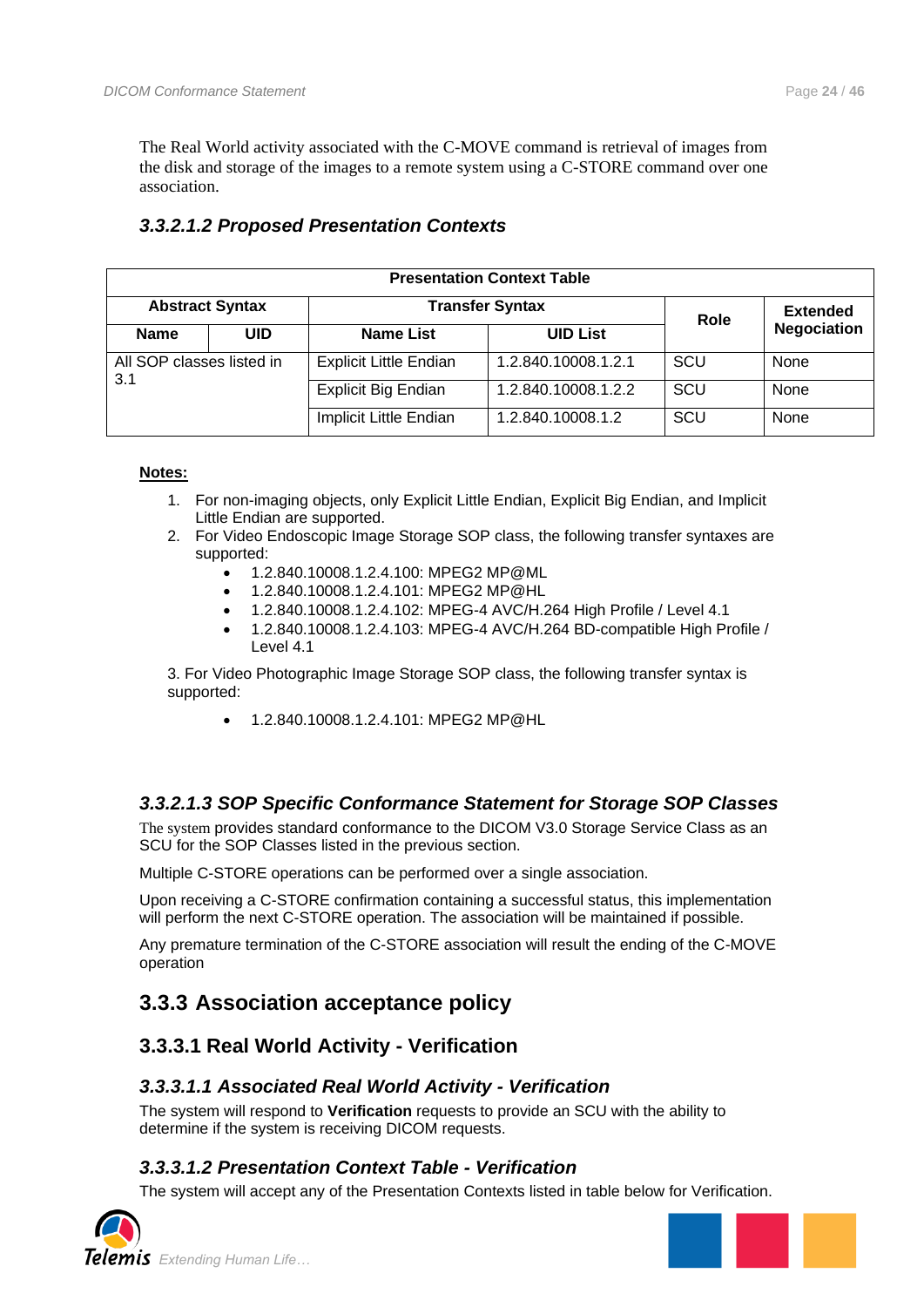| <b>Abstract Syntax</b> |                   | <b>Presentation Context Table</b> |                     |            | Ext. |
|------------------------|-------------------|-----------------------------------|---------------------|------------|------|
| Name                   | uid               | Name List                         | <b>UID List</b>     |            | Neg. |
| Verification SOP       | 1.2.840.10008.1.1 | DICOM Explicit VR Little Endian   | 1.2.840.10008.1.2.1 | <b>SCP</b> | None |
| class                  |                   | DICOM Explicit VR Big Endian      | 1.2.840.10008.1.2.2 |            |      |
|                        |                   | DICOM Implicit VR Little Endian   | 1.2.840.10008.1.2   |            |      |

#### <span id="page-24-0"></span>*3.3.3.1.3 SOP Specific Conformance - Verification*

The system provides standard conformance to the DICOM **Verification** *Service Class.* The system returns one of the following status codes.

| 000C<br>Operation performed properly. |  |  |
|---------------------------------------|--|--|
|                                       |  |  |

#### <span id="page-24-1"></span>*3.3.3.1.4 Presentation Context Acceptance Criterion - Verification*

The system will always accept a Presentation Context for the Verification SOP Class with the default DICOM transfer syntax listed in table above.

#### <span id="page-24-2"></span>*3.3.3.1.5 Transfer Syntax Selection Policies - Verification*

Since no DICOM data object is associated with a **Verification** command, only the default DICOM transfer syntax is required/supported.

### <span id="page-24-3"></span>**3.3.3.2 Real World Activity - Find**

#### <span id="page-24-4"></span>*3.3.3.2.1 Associated Real World Activity - Find*

<span id="page-24-5"></span>The system will respond to query requests that are sent to it from an *SC*U.

#### *3.3.3.2.2 Presentation Context Table - Find*

The system will accept any of the Presentation Contexts listed in Table 3.46 for Query.

| <b>Abstract Syntax</b> |                             | <b>Presentation Context Table</b> |                     | Role       | Ext.<br>Neg. |
|------------------------|-----------------------------|-----------------------------------|---------------------|------------|--------------|
| <b>Name</b>            | UID                         | <b>Name List</b>                  | <b>UID List</b>     |            |              |
| <b>FIND Study Root</b> | 1.2.840.10008.5.1.4.1.2.2.1 | DICOM Explicit VR Little Endian   | 1.2.840.10008.1.2.1 | <b>SCP</b> | None         |
| Query Retrieve         |                             | DICOM Explicit VR Big Endian      | 1.2.840.10008.1.2.2 |            |              |
|                        |                             | DICOM Implicit VR Little Endian   | 1.2.840.10008.1.2   |            |              |

#### <span id="page-24-6"></span>*3.3.3.2.3 SOP Specific Conformance - Find*

SOP classes of the **Query/Retrieve** Service Class are implemented via the DIMSE **C-FIND**  and **C-MOVE** services as defined in Part 7 of the DICOM standard.

The system implements the Study Root Query/Retrieve Information Model.

The system does not support priority processing.

By default, it supports all mandatory search keys. The following tables state the optional search keys which are supported by the system.

#### **Optional query keys at Study level**

| <b>Description</b>                | Taɑ       |  |
|-----------------------------------|-----------|--|
| Modalities in Study               | 0008.0061 |  |
| Referring Physician's Name        | 0008,0090 |  |
| Patient's Birth Date              | 0010.0030 |  |
| Patient's Sex                     | 0010,0040 |  |
| Number of Study Related Series    | 0020.1206 |  |
| Number of Study Related Instances | 0020,1208 |  |

#### **Optional query keys at Series level**

| <b>Description</b>                 | Taɑ       |  |
|------------------------------------|-----------|--|
| Number of Series Related Instances | 0020.1209 |  |
| Request Attribute Sequence         | 0040.0275 |  |

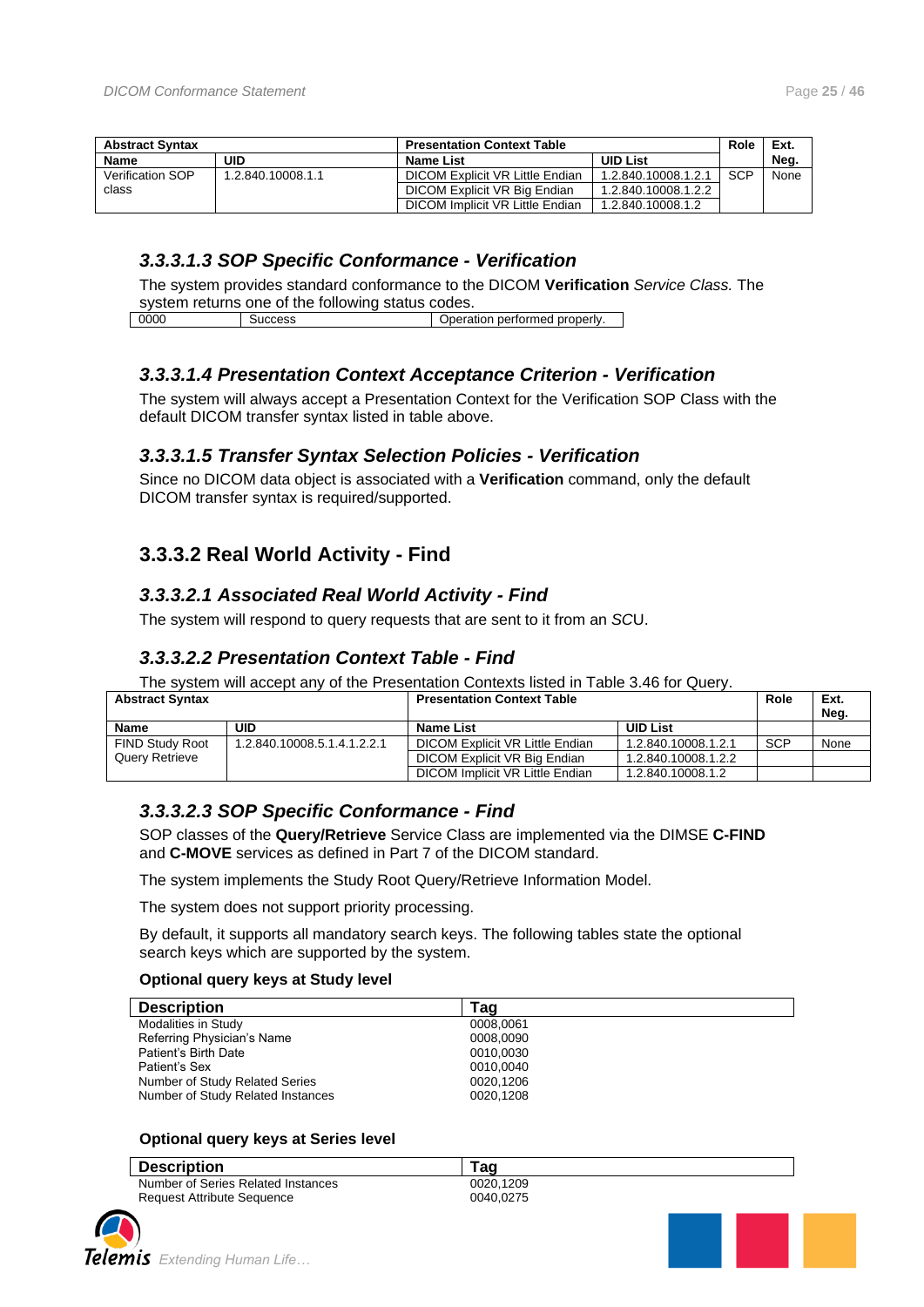| >Requested Procedure ID             | 0040.1001 |
|-------------------------------------|-----------|
| >Scheduled Procedure Step ID        | 0040.0009 |
| Performed Procedure Step Start Date | 0040.0244 |
| Performed Procedure Step Start Time | 0040.0245 |

#### **Optional query keys at CompositeObjectInstance level**

| <b>Description</b>    | Tag       |
|-----------------------|-----------|
| SOP Instance UID      | 0008,0018 |
| SOP Class UID         | 0008,0016 |
| Rows                  | 0028.0010 |
| Columns               | 0028.0011 |
| <b>Bits Allocated</b> | 0028.0100 |
| Number of Frames      | 0028,0008 |

For attributes with a PN Value Representation, the system performs a case-insensitive matching.

The system does not support relational queries.

The system does not support the value(s) of Specific Character Set (0008,0005) in the Request Identifier. Matching is performed using the default character repertoire.

The following error/warning status codes can be sent by the system in the context of a C-FIND-RSP message:

| Code   | <b>Severity</b> | Name                                                | <b>Description</b>                                                                |
|--------|-----------------|-----------------------------------------------------|-----------------------------------------------------------------------------------|
| 0xa700 | Refused         | Out Of Resources                                    | Application out of memory, file<br>system or database write error (e. g.<br>full) |
| 0xa800 | Refused         | SOP Class Not Supported                             | Received request for a non supported<br>SOP class                                 |
| 0xa900 | Failed          | <b>Identifier Does Not Match SOP</b><br>Class       |                                                                                   |
| 0xc000 | Failed          | Unable To Process                                   |                                                                                   |
| 0xfe00 | Cancel          | Matching Terminated Due To<br><b>Cancel Request</b> |                                                                                   |
| 0xff01 | Pending         | <b>Warning Unsupported Optional</b><br>Kevs         |                                                                                   |
| 0x0110 | Failed          | <b>Processing Failure</b>                           |                                                                                   |
| 0x0213 | Failed          | <b>Resource Limitation</b>                          |                                                                                   |

#### <span id="page-25-0"></span>*3.3.3.2.4 Presentation Context Acceptance Criterion - Find*

The system will accept all presentation contexts which contain one of the supported SOP classes and one of the supported transfer syntaxes.

The application entity accepts incoming association requests on one port number defined in the configuration. The calling and called application entity titles are ignored. The responding application entity name can be configured in the configuration. Association requests can be rejected with the following status codes and reasons:

| Result             | Source                     | Reason                | <b>Description</b>      |
|--------------------|----------------------------|-----------------------|-------------------------|
| Rejected permanent | provider, present. related | Temporary congestion  | Resource limitation:    |
|                    |                            |                       | process creation Failed |
| Rejected transient | user                       | app. context name not | Incorrect application   |
|                    |                            | supported             | context name            |
| Rejected permanent | user                       | no reason             | Private shutdown        |
|                    |                            |                       | mechanism initiated.    |

### <span id="page-25-1"></span>*3.3.3.2.5 Transfer Syntax Selection Policies - Find*

The default behavior is to select for each presentation context containing a supported SOP class the explicit VR transfer syntax with the byte order matching the local machine byte order (i. e. little endian on PC, big endian on SPARC). If this transfer syntax is not available, the



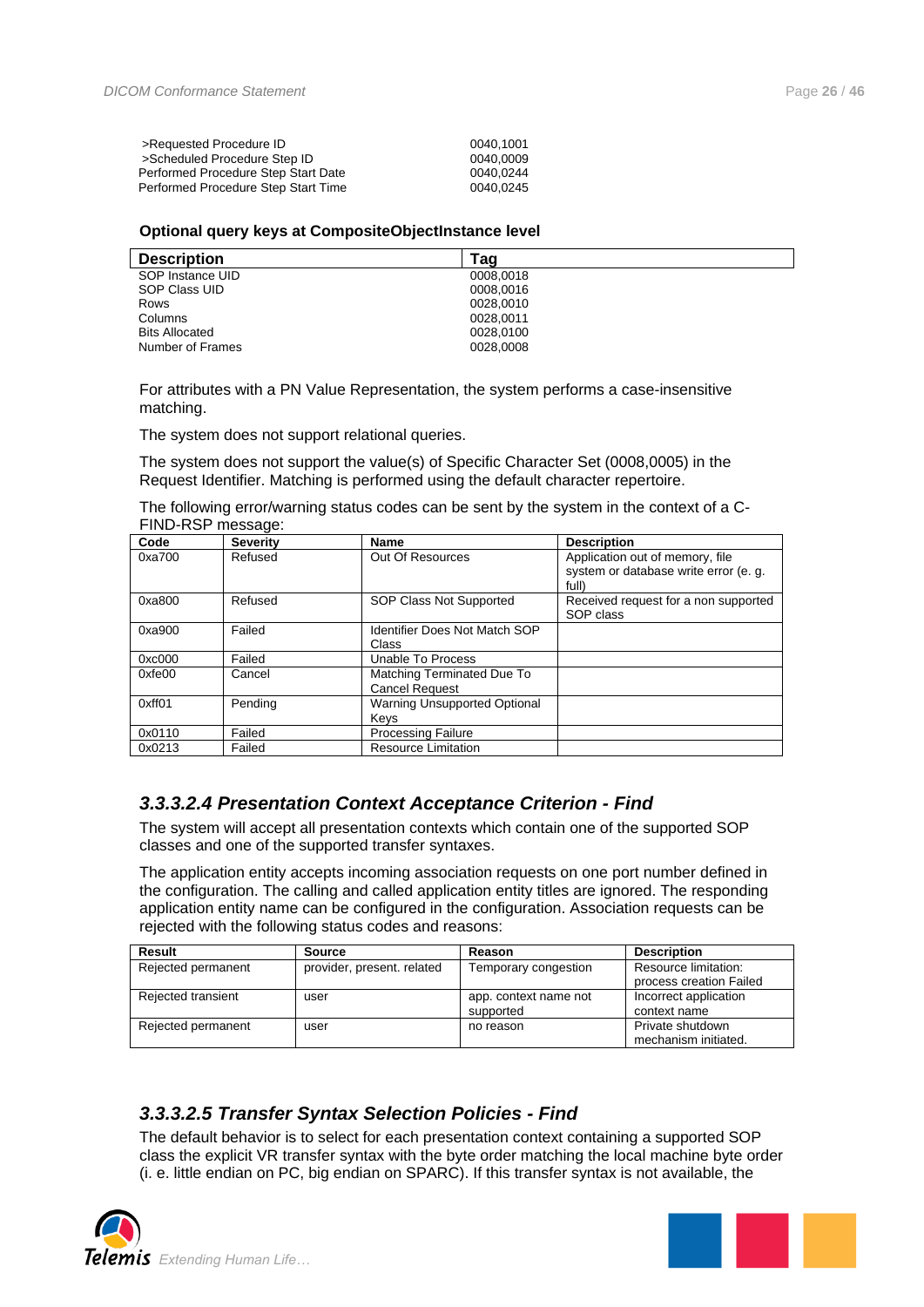explicit VR transfer syntax with opposite byte order is selected. If this is also unavailable, Implicit VR little endian is selected if available, otherwise the presentation context is rejected.

### <span id="page-26-0"></span>**3.3.3.3 Real World Activity – Move**

#### <span id="page-26-1"></span>*3.3.3.3.1 Associated Real World Activity – Move*

<span id="page-26-2"></span>The system will respond to store requests that are sent to it from an *SC*U.

#### *3.3.3.3.2 Presentation Context Table – Move*

| <b>Abstract Syntax</b> |                             | <b>Presentation Context Table</b> |                     | Role       | Ext.<br>Neg. |
|------------------------|-----------------------------|-----------------------------------|---------------------|------------|--------------|
| <b>Name</b>            | <b>UID</b>                  | <b>Name List</b>                  | <b>UID List</b>     |            |              |
| MOVE Study Root        | 1.2.840.10008.5.1.4.1.2.2.2 | DICOM Explicit VR Little Endian   | 1.2.840.10008.1.2.1 | <b>SCP</b> | None         |
| <b>Query Retrieve</b>  |                             | DICOM Explicit VR Big Endian      | 1.2.840.10008.1.2.2 |            |              |
|                        |                             | DICOM Implicit VR Little Endian   | 1.2.840.10008.1.2   |            |              |

#### <span id="page-26-3"></span>*3.3.3.3.3 SOP Specific Conformance – Move*

The system will try to establish an association with the move destination specified in the **Move** request. One or more of the Presentation Contexts listed in the **Store** section of this document, may be negotiated in this association.

The system implements the Study Root Query/Retrieve Information Model.

The system does not support priority processing.

The following Storage Service Class SOP Classes are supported in the C-STORE suboperations generated by the C-MOVE.

| <b>SOP Class Name</b>                                   | <b>SOP Class UID</b>             |
|---------------------------------------------------------|----------------------------------|
| CT Image Storage                                        | 1.2.840.10008.5.1.4.1.1.2        |
|                                                         |                                  |
| Computed Radiography Image Storage                      | 1.2.840.10008.5.1.4.1.1.1        |
| Digital X-ray Image Storage For Presentation            | 1.2.840.10008.5.1.4.1.1.1.1      |
| Digital X-ray Image Storage For Processing              | 1.2.840.10008.5.1.4.1.1.1.1.1    |
| Digital Mammography X-ray Image Storage For Present.    | 1.2.840.10008.5.1.4.1.1.1.2      |
| Digital Mammography X-ray Image Storage For Processing  | 1.2.840.10008.5.1.4.1.1.1.2.1    |
| Digital Intra Oral X-ray Image Storage For Presentation | 1.2.840.10008.5.1.4.1.1.1.3      |
| Digital Intra Oral X-ray Image Storage For Processing   | 1.2.840.10008.5.1.4.1.1.1.3.1    |
| MR Image Storage                                        | 1.2.840.10008.5.1.4.1.1.4        |
| Nuclear Medicine Image Storage                          | 1.2.840.10008.5.1.4.1.1.20       |
| Positron Emission Tomography Image Storage              | 1.2.840.10008.5.1.4.1.1.128      |
| Nuclear Medicine Image Storage (Retired)                | 1.2.840.10008.5.1.4.1.1.5        |
| Ultrasound Image Storage (Retired)                      | 1.2.840.10008.5.1.4.1.1.6        |
| Ultrasound Multi-frame Image Storage (Retired)          | 1.2.840.10008.5.1.4.1.1.3        |
| RT Dose Storage                                         | 1.2.840.10008.5.1.4.1.1.481.2    |
| RT Image Storage                                        | 1.2.840.10008.5.1.4.1.1.481.1    |
| RT Plan Storage                                         | 1.2.840.10008.5.1.4.1.1.481.5    |
| RT Structure Set Storage                                | 1.2.840.10008.5.1.4.1.1.481.3    |
| Secondary Capture Image Storage                         | 1.2.840.10008.5.1.4.1.1.7        |
| <b>Ultrasound Image Storage</b>                         | 1.2.840.10008.5.1.4.1.1.6.1      |
| Ultrasound Multi-frame Image Storage                    | 1.2.840.10008.5.1.4.1.1.3.1      |
| Visible Light Photographic Image Storage                | 1.2.840.10008.5.1.4.1.1.77.1.4   |
| X-ray Angiographic Image Storage                        | 1.2.840.10008.5.1.4.1.1.12.1     |
| X-ray Radiofluoroscopic Image Storage                   | 1.2.840.10008.5.1.4.1.1.12.2     |
| <b>Basic Text SR Storage</b>                            | 1.2.840.10008.5.1.4.1.1.88.11    |
| <b>Enhanced SR Storage</b>                              | 1.2.840.10008.5.1.4.1.1.88.22    |
| Comprehensive SR Storage                                | 1.2.840.10008.5.1.4.1.1.88.33    |
| Mammography CAD SR                                      | 1.2.840.10008.5.1.4.1.1.88.50    |
| X-Ray Radiation Dose SR Storage                         | 1.2.840.10008.5.1.4.1.1.88.67    |
| Multiframe Single Bit Secondary Capture Image Storage   | 1.2.840.10008.5.1.4.1.1.7.1      |
| Multiframe Grayscale Byte Secondary Capture Image St.   | 1.2.840.10008.5.1.4.1.1.7.2      |
| Multiframe Grayscale Word Secondary Capture Image St.   | 1.2.840.10008.5.1.4.1.1.7.3      |
| Multiframe True Color Secondary Capture Image Storage   | 1.2.840.10008.5.1.4.1.1.7.4      |
| <b>Key Object Selection Document</b>                    | 1.2.840.10008.5.1.4.1.1.88.59    |
| Video Endoscopic Image Storage                          | 1.2.840.10008.5.1.4.1.1.77.1.1.1 |
| Video Photographic Image Storage                        | 1.2.840.10008.5.1.4.1.1.77.1.4.1 |
| <b>Breast Tomosynthesis Image Storage</b>               | 1.2.840.10008.5.1.4.1.1.13.1.3   |



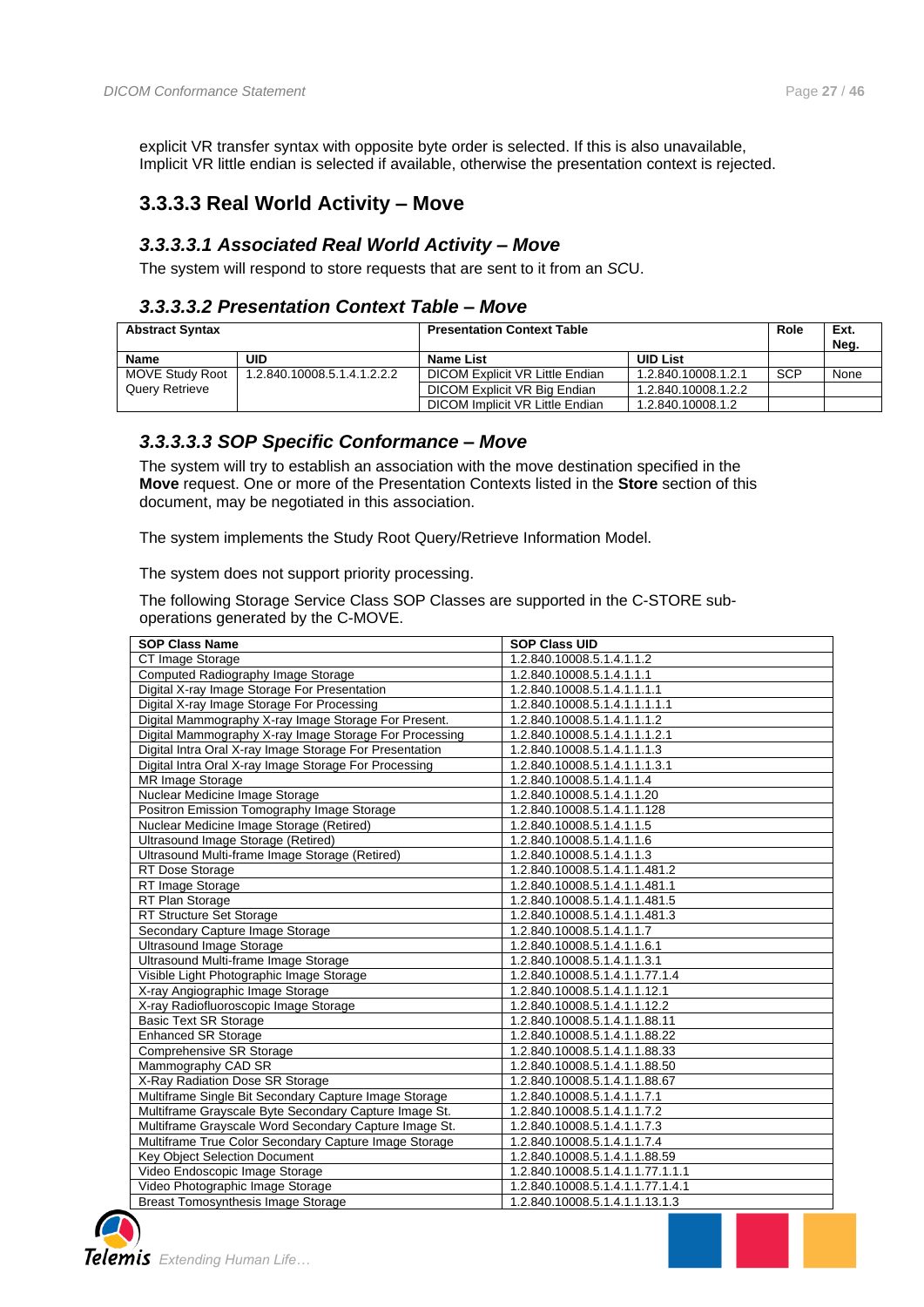| <b>Spatial Registration Storage</b> | 1.2.840.10008.5.1.4.1.1.66.1  |
|-------------------------------------|-------------------------------|
| Segmentation Storage                | 1.2.840.10008.5.1.4.1.1.66.4  |
| 12-lead ECG Waveform Storage        | 1.2.840.10008.5.1.4.1.1.9.1.1 |
| General ECG Waveform Storage        | 1.2.840.10008.5.1.4.1.1.9.1.2 |

#### The following error/warning status codes can be sent by the system in the context of a C-FIND-RSP message:

| Code   | <b>Severity</b> | Name                                               |
|--------|-----------------|----------------------------------------------------|
| 0xa701 | Refused         | Out Of Resources Number Of Matches                 |
| 0xa702 | Refused         | Out O Resources Sub Operations                     |
| 0xa800 | Failed          | SOP Class Not Supported                            |
| 0xa801 | Failed          | <b>Move Destination Unknown</b>                    |
| 0xa900 | Failed          | <b>Identifier Does Not Match SOP Class</b>         |
| 0xc000 | Failed          | Unable To Process                                  |
| 0xfe00 | Cancel          | Sub Operations Terminated Due To Cancel Indication |
| 0xb000 | Warning         | Sub Operations Complete One Or More Failures       |
| 0x0110 | Failed          | <b>Processing Failure</b>                          |
| 0x0213 | Failed          | <b>Resource Limitation</b>                         |

#### <span id="page-27-0"></span>*3.3.3.3.4 Presentation Context Acceptance Criterion – Move*

The system will accept all presentation contexts which contain one of the supported SOP classes and one of the supported transfer syntaxes.

The application entity accepts incoming association requests on a port number defined in the configuration. The calling and called application entity titles are ignored. The responding application entity name can be configured in the configuration. Association requests can be rejected with the following status codes and reasons:

| Result             | Source                     | Reason                | <b>Description</b>      |
|--------------------|----------------------------|-----------------------|-------------------------|
| Rejected permanent | provider, present. related | Temporary congestion  | Resource limitation:    |
|                    |                            |                       | process creation Failed |
| Rejected transient | user                       | app. context name not | Incorrect application   |
|                    |                            | supported             | context name            |
| Rejected permanent | user                       | no reason             | Private shutdown        |
|                    |                            |                       | mechanism initiated.    |

#### <span id="page-27-1"></span>*3.3.3.3.5 Transfer Syntax Selection Policies – Move*

The default behavior is to select for each presentation context containing a supported SOP class the explicit VR transfer syntax with the byte order matching the local machine byte order (i. e. little endian on PC, big endian on SPARC). If this transfer syntax is not available, the explicit VR transfer syntax with opposite byte order is selected. If this is also unavailable, Implicit VR little endian is selected if available, otherwise the presentation context is rejected.

## <span id="page-27-2"></span>**3.4 QR/SCU AE**

#### **Verification**

This Application Entity provides Standard Conformance to the following DICOM V3.0 SOP Class(es) as an SCP:

| <b>SOP Class Name</b> | UID<br><b>Class</b><br><b>SOP</b> |
|-----------------------|-----------------------------------|
| Verification          | 1.2.840.10008.1.1                 |

#### **Query/Retrieve**

This Application Entity provides Standard Conformance to the following DICOM V3.0 SOP Class(es) as an SCU:

**SOP Class** SOP Class UID

*Extending Human Life…*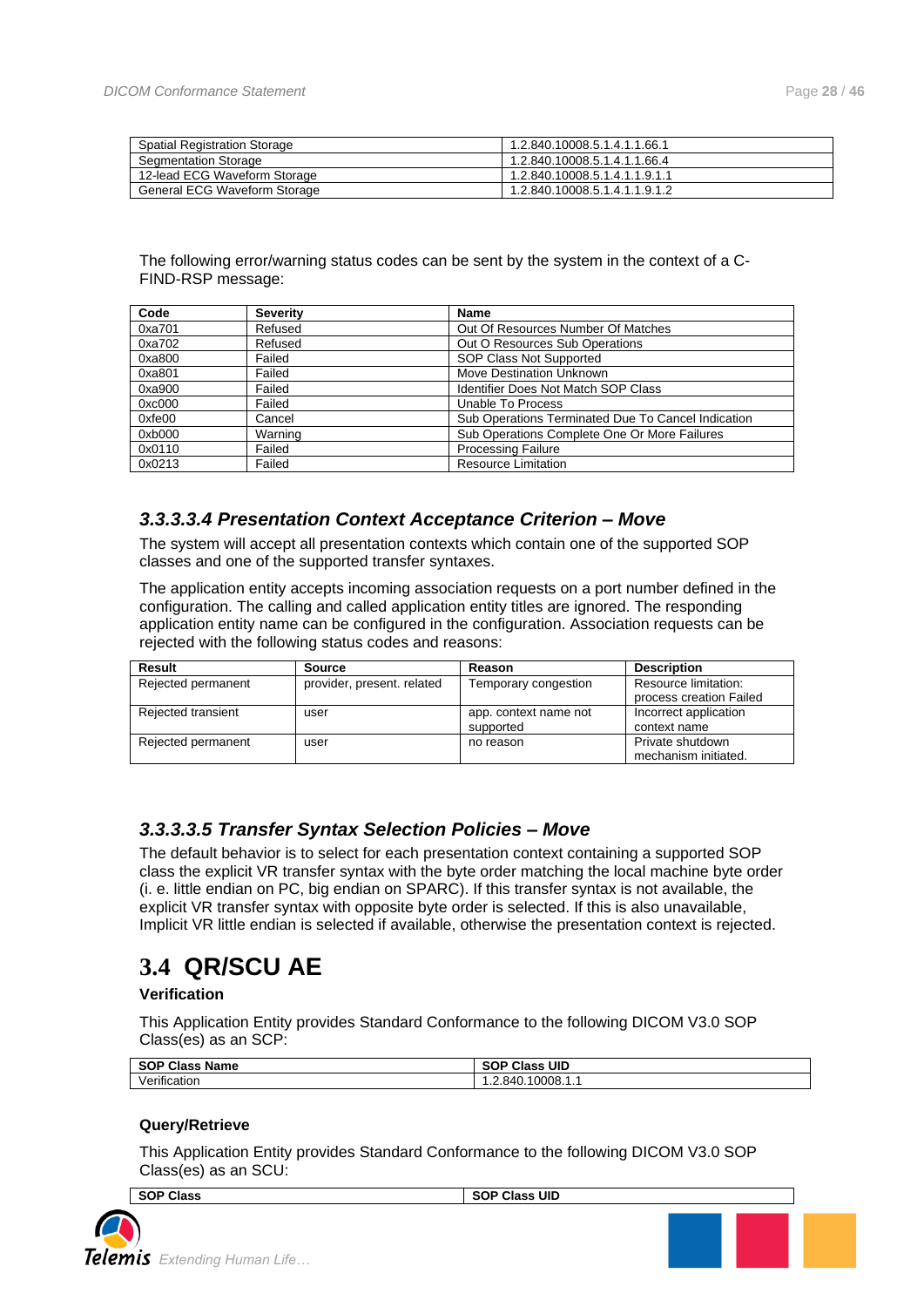| -<br>Study<br>IM<br>Query/Retrieve<br>Find<br>Root | 10008.5.1.4.<br>1.2.840.<br>.   |
|----------------------------------------------------|---------------------------------|
| Study<br>ΙM<br>Move<br>/Retrieve<br>Root<br>Querv/ | 10008.5.1.4.<br>.2.840.<br>$-1$ |

The Query/Retrieve of Structured Reporting SOP Instances does not support the Optional Keys Concept Name Code Sequence or the Content Template Sequence.

### <span id="page-28-0"></span>**3.4.1 Association Establishment Policies**

#### <span id="page-28-1"></span>**3.4.1.1 General**

The maximum PDU length can be configured at installation time in the range 4096...131072 bytes.

The default is 16384 bytes.

SOP Class extended negotiation is not supported.

#### <span id="page-28-2"></span>**3.4.1.2 Number of Associations**

The maximum number of simultaneous associations accepted is configurable at run time.

### <span id="page-28-3"></span>**3.4.1.3 Asynchronous Nature**

The system will only allow a single outstanding operation on an association. Therefore system will not perform asynchronous operations window negotiation.

### <span id="page-28-4"></span>**3.4.1.4 Implementation Identifying Information**

The system will respond with the following implementation identifying parameters:

<span id="page-28-5"></span>Implementation Class UID 1.2.276.0.7230010.3.0.3.6.3

### **3.4.2 Association Initiation by Real-World Activity**

### <span id="page-28-6"></span>**3.4.2.1 Find**

The system will issue Find requests in response to UI mediated requests from the user to retrieve DICOM information.

#### <span id="page-28-7"></span>*3.4.2.1.1 Associated Real World Activity*

The system will negotiate requests to an SCP.

#### <span id="page-28-8"></span>*3.4.2.1.2 Proposed Presentation Contexts*

| <b>Abstract Syntax</b> |                             | <b>Presentation Context Table</b> |                     | Role | Ext. |
|------------------------|-----------------------------|-----------------------------------|---------------------|------|------|
| <b>Name</b>            | UID                         | Name List                         | <b>UID List</b>     |      | Neg. |
| <b>FIND</b>            | 1.2.840.10008.5.1.4.1.2.2.1 | DICOM Explicit VR Little Endian   | 1.2.840.10008.1.2.1 | SCU  | None |
| Study Root             |                             | DICOM Explicit VR Big Endian      | 1.2.840.10008.1.2.2 |      |      |
| Query                  |                             | DICOM Implicit VR Little Endian   | 1.2.840.10008.1.2   |      |      |
| Retrieve               |                             |                                   |                     |      |      |

#### <span id="page-28-9"></span>*3.4.2.1.3 SOP Specific Conformance Statement for SOP Class Study Root FIND*

The system implements the Study Root Query/Retrieve Information Model.

By default, it supports all mandatory search keys. The following tables state the optional search keys which are supported by the system.

#### **Optional query keys at Study level**

| <b>Description</b>     | $\sim$<br>. . |
|------------------------|---------------|
| Study<br>Modalities in | 0008.0061     |



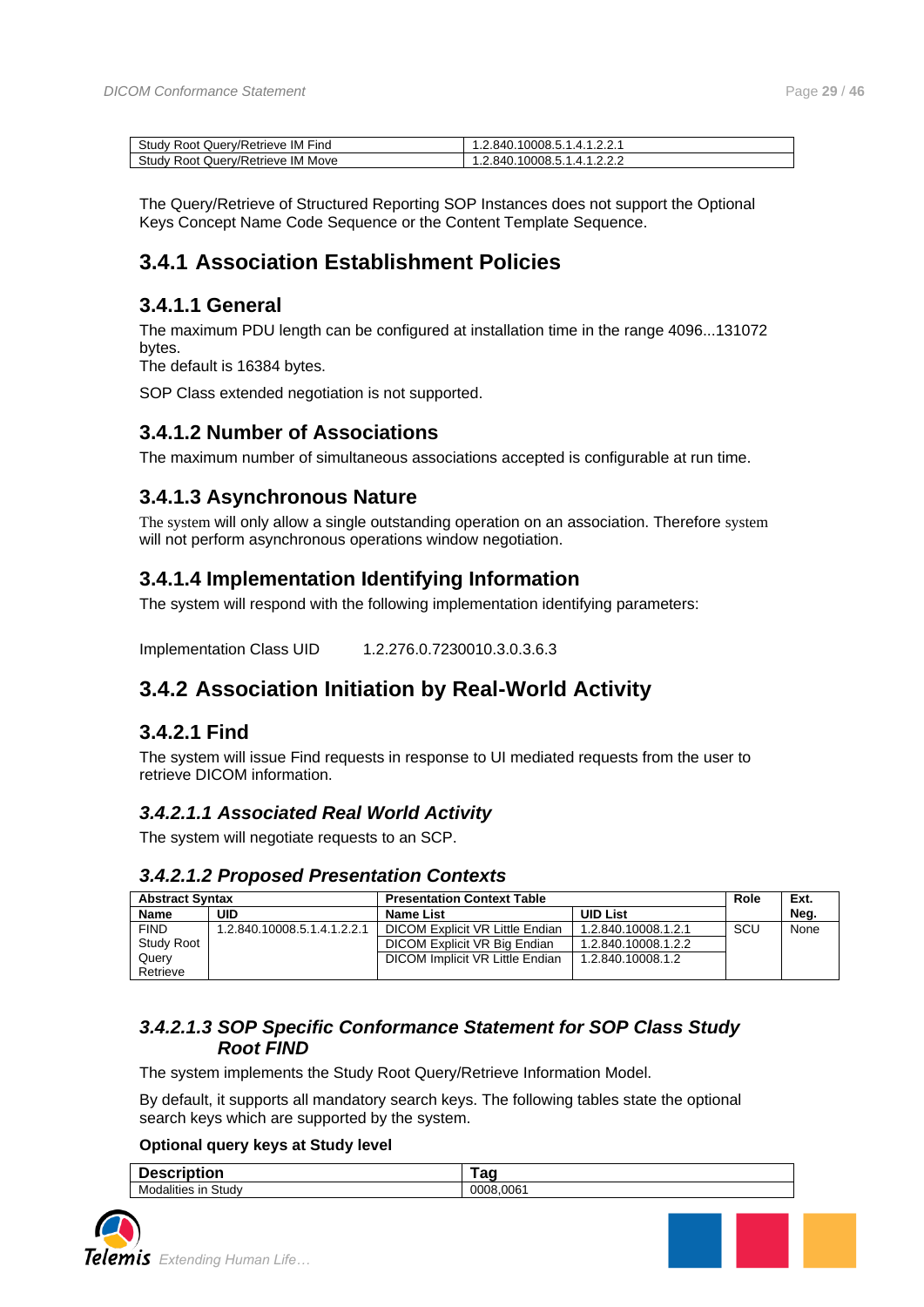| Referring Physician's Name | 0008.0090 |
|----------------------------|-----------|
| Patient's Birth Date       | 0010.0030 |
| Patient's Sex              | 0010.0040 |

#### **Optional query keys at Series level**

| <b>Description</b>                  | Tag       |
|-------------------------------------|-----------|
| <b>Request Attribute Sequence</b>   | 0040.0275 |
| >Requested Procedure ID             | 0040.1001 |
| >Scheduled Procedure Step ID        | 0040.0009 |
| Performed Procedure Step Start Date | 0040.0244 |
| Performed Procedure Step Start Time | 0040.0245 |

#### **Optional query keys at CompositeObjectInstance level**

| <b>Description</b>                    | --             |
|---------------------------------------|----------------|
| DESCI                                 | au             |
| SOP <sub>I</sub><br>UID<br>Instance l | .0018<br>0008. |

The system automatically adds a wildcard "\*" to matching keys with a VR of PN. The user is not required to add one manually.

The system may not generate relational queries.

The system does not support the value(s) of Specific Character Set (0008,0005) in the Request Identifier. It encodes queries and interprets responses using the default character repertoire.

#### <span id="page-29-0"></span>**3.4.2.2 Move**

The system will issue Move requests in response to UI mediated requests from the user to retrieve DICOM information, after a Find request.

#### <span id="page-29-1"></span>*3.4.2.2.1 Associated Real World Activity*

<span id="page-29-2"></span>The system will negotiate requests to an SCP.

#### *3.4.2.2.2 Proposed Presentation Contexts*

| <b>Abstract Syntax</b> | <b>Presentation Context Table</b>   |                                 |                     |            |      | Role | Ext. |
|------------------------|-------------------------------------|---------------------------------|---------------------|------------|------|------|------|
| <b>Name</b>            | UID<br><b>UID List</b><br>Name List |                                 |                     |            | Neg. |      |      |
| MOVE Study Root        | 1.2.840.10008.5.1.4.1.2.2.1         | DICOM Explicit VR Little Endian | 1.2.840.10008.1.2.1 | <b>SCU</b> | None |      |      |
| <b>Query Retrieve</b>  |                                     | DICOM Explicit VR Big Endian    | 1.2.840.10008.1.2.2 |            |      |      |      |
| Information Model      |                                     | DICOM Implicit VR Little Endian | 1.2.840.10008.1.2   |            |      |      |      |

#### <span id="page-29-3"></span>*3.4.2.2.3 SOP Specific Conformance Statement for SOP Class Study Root MOVE*

The system will try to establish an association with the move destination specified in the **Move** request. One or more of the Presentation Contexts listed in the **Store** section of this document may be negotiated in this association.

<span id="page-29-4"></span>The system implements the Study Root Query/Retrieve Information Model.

### **3.4.3 Association acceptance policy**

This AE does not act as an SCP and never accepts any association. The C-STORE message asks to send the corresponding documents to the corresponding Storage AE described above.

<span id="page-29-5"></span>

**Verification**



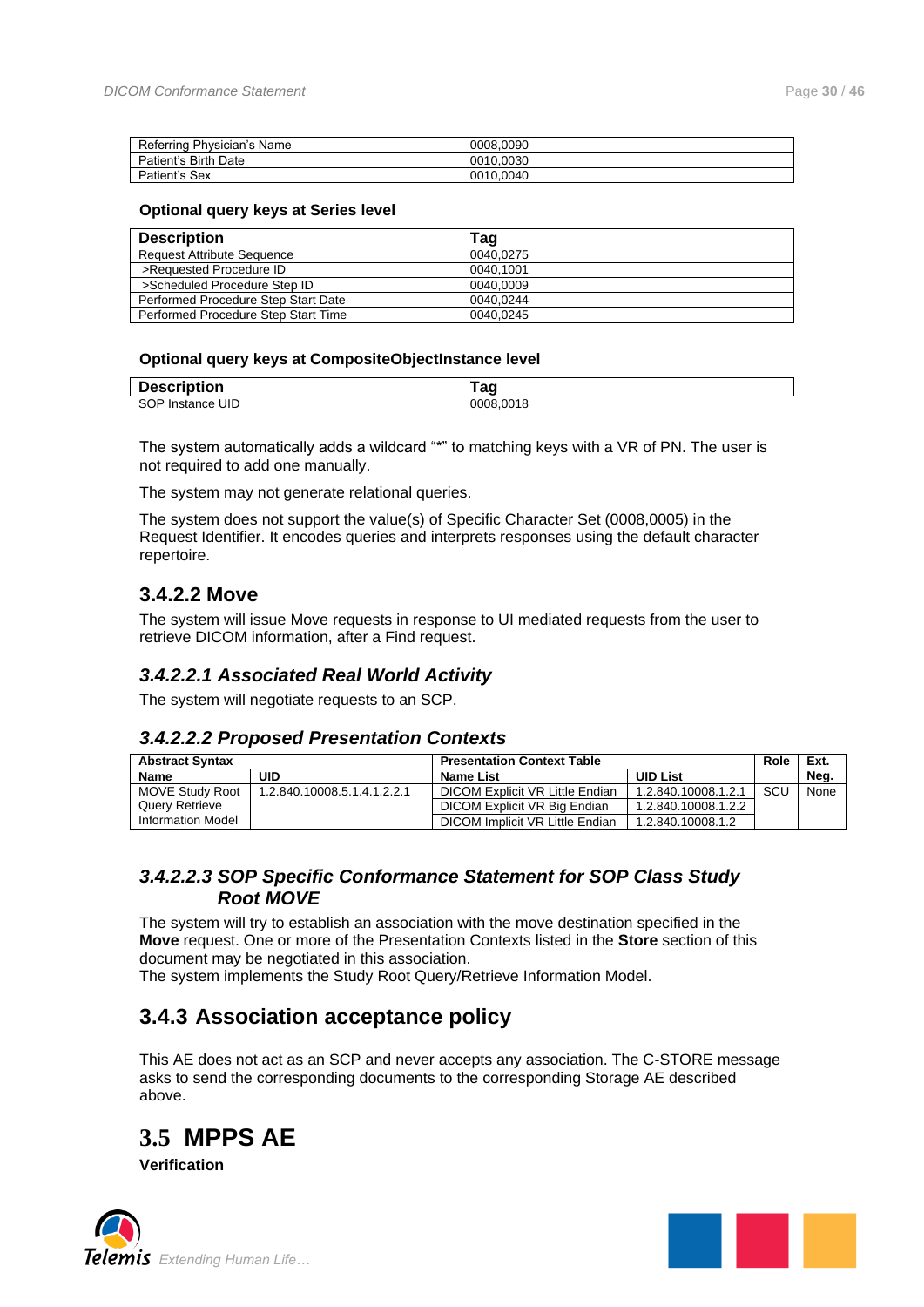This Application Entity provides Standard Conformance to the following DICOM V3.0 SOP Class(es) as an SCP:

| <b>SOP Class</b><br>Name                | UID<br>$\sim$<br>$\sim$<br>Class<br>่วบห |
|-----------------------------------------|------------------------------------------|
| .<br>$\cdot$<br>ver'<br>.<br>rification | 10008.1.1<br>84í<br>                     |

#### **Study Management**

This Application Entity provides Standard Conformance to the following DICOM V3.0 SOP Class(es) as an SCP:

| SOP Class                                | <b>SOP Class UID</b>    |
|------------------------------------------|-------------------------|
| <b>Modality Performed Procedure Step</b> | 1.2.840.10008.3.1.2.3.3 |

### <span id="page-30-0"></span>**3.5.1 Association Establishment Policies**

### <span id="page-30-1"></span>**3.5.1.1 General**

The maximum PDU length can be configured at installation time in the range 4096...131072 bytes.

The default is 16384 bytes.

SOP Class extended negotiation is not supported.

### <span id="page-30-2"></span>**3.5.1.2 Number of Associations**

The maximum number of simultaneous associations accepted is configurable at run time.

### <span id="page-30-3"></span>**3.5.1.3 Asynchronous Nature**

The system will only allow a single outstanding operation on an association. Therefore system will not perform asynchronous operations window negotiation.

### <span id="page-30-4"></span>**3.5.1.4 Implementation Identifying Information**

The system will respond with the following implementation identifying parameters:

Implementation Class UID 1.2.276.0.7230010.3.0.3.5.4

### <span id="page-30-5"></span>**3.5.2 Association Initiation by Real-World Activity**

. This AE does never initiate any association.

### <span id="page-30-6"></span>**3.5.3 Association acceptance policy**

#### <span id="page-30-7"></span>**3.5.3.1 Real World Activity - Verification**

#### <span id="page-30-8"></span>*3.5.3.1.1 Associated Real World Activity - Verification*

The system will respond to **Verification** requests to provide an SCU with the ability to determine if the system is receiving DICOM requests.

#### <span id="page-30-9"></span>*3.5.3.1.2 Presentation Context Table - Verification*

The system will accept any of the Presentation Contexts listed in table below for Verification.

| <b>Abstract Syntax</b><br><b>Presentation Context Table</b> |                   |                                 |                     |            | Ext. |
|-------------------------------------------------------------|-------------------|---------------------------------|---------------------|------------|------|
| <b>Name</b>                                                 | UID               | Name List                       | <b>UID List</b>     |            | Neg. |
| Verification SOP                                            | 1.2.840.10008.1.1 | DICOM Explicit VR Little Endian | 1.2.840.10008.1.2.1 | <b>SCP</b> | None |
| class                                                       |                   | DICOM Explicit VR Big Endian    | 1.2.840.10008.1.2.2 |            |      |
|                                                             |                   | DICOM Implicit VR Little Endian | 1.2.840.10008.1.2   |            |      |



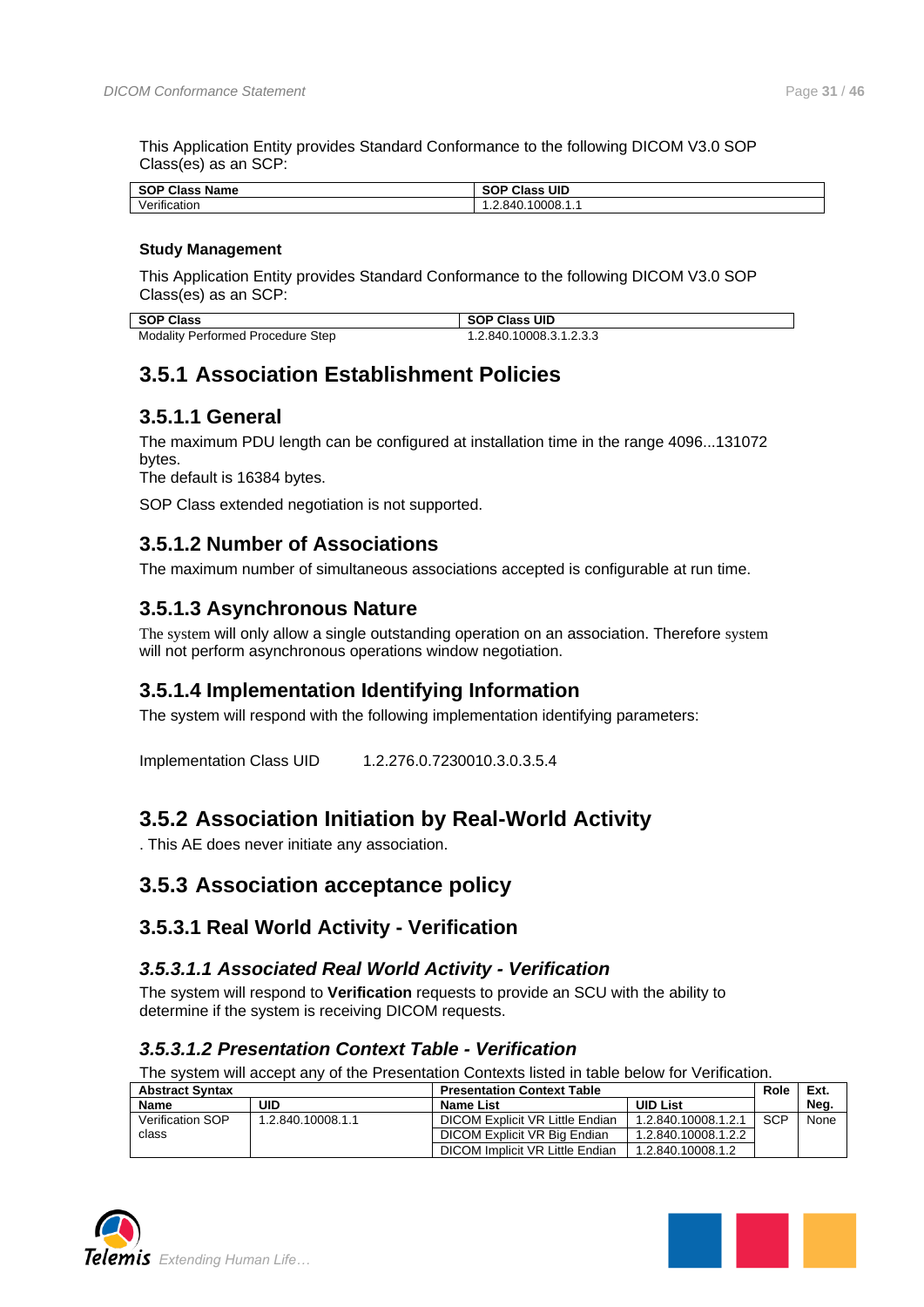### <span id="page-31-0"></span>*3.5.3.1.3 SOP Specific Conformance - Verification*

The system provides standard conformance to the DICOM **Verification** *Service Class.* The system returns one of the following status codes.

0000 Success Success Superation performed properly.

### <span id="page-31-1"></span>*3.5.3.1.4 Presentation Context Acceptance Criterion - Verification*

The system will always accept a Presentation Context for the Verification SOP Class with the default DICOM transfer syntax listed in table above.

#### <span id="page-31-2"></span>*3.5.3.1.5 Transfer Syntax Selection Policies - Verification*

Since no DICOM data object is associated with a **Verification** command, only the default DICOM transfer syntax is required/supported.

### <span id="page-31-3"></span>**3.5.3.2 Real World Activity – MPPS notification**

#### <span id="page-31-4"></span>*3.5.3.2.1 Associated Real World Activity – MPPS notification*

The system will respond to MPPS-Create and MPPS-Set requests that are sent to it from an *SC*U.

#### <span id="page-31-5"></span>*3.5.3.2.2 Presentation Context Table – MPPS notification*

| <b>Presentation Context Table</b><br><b>Abstract Syntax</b> |                         | Role                            | Ext.<br>Neg.        |            |      |
|-------------------------------------------------------------|-------------------------|---------------------------------|---------------------|------------|------|
| <b>Name</b>                                                 | UID                     | Name List                       | <b>UID List</b>     |            |      |
| Modality                                                    | 1.2.840.10008.3.1.2.3.3 | DICOM Explicit VR Little Endian | 1.2.840.10008.1.2.1 | <b>SCP</b> | None |
| Performed                                                   |                         | DICOM Explicit VR Big Endian    | 1.2.840.10008.1.2.2 |            |      |
| <b>Procedure Step</b>                                       |                         | DICOM Implicit VR Little Endian | 1.2.840.10008.1.2   |            |      |

#### <span id="page-31-6"></span>*3.5.3.2.3 SOP Specific Conformance – MPPS notification*

| Code                         | Name              | veritv؛<br>JCVC.                    | scription:                                             |
|------------------------------|-------------------|-------------------------------------|--------------------------------------------------------|
| 10 <sub>h</sub><br>$\bigcap$ | allure<br>cessing | $\overline{\phantom{0}}$<br>Failure | $\cdots$<br>taılure<br>application<br>specified<br>Jns |

#### <span id="page-31-7"></span>*3.5.3.2.4 Presentation Context Acceptance Criterion – MPPS notification*

The system will accept all presentation contexts which contain one of the supported SOP classes and one of the supported transfer syntaxes.

The application entity accepts incoming association requests on a port numbers defined in the configuration. The calling and called application entity titles are ignored. The responding application entity name can be configured in the configuration. Association requests can be rejected with the following status codes and reasons:

| Result             | Source                     | Reason                | <b>Description</b>      |
|--------------------|----------------------------|-----------------------|-------------------------|
| Rejected permanent | provider, present, related | Temporary congestion  | Resource limitation:    |
|                    |                            |                       | process creation Failed |
| Rejected transient | user                       | app. context name not | Incorrect application   |
|                    |                            | supported             | context name            |
| Rejected permanent | user                       | no reason             | Private shutdown        |
|                    |                            |                       | mechanism initiated.    |

### <span id="page-31-8"></span>*3.5.3.2.5 Transfer Syntax Selection Policies – MPPS notification*

The default behavior is to select for each presentation context containing a supported SOP class the explicit VR transfer syntax with the byte order matching the local machine byte order (i. e. little endian on PC, big endian on SPARC). If this transfer syntax is not available, the explicit VR transfer syntax with opposite byte order is selected. If this is also unavailable, Implicit VR little endian is selected if available, otherwise the presentation context is rejected.



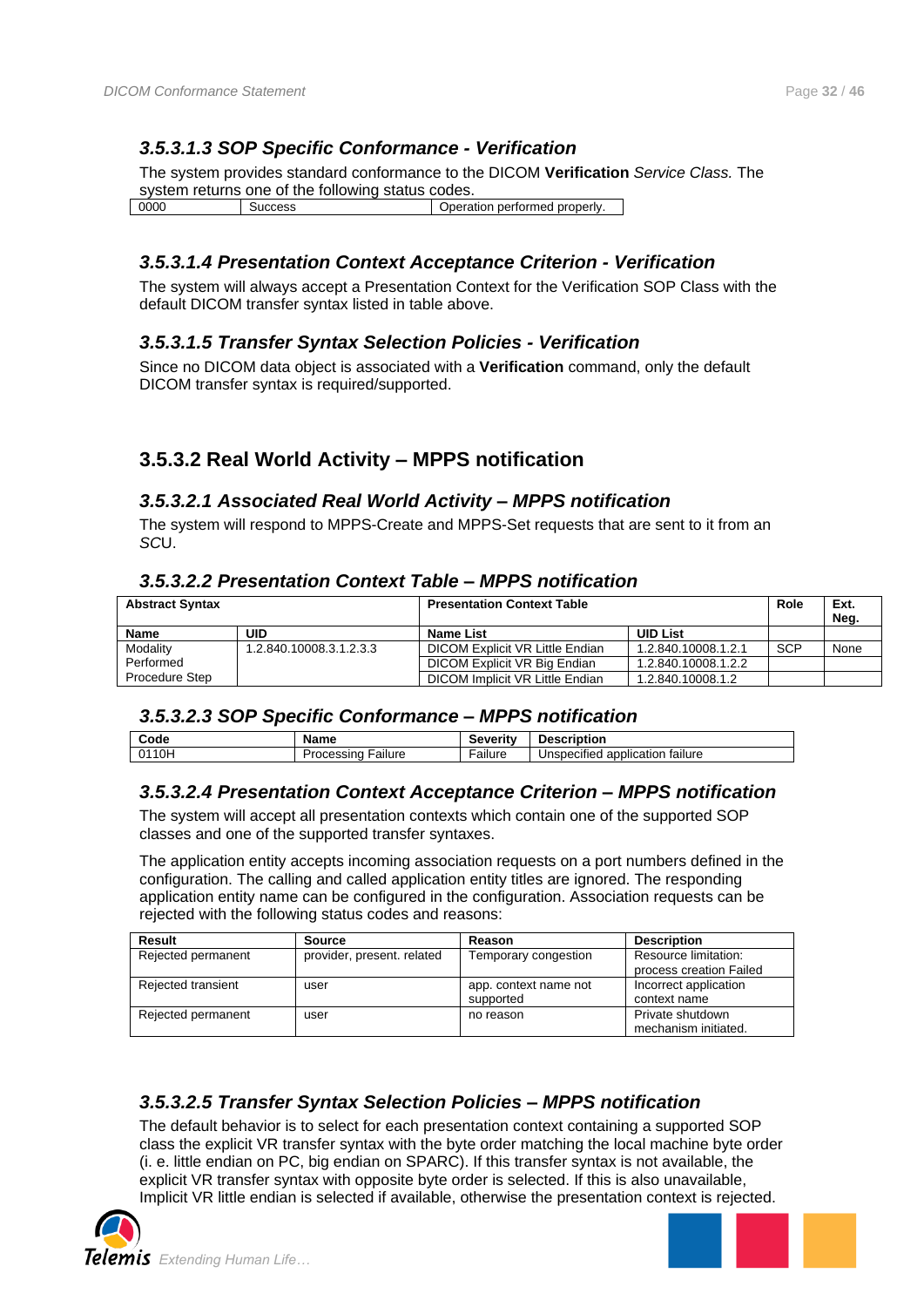## <span id="page-32-0"></span>**3.6 PRINT SCU AE**

#### **Verification**

This Application Entity provides Standard Conformance to the following DICOM V3.0 SOP Class as an SCU:

| <b>SOP Class Name</b> | Class UID<br><b>SOP</b> |
|-----------------------|-------------------------|
| Verification          | 10008.1.1<br>1.2.840.   |

#### **Image Availability Notification**

This Application Entity provides Standard Conformance to the following DICOM V3.0 SOP Class as an SCU:

| <b>SOP Class</b>                     | <b>SOP Class UID</b> |
|--------------------------------------|----------------------|
| SOP Class                            | 10008.5.1.4.33       |
| Instance Availability Notification \ | .2.840.7             |

### <span id="page-32-1"></span>**3.6.1 Association Establishment Policies**

### <span id="page-32-2"></span>**3.6.1.1 General**

The maximum PDU length can be configured at installation time in the range 4096..131072 bytes.

The default is 16384 bytes.

SOP Class extended negotiation is not supported.

### <span id="page-32-3"></span>**3.6.1.2 Number of Associations**

The IAN SCU will only propose a single Association at a time.

### <span id="page-32-4"></span>**3.6.1.3 Asynchronous Nature**

The system will only allow a single outstanding operation on an association. Therefore system will not perform asynchronous operations window negotiation.

### <span id="page-32-5"></span>**3.6.1.4 Implementation Identifying Information**

The system will respond with the following implementation identifying parameters:

Implementation Version Name OFFIS\_DCMTK\_360 Implementation Class UID 1.2.276.0.7230010.3.0.3.6.0 DICOM Application Context Name 1.2.840.10008.3.1.1.1

### <span id="page-32-6"></span>**3.6.2 Association Initiation by Real-World Activity**

The application entity initiates an association with the selected remote Image Availability Notification SCP. The called application entity title can be specified during this operation.

### <span id="page-32-7"></span>**3.6.2.1 Associated Real World Activity**

### <span id="page-32-8"></span>**3.6.2.2 Proposed Presentation Contexts**

For each of the supported SOP classes, the software proposes as SCU a single presentation context containing the following transfer syntaxes, any of which is acceptable:

| <b>Presentation Context Table</b> |          | Role | Ext. |
|-----------------------------------|----------|------|------|
| <b>Name List</b>                  | UID List |      | Neg. |



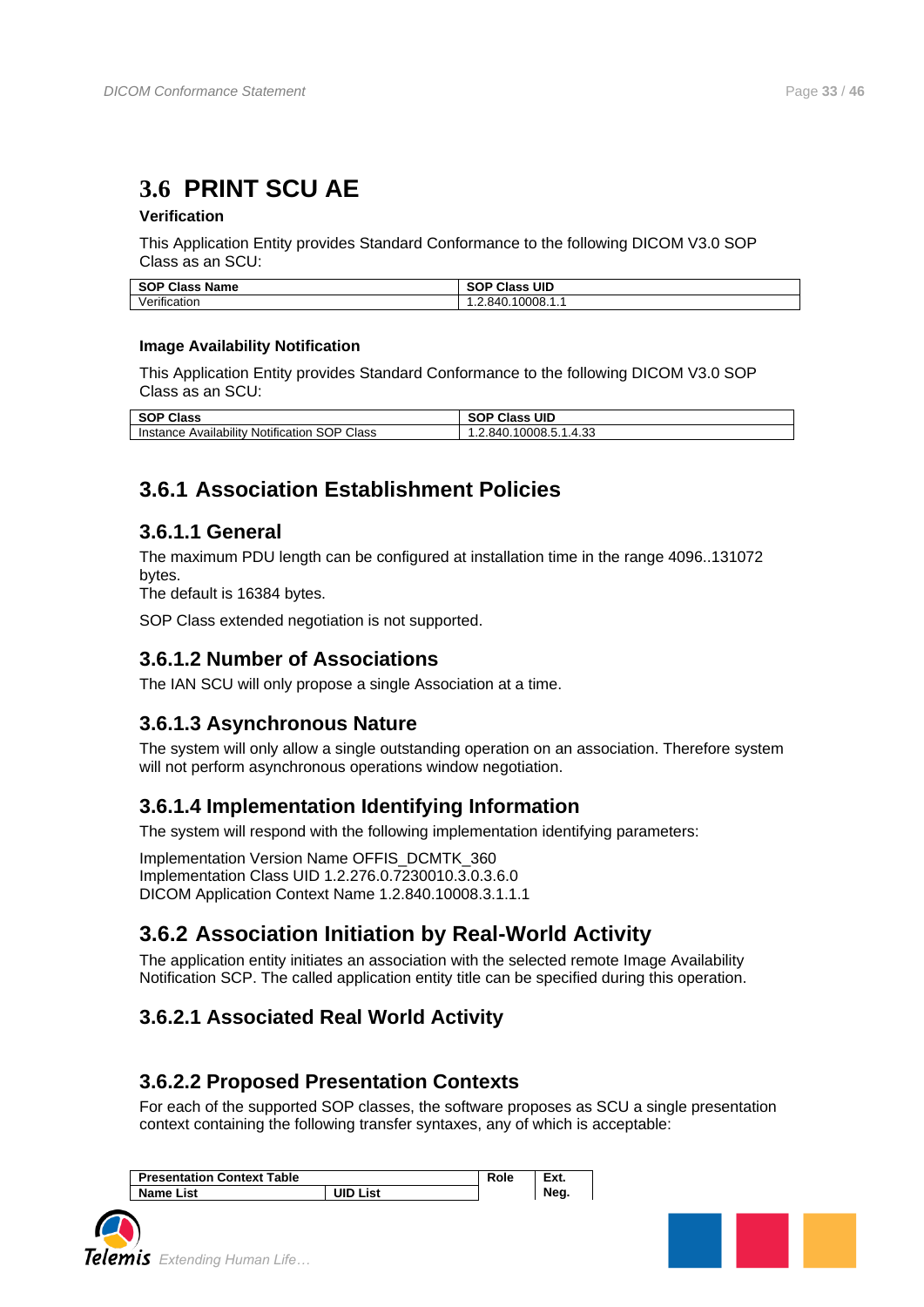| DICOM Explicit VR Little Endian | 1.2.840.10008.1.2.1 | SCL | None |
|---------------------------------|---------------------|-----|------|
| DICOM Explicit VR Big Endian    | 1.2.840.10008.1.2.2 |     |      |
| DICOM Implicit VR Little Endian | 1.2.840.10008.1.2   |     |      |

### <span id="page-33-0"></span>**3.6.2.3 SOP Specific Conformance Statement for Printer SOP Class**

Immediately after successful association negotiation, the Print SCU issues an N-GET-RQ message in order to retrieve the contents of the well-known Printer SOP Instance. The attribute identifier list element of the message remains empty, which means that the Print SCP is requested to transmit the contents of all attributes of the well-known Printer SOP Instance. If this request fails, the connection with the printer is released. Following retrieval of the well-known Printer SOP Instance, the association is released.

### <span id="page-33-1"></span>**3.6.2.4 SOP Specific Conformance for Basic Film Session SOP Class**

After retrieval of the well-known Printer SOP instance, a new association is established and, if this is successful, the Print SCU creates a Basic Film Session by issuing an NCREATE-RQ message. The following elements are sent as part of the N-CREATE DIMSE Service Element:

| <b>Attribute Name</b>                             | Taq          | Type | <b>VR</b> | VM |
|---------------------------------------------------|--------------|------|-----------|----|
| Number of Copies                                  | (2000.0010)  | U/M  | IS        |    |
| <b>Print Priority</b>                             | (2000.0020)  | U/M  | <b>CS</b> |    |
| Medium Type                                       | (2000.0030)  | U/M  | <b>CS</b> |    |
| <b>Film Destination</b>                           | (2000.0040)  | U/M  | <b>CS</b> |    |
| <b>Film Session Label</b>                         | (2000.0050)  | U/U  | LO        |    |
| Referenced<br><b>Presentation LUT</b><br>Sequence | (2050,0500)  | U/MC | SQ        |    |
| >Referenced SOP<br>Class UID                      | (0008, 1150) | U/MC | UI        | 1  |
| >Referenced SOP<br>Instance UID                   | (0008, 1155) | U/MC | UI        |    |
| Illumination                                      | (2010.015E)  | U/MC | US        |    |
| <b>Reflected Ambient</b><br>Light                 | (2010,0160)  | U/MC | US        |    |

If creation of the Basic Film Session fails, Print SCU releases the association with the printer. After a successful completion of the print job, Print SCU uses an N-DELETE DIMSE Service Element to delete the Basic Film Session SOP instance before releasing the association. Other requests are never sent. In particular, Print SCU never sends an N-ACTION message on Basic Film Session level.

### <span id="page-33-2"></span>**3.6.2.5 SOP Specific Conformance for Basic Film Box Class**

After successful creation of the Basic Film Session SOP instance, the Print SCU creates a Basic Film Box. The following elements are sent as part of the N-CREATE DIMSE Service Element:

| <b>Attribute Name</b>            | Tag          | <b>Type</b> | <b>VR</b> | VM |
|----------------------------------|--------------|-------------|-----------|----|
| Image Display Format             | (2010, 0010) | M/M         | <b>ST</b> |    |
| Referenced Film Session Sequence | (2010.0500)  | M/M         | <b>SQ</b> |    |
| > Referenced SOP Class UID       | (0008.1150)  | M/M         | UI        |    |
| > Referenced SOP Instance UID    | (0008.1155)  | M/M         | UI        |    |
| <b>Film Orientation</b>          | (2010.0040)  | U/M         | CS        |    |
| Film Size ID                     | (2010.0050)  | U/M         | СS        |    |
| <b>Magnification Type</b>        | (2010.0060)  | U/M         | <b>CS</b> |    |
| <b>Max Density</b>               | (2010.0130)  | U/M         | US        |    |
| Annotation Display Format ID     | (2010.0030)  | U/U         | СS        |    |
| Smoothing Type                   | (2010.0080)  | U/U         | <b>CS</b> |    |
| <b>Border Density</b>            | (2010.0100)  | U/U         | CS        |    |
| <b>Empty Image Density</b>       | (2010.0110)  | U/U         | СS        |    |
| Min Density                      | (2010.0120)  | U/U         | US        |    |
| Trim                             | (2010.0140)  | U/U         | <b>CS</b> |    |
| <b>Requested Resolution ID</b>   | (2020.0050)  | U/U         | CS        |    |



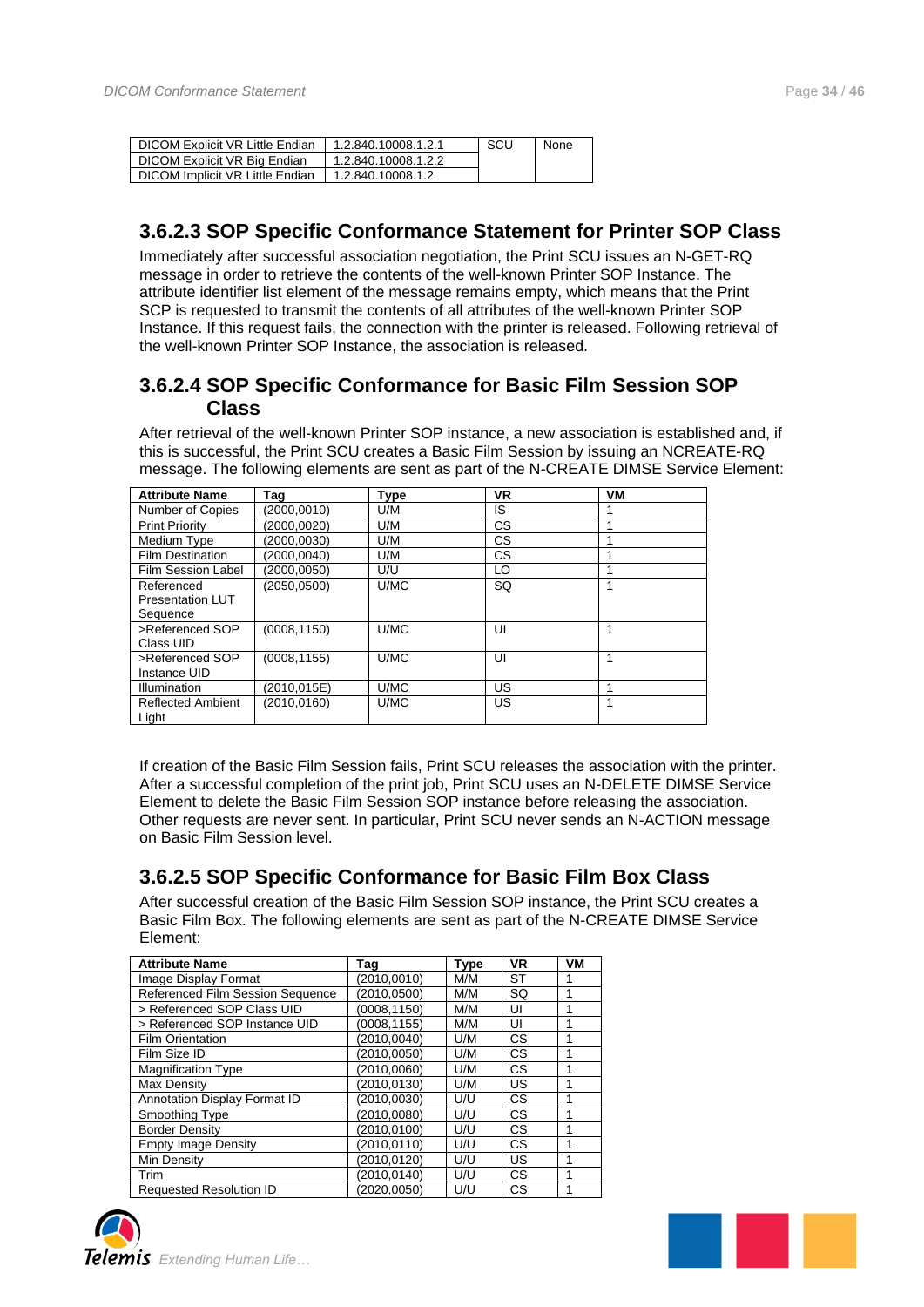| Referenced Presentation LUT<br>Sequence | (2050,0500)  | U/MC | SQ |  |
|-----------------------------------------|--------------|------|----|--|
| >Referenced SOP<br>Class UID            | (0008, 1150) | U/MC | U  |  |
| >Referenced SOP<br>Instance UID         | (0008, 1155) | U/MC | U  |  |
| Illumination                            | (2010,015E)  | U/MC | US |  |
| <b>Reflected Ambient Light</b>          | (2010, 0160) | U/MC | US |  |

If creation of the Basic Film Box fails, the Print SCU releases the association with the printer. The Print SCU never creates more than a single Basic Film Box in the context of one association. The Print SCU uses an N-ACTION-RQ message to request processing of the print job from the Print SCP. After a successful completion of the print job, the Print SCU uses an N-DELETE-RQ message to delete the Basic Film Box SOP instance before deleting the Basic Film Session SOP instance and releasing the association. Other requests are never sent.

As part of creation of the Basic Film Box SOP Instance, the Print SCP creates an Instance of the Basic Grayscale Image Box SOP Class. The Print SCU uses an N-SET DIMSE Service Element to update the Basic Grayscale Image Box SOP Instance. The following elements are sent as part of the N-SET DIMSE Service Element:

| <b>Attribute Name</b>            | Tag          | <b>Type</b> | <b>VR</b> | VM |
|----------------------------------|--------------|-------------|-----------|----|
| Image Position                   | (2020,0010)  | M/M         | US        |    |
| Basic Grayscale Image Sequence   | (2020, 0110) | M/M         | SQ        |    |
| >Samples Per Pixel               | (0028, 0002) | M/M         | US        |    |
| >Photometric Interpretation      | (0028.0004)  | M/M         | <b>CS</b> |    |
| >Rows                            | (0028, 0010) | M/M         | US        |    |
| >Columns                         | (0028, 0011) | M/M         | US        |    |
| >Pixel Aspect Ratio              | (0028, 0034) | MC/M        |           |    |
| >Bits Allocated                  | (0028, 0100) | M/M         | US        |    |
| >Bits Stored                     | (0028, 0101) | M/M         | US        |    |
| >High Bit                        | (0028.0102)  | M/M         | US        |    |
| >Pixel Representation            | (0028,0103)  | M/M         | US        |    |
| >Pixel Data                      | (7FE0.0010)  | M/M         | <b>OW</b> |    |
| Polarity                         | (2020.0020)  | U/M         | <b>CS</b> |    |
| <b>Magnification Type</b>        | (2010, 0060) | U/U         | СS        |    |
| Smoothing Type                   | (2010,0080)  | U/U         | <b>CS</b> |    |
| Configuration Information        | (2010,0150)  | U/U         | <b>ST</b> |    |
| <b>Requested Image Size</b>      | (2020,0030)  | U/U         | <b>DS</b> |    |
| Requested Decimate/Crop Behavior | (2020.0040)  | U/U         | <b>CS</b> |    |

If support for the Presentation LUT SOP Class has not been negotiated with the Print SCP, then Print SCU assumes that the printer uses a display curve related to the DICOM Grayscale Display Standard Function with viewing conditions (illumination and reflection) defined in a proprietary manner outside the print protocol. All images will be sent in P-values, with all Presentation LUTs "burned in" as if a Presentation LUT Shape of "IDENTITY" had been negotiated.

#### <span id="page-34-0"></span>**3.6.2.6 SOP Specific Conformance for Presentation LUT SOP Class**

If support for the Presentation LUT SOP Class has been negotiated, Print SCU creates a Presentation LUT SOP instance immediately after association negotiation. The following elements may be sent as part of the N-CREATE request:

| <b>Attribute Name</b>            | Tag          | Type | <b>VR</b>        | VM                |
|----------------------------------|--------------|------|------------------|-------------------|
| <b>Presentation LUT Sequence</b> | (2050.0010)  | MC/M | SQ               |                   |
| >LUT Descriptor                  | (0028, 3002) | MC/M | US/<br>SS        | 3                 |
| >LUT Explanation                 | (0028, 3003) | U/U  | LO               |                   |
| >LUT Data                        | (0028, 3006) | MC/M | OW/<br>US/<br>SS | $1/1 - n/$<br>1-n |
| <b>Presentation LUT Shape</b>    | (2050,0020)  | MC/M | CS               |                   |



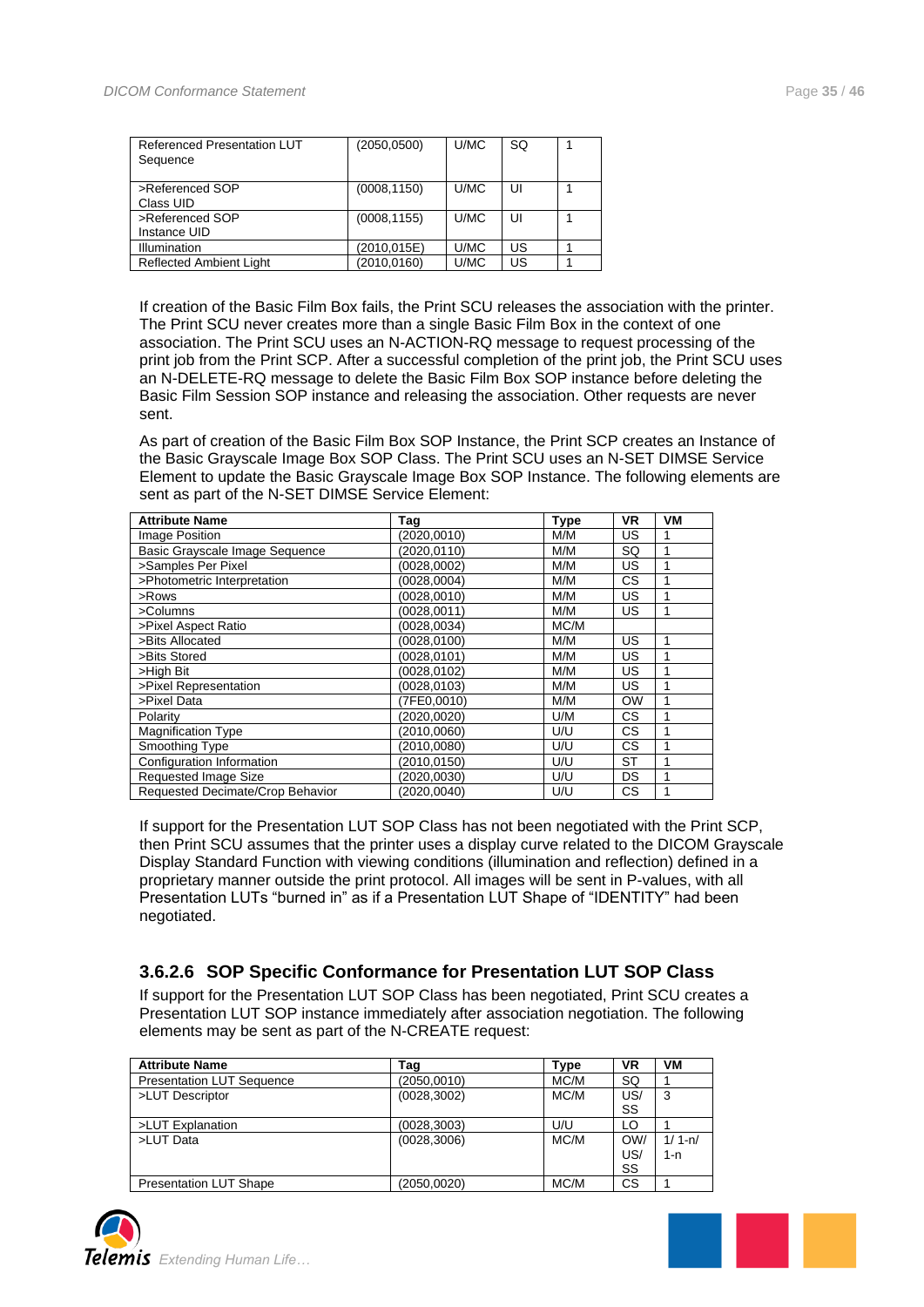Print SCU never creates more than a single Presentation LUT as part of a single association. The Presentation LUT SOP instance is deleted with an N-DELETE request after completion of the print job and before release of the association.

### <span id="page-35-0"></span>**3.6.3 Association acceptance policy**

This AE does not act as an SCP and never accepts any association. The system as Print SCP is not implemented.

## <span id="page-35-1"></span>**3.7 Publisher AE**

The Publisher AE provides standard conformance to DICOM Interchange Option of the Media Storage Service Class. The supported Application Profiles and roles are listed in the following table:

| Application profile supported | <b>Real World Activity</b> | Role       | <b>Service Class Option</b> |
|-------------------------------|----------------------------|------------|-----------------------------|
| STD-GEN-CD                    | Create DVD/CD              | <b>FSC</b> | Interchange                 |
| STD-GEN-DVD-RAM               | Create DVD/CD              | FSC        | Interchange                 |

The supported SOP classes are the same as the Storage AE and are listed in [3.1.](#page-15-1)

## <span id="page-35-2"></span>**3.8 Importer AE**

The Importer AE provides standard conformance to DICOM Interchange Option of the Media Storage Service Class. The supported Application Profiles and roles are listed in the following table:

| Application profile supported | <b>Real World Activity</b> | Role       | <b>Service Class Option</b> |
|-------------------------------|----------------------------|------------|-----------------------------|
| STD-GEN-CD                    | Display Directory          | <b>FSR</b> | Interchange                 |
| STD-GEN-DVD-RAM               | Display Directory          | <b>FSR</b> | Interchange                 |

The supported SOP classes are the same as the Storage AE and are listed in [3.1.](#page-15-1)

## <span id="page-35-3"></span>**3.9 IAN SCU AE**

#### **Verification**

This Application Entity provides Standard Conformance to the following DICOM V3.0 SOP Class as an SCU:

| <b>SOP Class</b><br><b>Name</b>            | UID<br><b>SOP CIA</b><br>Class |
|--------------------------------------------|--------------------------------|
| $\cdot$<br>$\cdot$ $\cdot$<br>Verification | 1.2.840.10008.1.1              |

#### **Print**

This Application Entity provides Standard Conformance to the following DICOM V3.0 SOP Class as an SCU:

| <b>SOP Class</b>                                                  | <b>Class UID</b><br>$\sim$<br>50. |
|-------------------------------------------------------------------|-----------------------------------|
| Notification SOP Class<br><br>.<br>Availability<br>Instance $\mu$ | .10008.5.1.4.33<br>∵2.840. ا      |

### <span id="page-35-4"></span>**3.9.1 Association Establishment Policies**

### <span id="page-35-5"></span>**3.9.1.1 General**

The maximum PDU length can be configured at installation time in the range 4096...131072 bytes.

The default is 16384 bytes.

SOP Class extended negotiation is not supported.



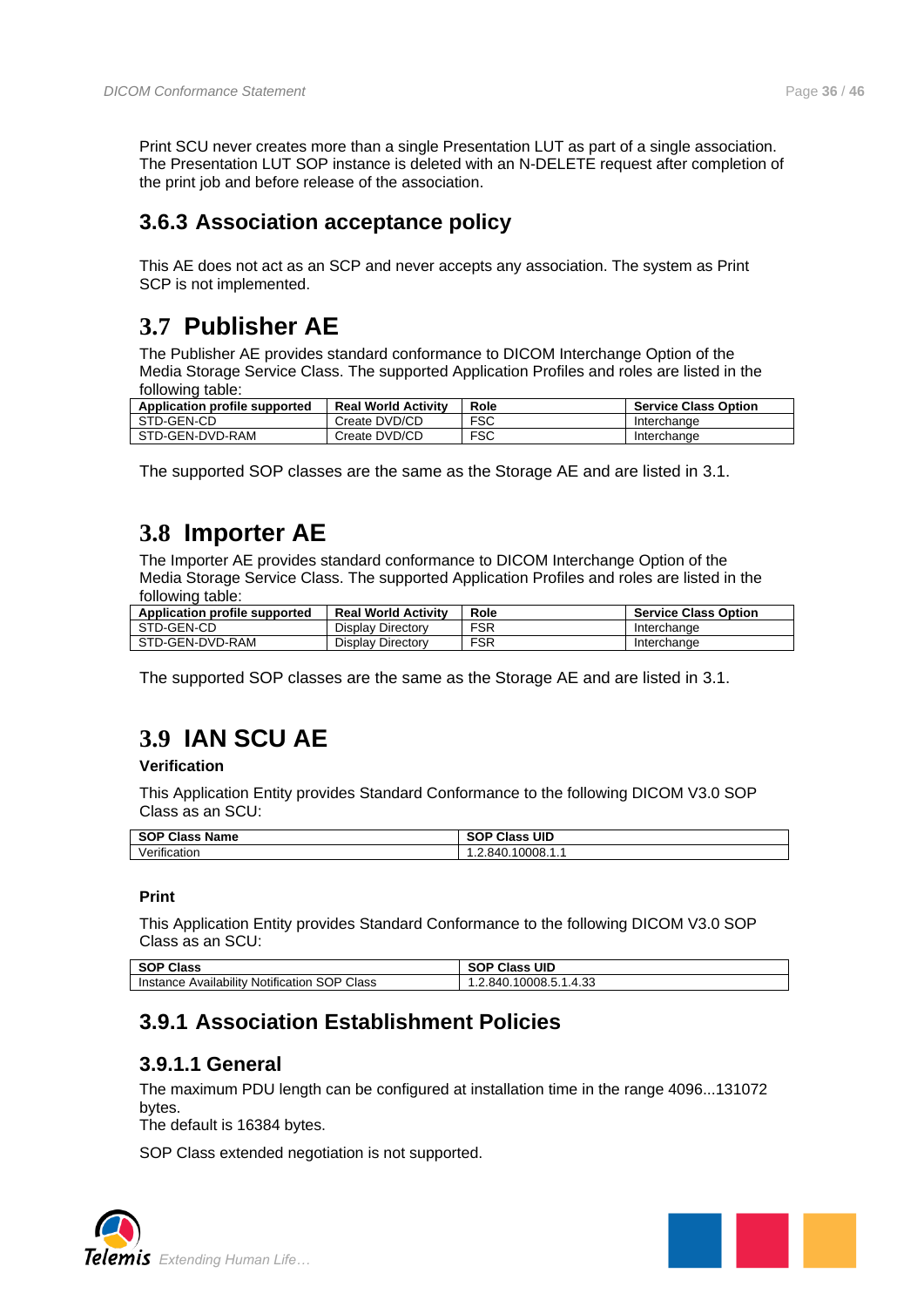### <span id="page-36-0"></span>**3.9.1.2 Number of Associations**

The maximum number of simultaneous associations accepted is configurable at run time.

### <span id="page-36-1"></span>**3.9.1.3 Asynchronous Nature**

The system will only allow a single outstanding operation on an association. Therefore system will not perform asynchronous operations window negotiation.

### <span id="page-36-2"></span>**3.9.1.4 Implementation Identifying Information**

The system will respond with the following implementation identifying parameters:

Implementation Version Name OFFIS\_DCMTK\_354 Implementation Class UID 1.2.276.0.7230010.3.0.3.5.4 DICOM Application Context Name 1.2.840.10008.3.1.1.1

## <span id="page-36-3"></span>**3.9.2 Association Initiation by Real-World Activity**

### <span id="page-36-4"></span>**3.9.2.1 Image Availability Notification**

#### <span id="page-36-5"></span>*3.9.2.1.1 Associated Real World Activity*

A Dicom MPPS message has been received for some images and these images are stored in the archive database.

### <span id="page-36-6"></span>*3.9.2.1.2 Proposed Presentation Contexts*

| <b>Abstract Syntax</b>                             |                        | <b>Presentation Context Table</b> |                     | Role | Ext.<br>Neg. |
|----------------------------------------------------|------------------------|-----------------------------------|---------------------|------|--------------|
| <b>Name</b>                                        | UID                    | Name List                         | <b>UID List</b>     |      |              |
| Instance Availability<br>Notification SOP<br>Class | 1.2.840.10008.5.1.4.33 | DICOM Explicit VR Little Endian   | 1.2.840.10008.1.2.1 | SCU  | None         |
|                                                    |                        | DICOM Explicit VR Big Endian      | 1.2.840.10008.1.2.2 |      |              |
|                                                    |                        | DICOM Implicit VR Little Endian   | 1.2.840.10008.1.2   |      |              |

### <span id="page-36-7"></span>*3.9.2.1.3 SOP Specific Conformance Statement for Instance Availability Notification SOP Class*

The system provides standard conformance to the DICOM V3.0 Instance Availability Notification SOP Class

### <span id="page-36-8"></span>**3.9.3 Association acceptance policy**

This AE does not act as an SCP and never accepts any association.

## <span id="page-36-9"></span>**3.10 Modality Worklist Query**

#### **Verification**

This Application Entity provides Standard Conformance to the following DICOM V3.0 SOP Class(es) as an SCP:

| <b>SOP Class Name</b> | <b>Class</b><br>UID<br><b>SOP</b> |
|-----------------------|-----------------------------------|
| Verification          | 10008.1<br>-84 L<br>.             |

#### **Query**

This Application Entity provides Standard Conformance to the following DICOM V3.0 SOP Class(es) as an SCU:



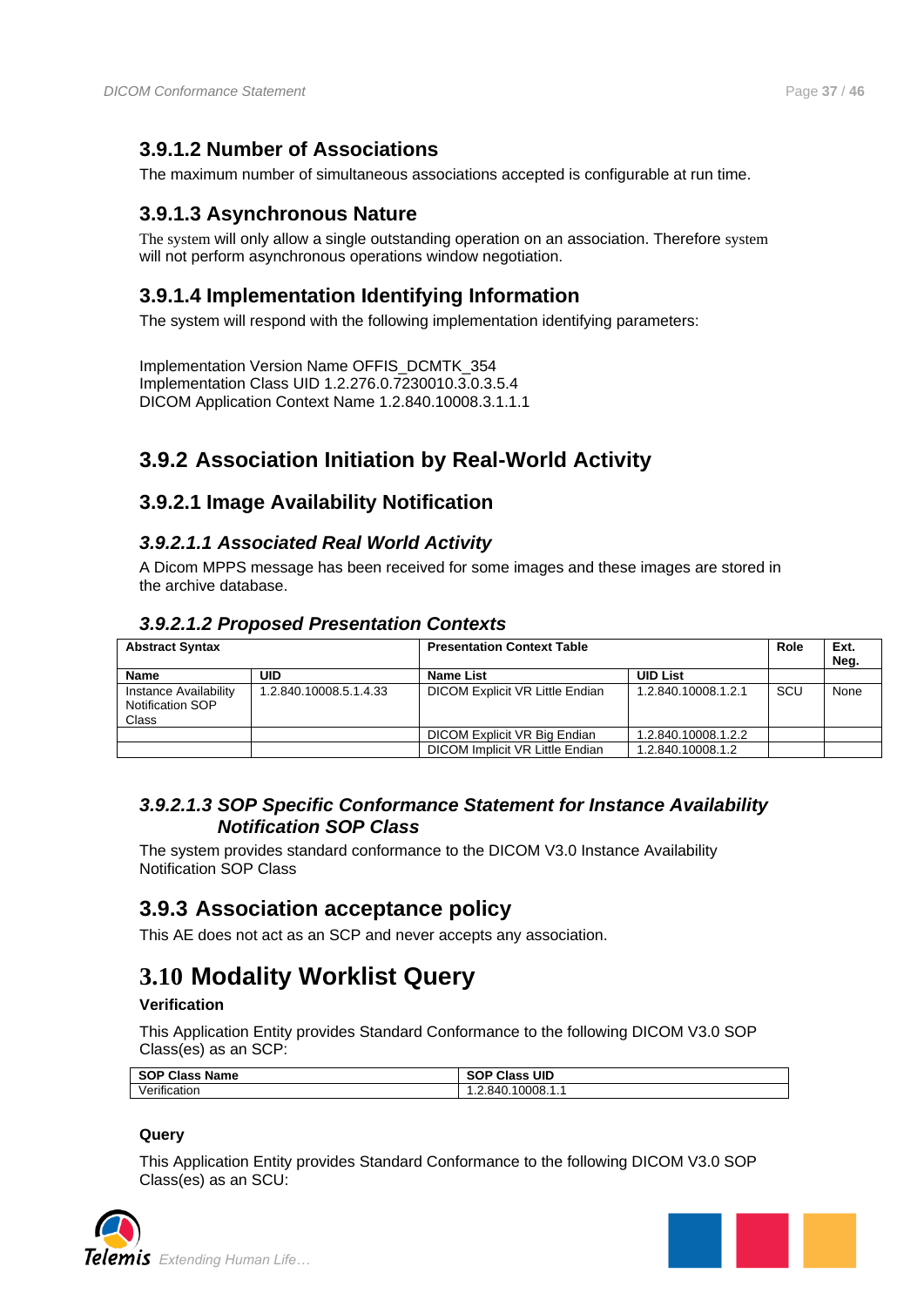| Class<br><b>SOP</b>                                         | UID<br>Class<br>ъu<br>ЭL.      |
|-------------------------------------------------------------|--------------------------------|
| <b>FIND</b><br>Modality<br>Worklist<br>Model<br>Information | د:4<br>∵ 840.∠…<br>10008.5.1.• |

### <span id="page-37-0"></span>**3.10.1 Association Establishment Policies**

### <span id="page-37-1"></span>**3.10.1.1 General**

The maximum PDU length can be configured at installation time in the range 4096...131072 bytes.

The default is 16384 bytes.

SOP Class extended negotiation is not supported.

### <span id="page-37-2"></span>**3.10.1.2 Number of Associations**

The maximum number of simultaneous associations accepted is configurable at run time.

### <span id="page-37-3"></span>**3.10.1.3 Asynchronous Nature**

The system will only allow a single outstanding operation on an association. Therefore system will not perform asynchronous operations window negotiation.

### <span id="page-37-4"></span>**3.10.1.4 Implementation Identifying Information**

The system will respond with the following implementation identifying parameters:

| Implementation Class UID   | 2.16.56.465769650.1.4 |
|----------------------------|-----------------------|
| <b>Implementation Name</b> | tmdcm-4.0.1           |

### <span id="page-37-5"></span>**3.10.2 Association Initiation by Real-World Activity**

This AE does not act as an SCU and never initiates any association.

### <span id="page-37-6"></span>**3.10.3 Association acceptance policy**

### <span id="page-37-7"></span>**3.10.3.1 Real World Activity - Verification**

#### <span id="page-37-8"></span>*3.10.3.1.1 Associated Real World Activity - Verification*

The system will respond to **Verification** requests to provide an SCU with the ability to determine if the system is receiving DICOM requests.

#### <span id="page-37-9"></span>*3.10.3.1.2 Presentation Context Table - Verification*

The system will accept any of the Presentation Contexts listed in table below for Verification.

| <b>Abstract Syntax</b>  |                   | <b>Presentation Context Table</b> |                     |            |      | Role | Ext. |
|-------------------------|-------------------|-----------------------------------|---------------------|------------|------|------|------|
| <b>Name</b>             | UID               | Name List                         | <b>UID List</b>     |            | Neg. |      |      |
| <b>Verification SOP</b> | 1.2.840.10008.1.1 | DICOM Explicit VR Little Endian   | 1.2.840.10008.1.2.1 | <b>SCP</b> | None |      |      |
| class                   |                   | DICOM Explicit VR Big Endian      | 1.2.840.10008.1.2.2 |            |      |      |      |
|                         |                   | DICOM Implicit VR Little Endian   | 1.2.840.10008.1.2   |            |      |      |      |

### <span id="page-37-10"></span>*3.10.3.1.3 SOP Specific Conformance - Verification*

The system provides standard conformance to the DICOM **Verification** *Service Class.* The system returns one of the following status codes.<br>0000 | Success | Opera Success Depending Operation performed properly.

#### <span id="page-37-11"></span>*3.10.3.1.4 Presentation Context Acceptance Criterion - Verification*



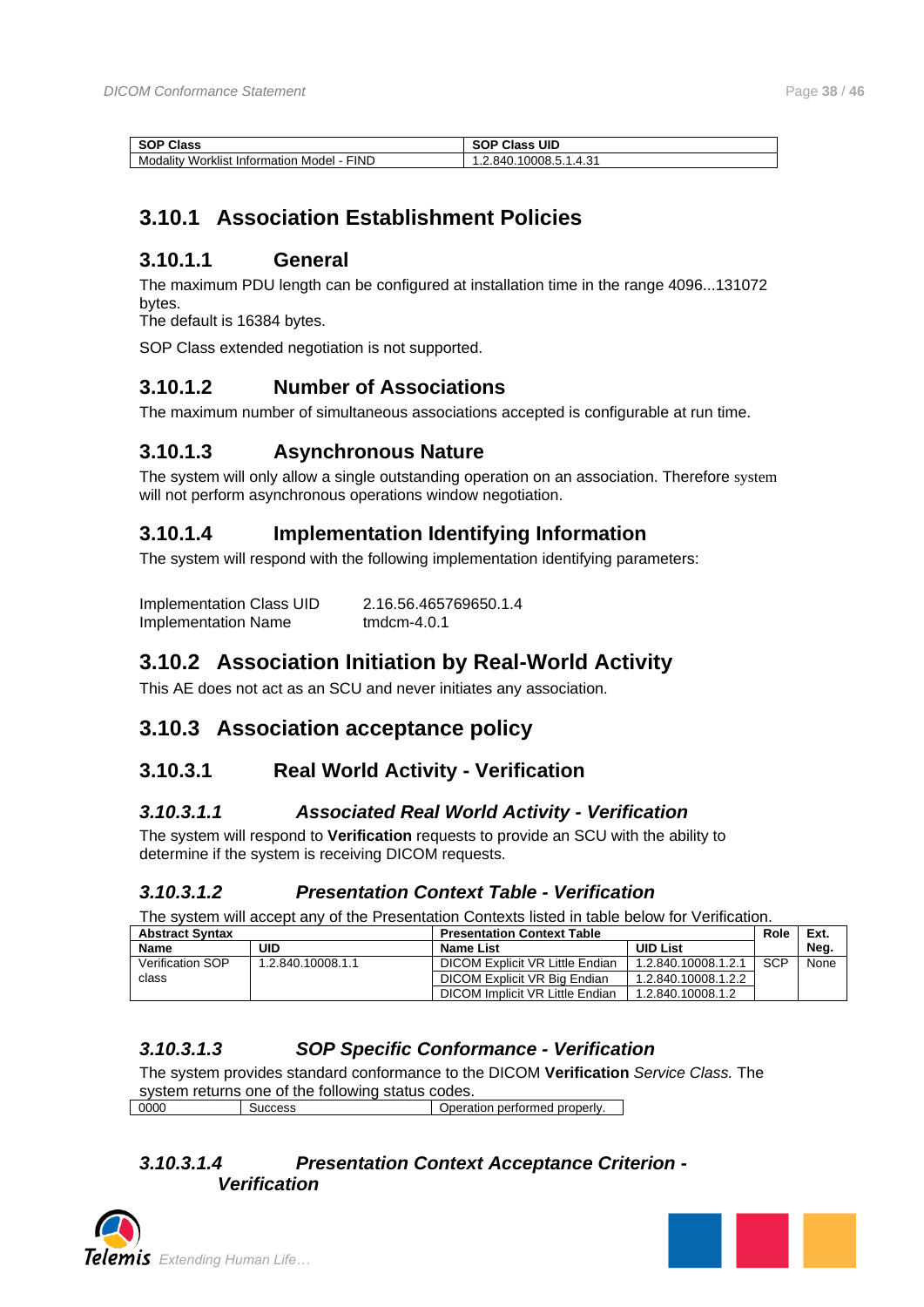The system will always accept a Presentation Context for the Verification SOP Class with the default DICOM transfer syntax listed in table above.

#### <span id="page-38-0"></span>*3.10.3.1.5 Transfer Syntax Selection Policies - Verification*

Since no DICOM data object is associated with a **Verification** command, only the default DICOM transfer syntax is required/supported.

### <span id="page-38-1"></span>**3.10.3.2 Real World Activity - Find**

#### <span id="page-38-2"></span>*3.10.3.2.1 Associated Real World Activity - Find*

<span id="page-38-3"></span>The system will respond to query requests that are sent to it from an *SC*U.

#### *3.10.3.2.2 Presentation Context Table - Find*

The system will accept any of the Presentation Contexts listed in Table 3.46 for Query.

| <b>Abstract Syntax</b>   |                        | <b>Presentation Context Table</b> |                     | Role       | Ext.<br>Nea. |
|--------------------------|------------------------|-----------------------------------|---------------------|------------|--------------|
| Name                     | UID                    | Name List                         | <b>UID List</b>     |            |              |
| <b>Modality Worklist</b> | 1.2.840.10008.5.1.4.31 | DICOM Explicit VR Little Endian   | 1.2.840.10008.1.2.1 | <b>SCP</b> | None         |
| Information Model        |                        | DICOM Explicit VR Big Endian      | 1.2.840.10008.1.2.2 |            |              |
| - FIND                   |                        | DICOM Implicit VR Little Endian   | 1.2.840.10008.1.2   |            |              |

#### <span id="page-38-4"></span>*3.10.3.2.3 SOP Specific Conformance - Find*

SOP classes of the **Query** Service Class are implemented via the DIMSE **C-FIND** service as defined in Part 7 of the DICOM standard.

By default, it supports all mandatory search keys. The following tables state the optional search keys which are supported by the system.

| <b>Description</b>                     | Tag          |
|----------------------------------------|--------------|
| Scheduled Procedure Step Description   | (0040, 0007) |
| <b>Scheduled Station Name</b>          | (0040,0010)  |
| Scheduled Procedure Step ID            | (0040, 0009) |
| Requested Procedure ID                 | (0040,1001)  |
| <b>Requested Procedure Description</b> | (0032,1060)  |
| Study Instance UID                     | (0020,000D)  |
| <b>Study Date</b>                      | (0008,0020)  |
| Study Time                             | (0008,0030)  |
| <b>Accession Number</b>                | (0008, 0050) |
| Referring Physician's Name             | (0008, 0090) |
| Series Date                            | (0008,0021)  |
| <b>Content Date</b>                    | (0008.0023)  |
| <b>Acquisition Date</b>                | (0008,0022)  |
| Series Time                            | (0008,0031)  |
| Content Time                           | (0008,0033)  |
| <b>Acquisition Time</b>                | (0008, 0032) |
| Patient's Name                         | (0010, 0010) |
| Patient ID                             | (0010,0020)  |
| <b>Other Patient Ids</b>               | (0010,1000)  |
| <b>Patient's Birth Date</b>            | (0010,0030)  |
| Patient's Sex                          | (0010,0040)  |
| Performing Physician's Name            | (0008,1050)  |
| Series Instance UID                    | (0020,000E)  |

For attributes with a PN Value Representation, the system performs a case-insensitive matching.

The system does not support relational queries.

The following error/warning status codes can be sent by the system in the context of a C-FIND-RSP message:

| Code   | <b>Severity</b> | <b>Name</b>      | <b>Description</b>                                                                |
|--------|-----------------|------------------|-----------------------------------------------------------------------------------|
| 0xa700 | Refused         | Out Of Resources | Application out of memory, file<br>system or database write error (e. g.<br>full) |

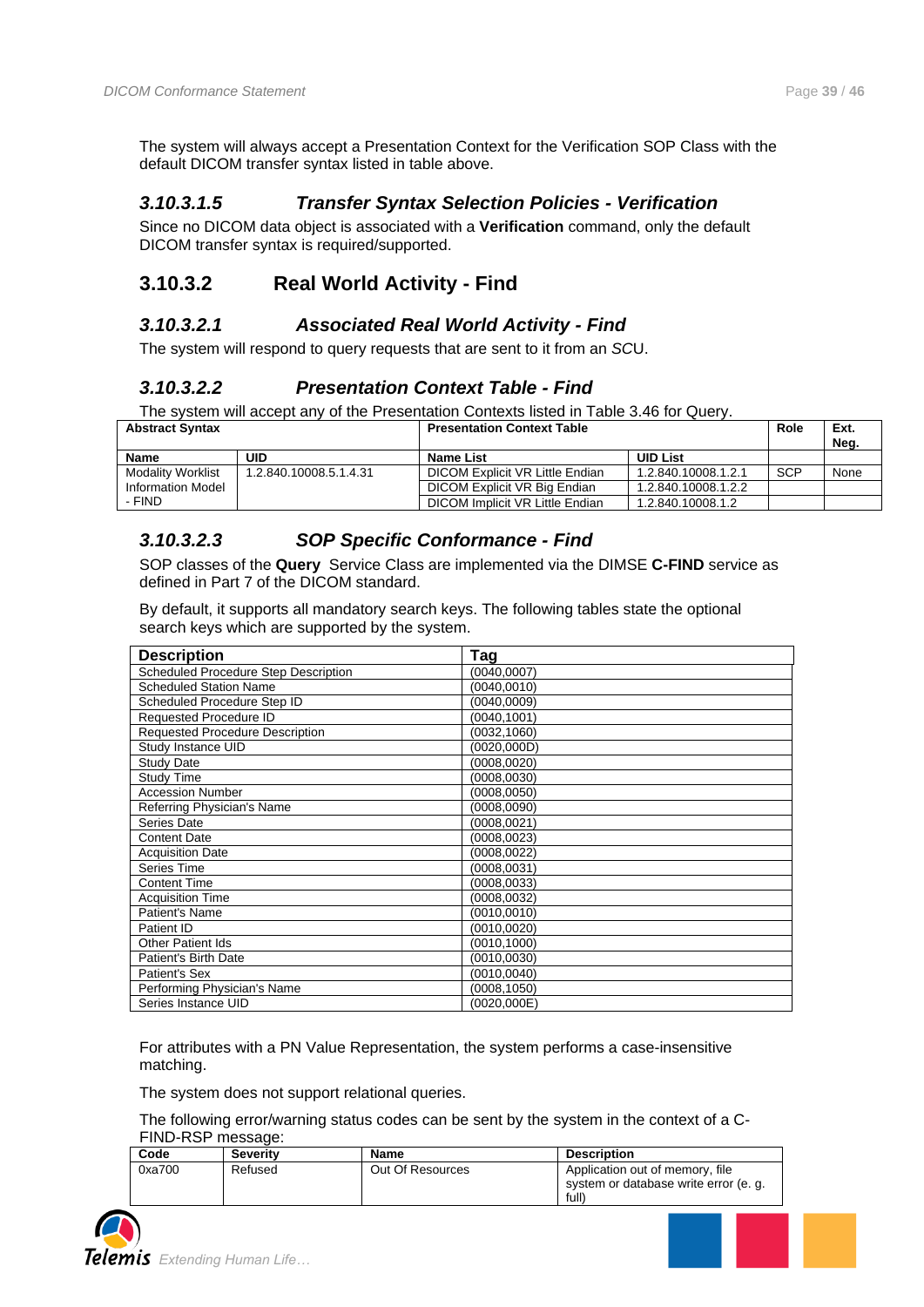| 0xa800 | Refused | SOP Class Not Supported                             | Received request for a non supported<br>SOP class |
|--------|---------|-----------------------------------------------------|---------------------------------------------------|
| 0xa900 | Failed  | <b>Identifier Does Not Match SOP</b><br>Class       |                                                   |
| 0xc000 | Failed  | Unable To Process                                   |                                                   |
| 0xfe00 | Cancel  | Matching Terminated Due To<br><b>Cancel Request</b> |                                                   |
| 0xff01 | Pending | Warning Unsupported Optional<br>Kevs                |                                                   |
| 0x0110 | Failed  | <b>Processing Failure</b>                           |                                                   |
| 0x0213 | Failed  | <b>Resource Limitation</b>                          |                                                   |

#### <span id="page-39-0"></span>*3.10.3.2.4 Presentation Context Acceptance Criterion - Find*

The system will accept all presentation contexts which contain one of the supported SOP classes and one of the supported transfer syntaxes.

The application entity accepts incoming association requests on one port number defined in the configuration. The calling and called application entity titles are ignored. The responding application entity name can be configured in the configuration. Association requests can be rejected with the following status codes and reasons:

| Result             | <b>Source</b>              | Reason                             | <b>Description</b>                              |
|--------------------|----------------------------|------------------------------------|-------------------------------------------------|
| Rejected permanent | provider, present. related | Temporary congestion               | Resource limitation:<br>process creation Failed |
| Rejected transient | user                       | app. context name not<br>supported | Incorrect application<br>context name           |
| Rejected permanent | user                       | no reason                          | Private shutdown<br>mechanism initiated.        |

#### <span id="page-39-1"></span>*3.10.3.2.5 Transfer Syntax Selection Policies - Find*

The default behavior is to select for each presentation context containing a supported SOP class the explicit VR transfer syntax with the byte order matching the local machine byte order (i. e. little endian on PC, big endian on SPARC). If this transfer syntax is not available, the explicit VR transfer syntax with opposite byte order is selected. If this is also unavailable, Implicit VR little endian is selected if available, otherwise the presentation context is rejected.



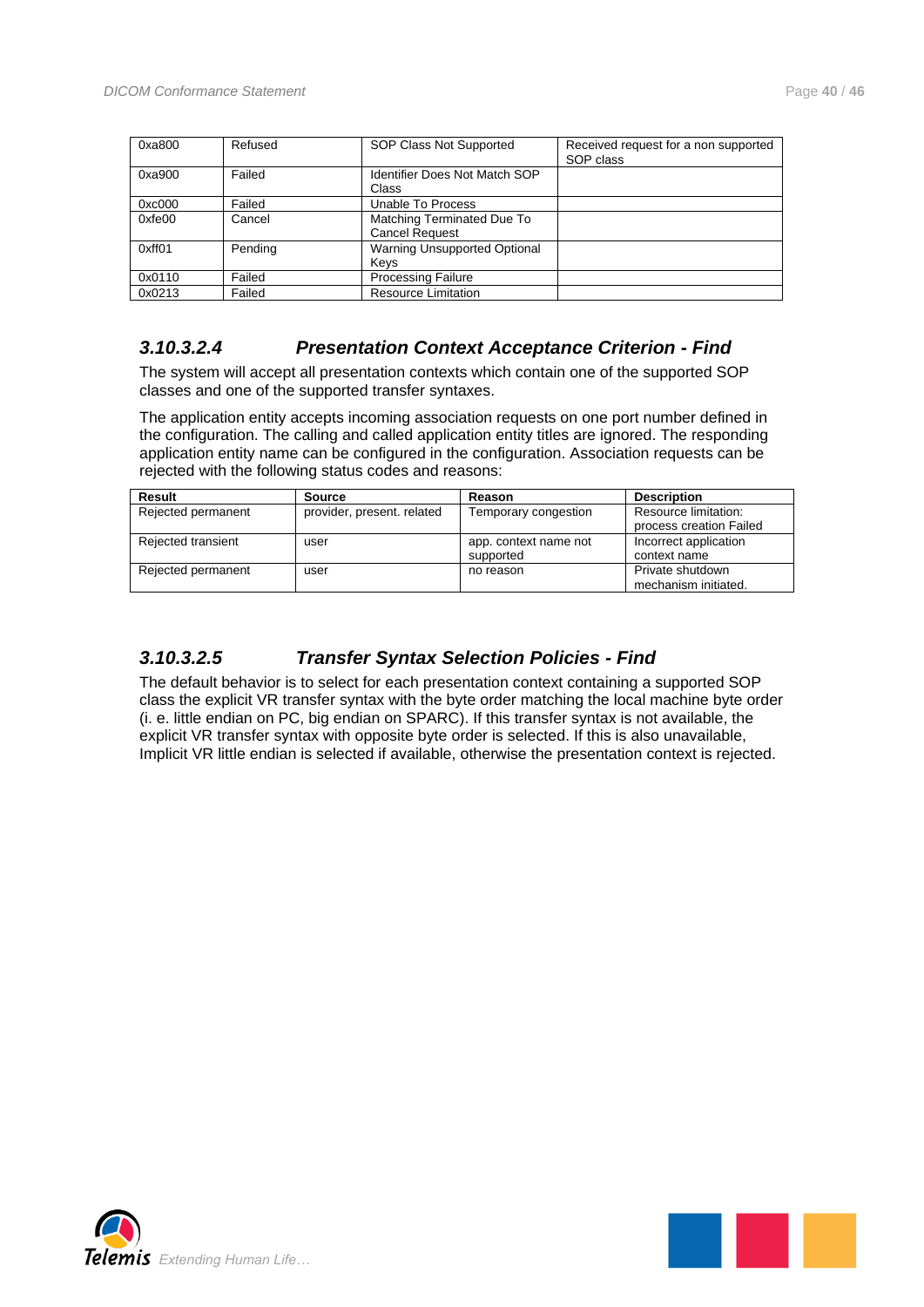## <span id="page-40-0"></span>**4 Communication profiles**

The system provides DICOM V3.0 TCP/IP Network Communication Support as defined in Part 8 of the DICOM Standard.

## <span id="page-40-1"></span>**4.1 OSI Stack**

Not supported.

## <span id="page-40-2"></span>**4.2 TCP/IP Stack**

<span id="page-40-3"></span>The system inherits its TCP/IP stack from the computer system upon which it executes.

### **4.2.1 Physical Media Support**

The system is indifferent to the physical medium over which TCP/IP executes; it inherits the medium from the computer system upon which it executes.

## <span id="page-40-4"></span>**4.3 Point-to-Point Stack**

Not supported.



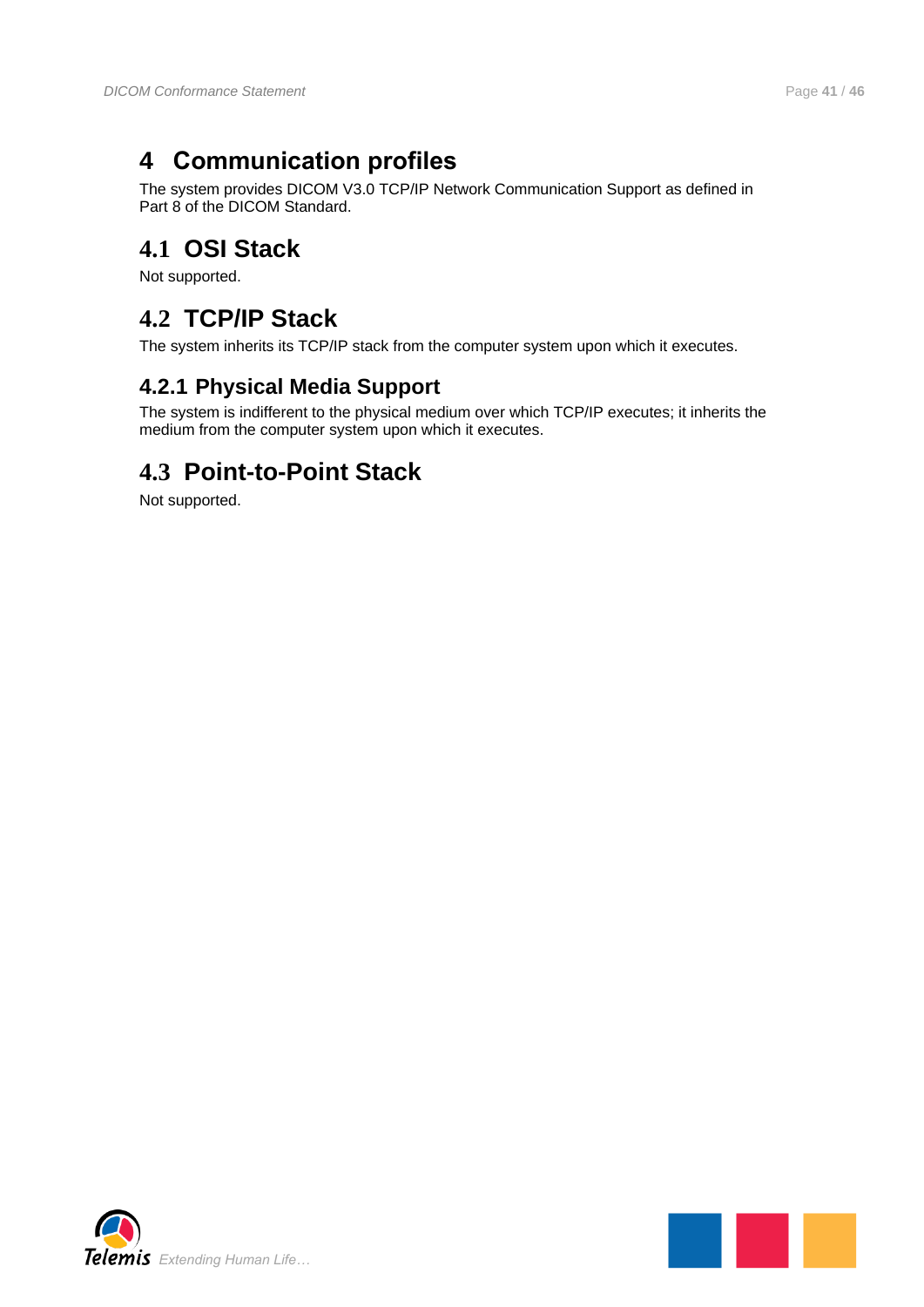## <span id="page-41-0"></span>**5 EXTENSIONS / SPECIALIZATIONS / PRIVATIZATIONS**

None.



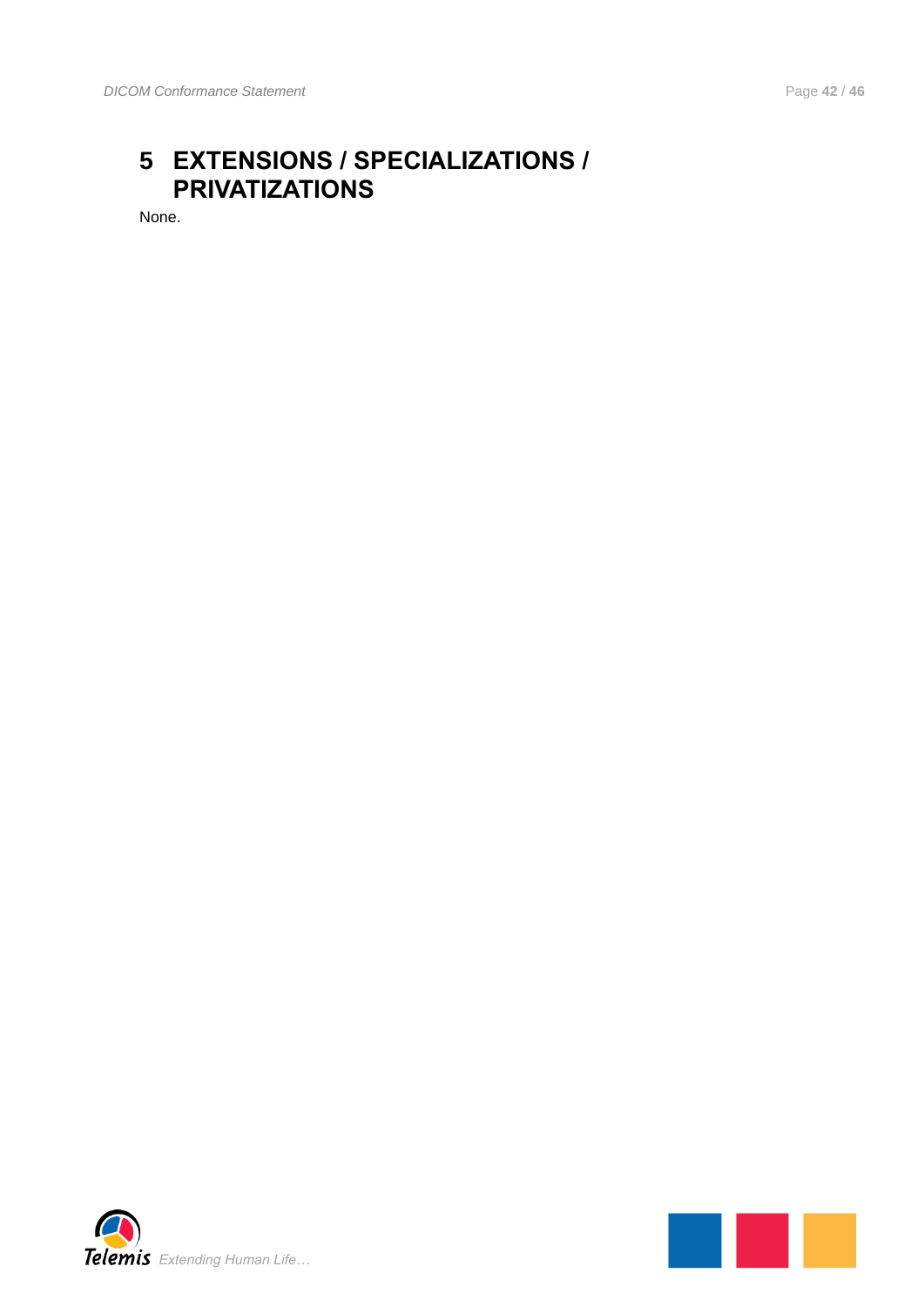## <span id="page-42-1"></span><span id="page-42-0"></span>**6.1 AE Title/Presentation Address Mapping**

The mapping from AE Title to TCP/IP addresses and ports is configurable and set at the time of installation.

## <span id="page-42-2"></span>**6.2 Configurable Parameters**

The following parameters are configurable at the installation of the system:

- DICOM port numbers
- Application entity titles
- Max PDU size



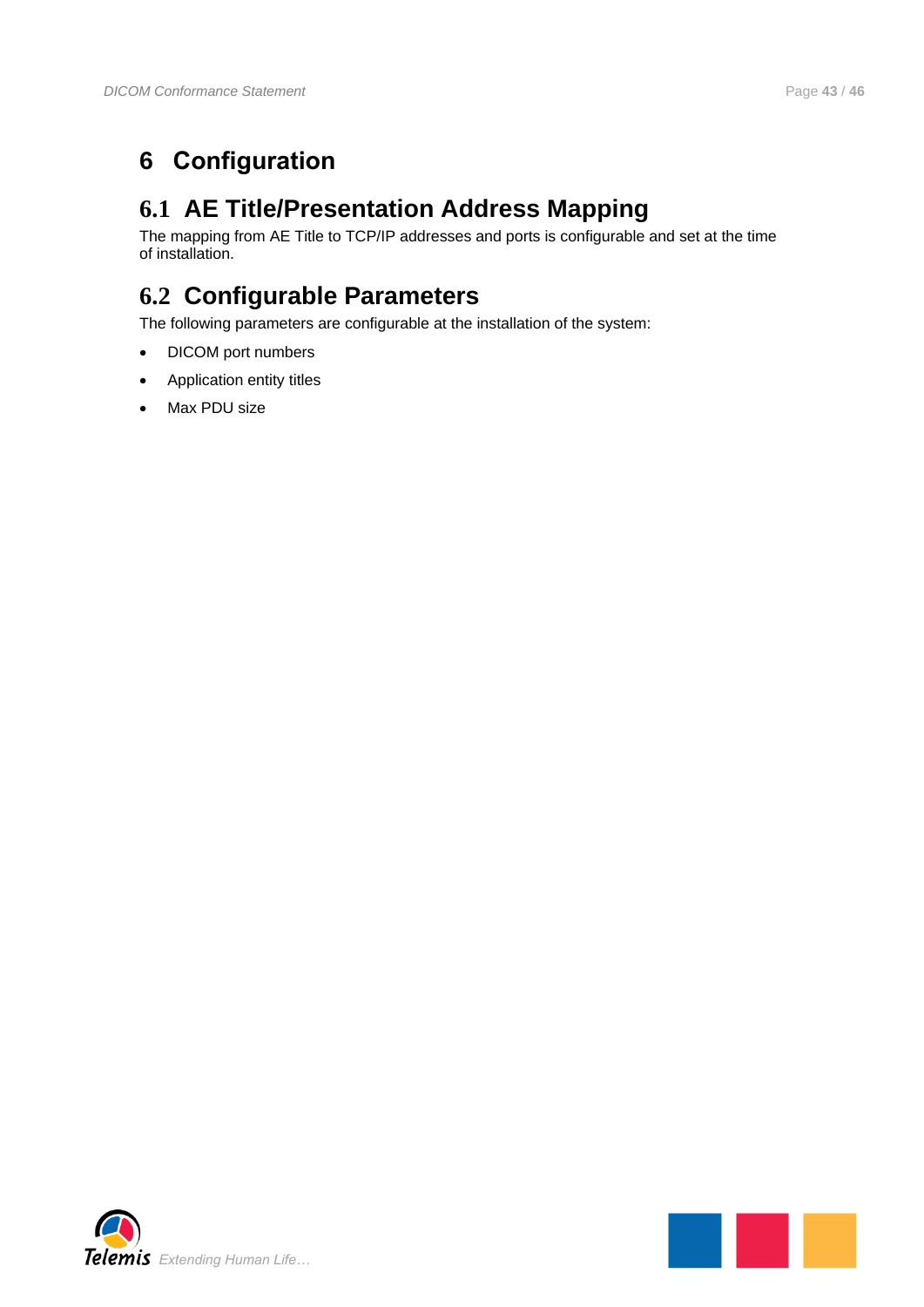## <span id="page-43-0"></span>**7 SUPPORT OF EXTENDED CHARACTER SETS**

This application supports only ISO\_IR 100 (ISO 8859-1 Latin 1) as extended character set.



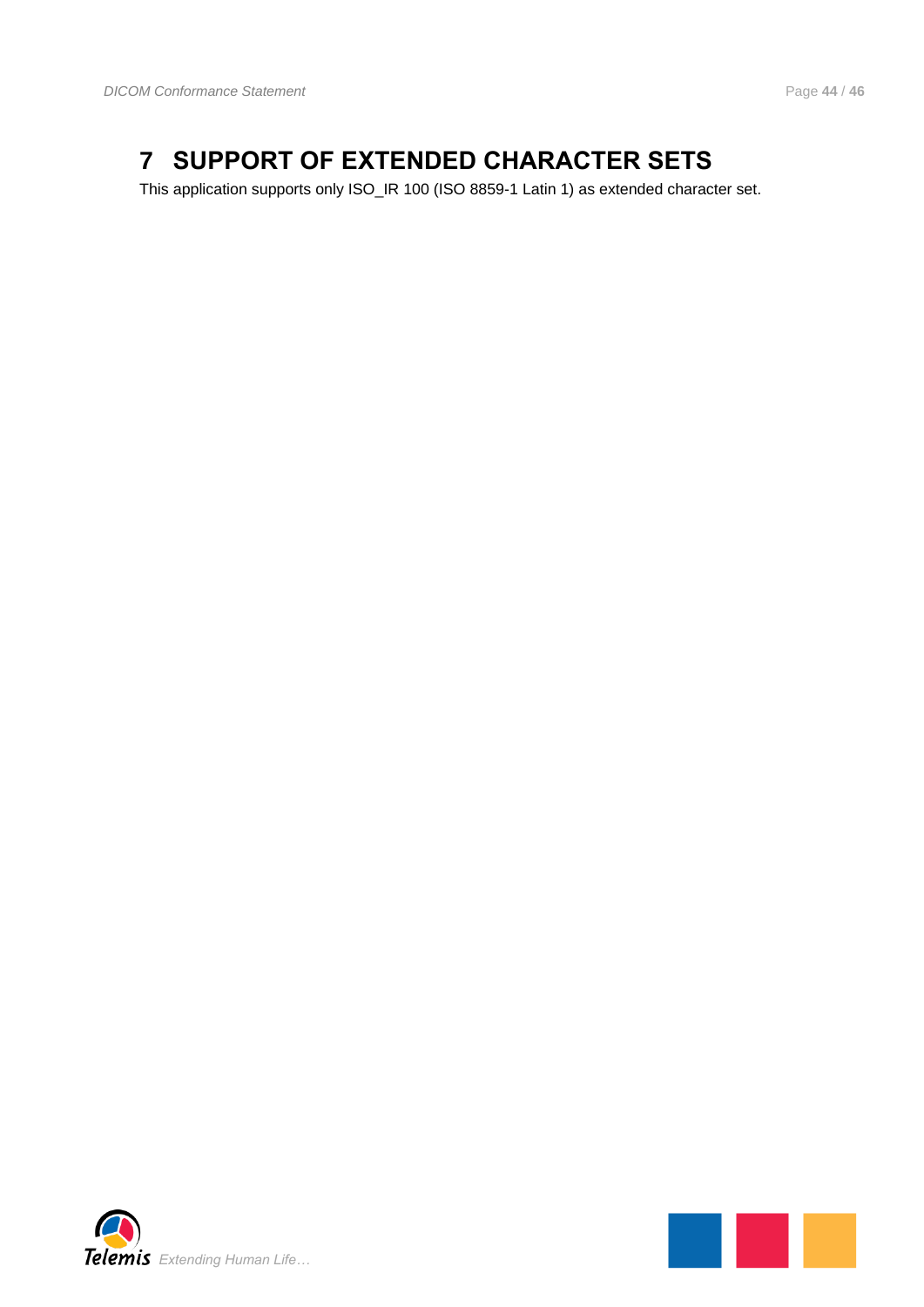## **8 SECURITY**

## **8.1 Security Profiles**

### **8.1.1 Security use Profiles**

Not applicable

### **8.1.2 Security Transport Connection Profiles**

Not applicable

### **8.1.3 Digital Signature Profiles**

Not applicable

### **8.1.4 Media Storage Security Profiles**

Not applicable

### **8.1.5 Attribute Confidentiality Profiles**

Not applicable

### **8.1.6 Network Address Management Profiles**

Not applicable

### **8.1.7 Time Synchronization Profiles**

TM-Medical conforms to the IHE CT profile. It is possible to synchronize time with the NTP Timeserver using serviceability. The NTP Timeserver is an element of Hospital Infrastructure.

### **8.1.8 Application Configuration Management Profile**

Not applicable

### **8.1.9 Audit Trail Profiles**

The Audit Trail Component is a component of TM-Medical and can create messages according to the ATNA, IHE defined standard.

Actors are information systems or components of information systems that produce, manage, or act on categories of information required by operational activities in the enterprise. The Audit Trail Component allows security officers in an institution to audit activities, to detect noncompliant behavior in the enterprise, and to facilitate detection of improper creation, access, modification and deletion of Protected Health Information (PHI), where PHI data is considered as information records (Registration, Order, Study/Procedure, Reports and to a lesser degree Images/Presentation States), and not the flow of information between the systems. This includes information exported to and imported from every secured node in the "secured domain". The messages will be created and sent to a syslog server according to the syslog protocol. The time that is used will be the local time of the system which is synchronized with the NTP Time Server. The timeserver and syslog server are elements of the Hospital infrastructure. The following messages will be created and sent to a central Audit Record Repository:

- Application Activity
- Begin Transferring DICOM Instances
- DICOM Instances Transferred
- User Authentication
- DICOM Instances Accessed